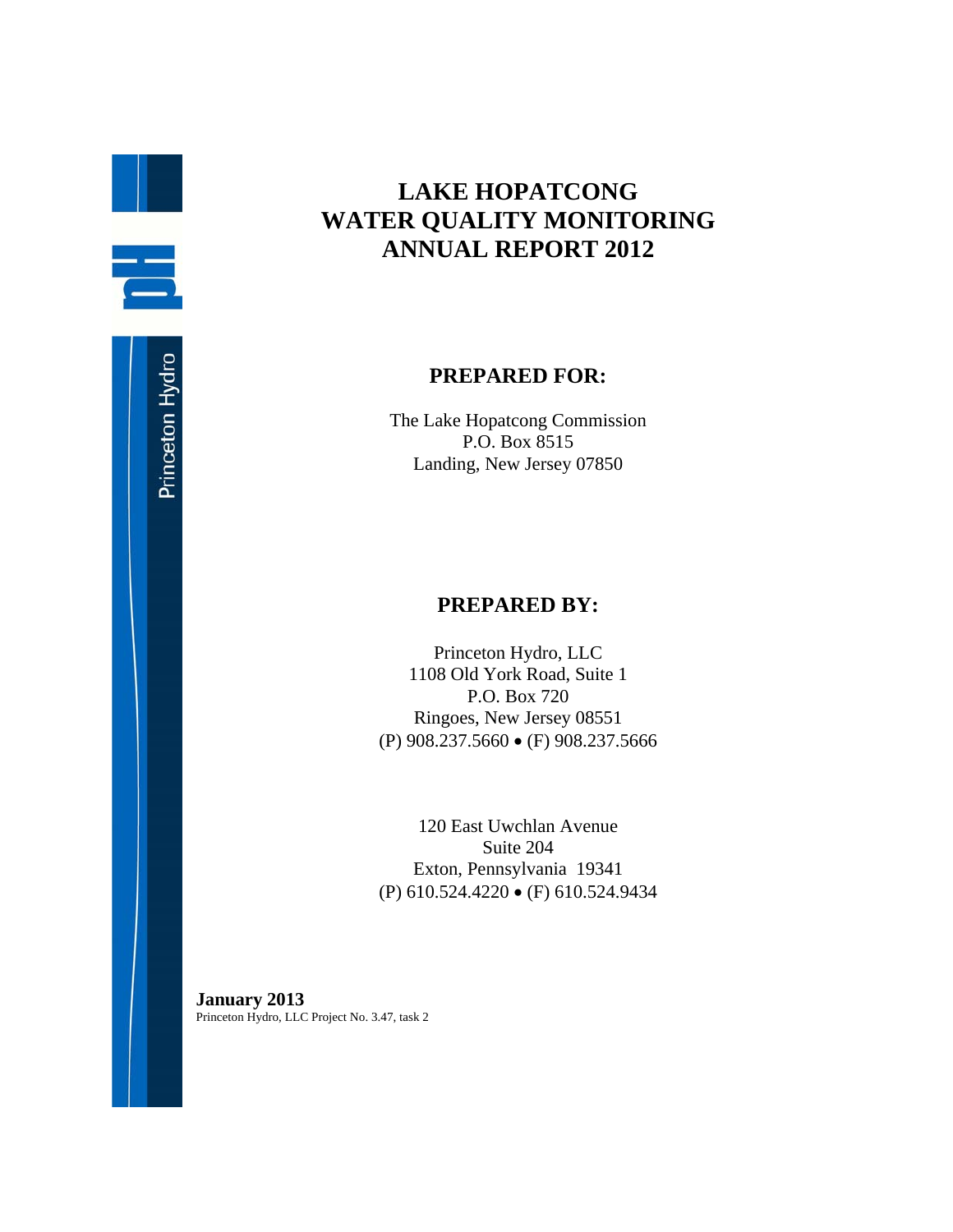## **Table of Contents**

## **Appendices**

Appendix A - Figures

Appendix B – *In-Situ* Data

Appendix C - Discrete Data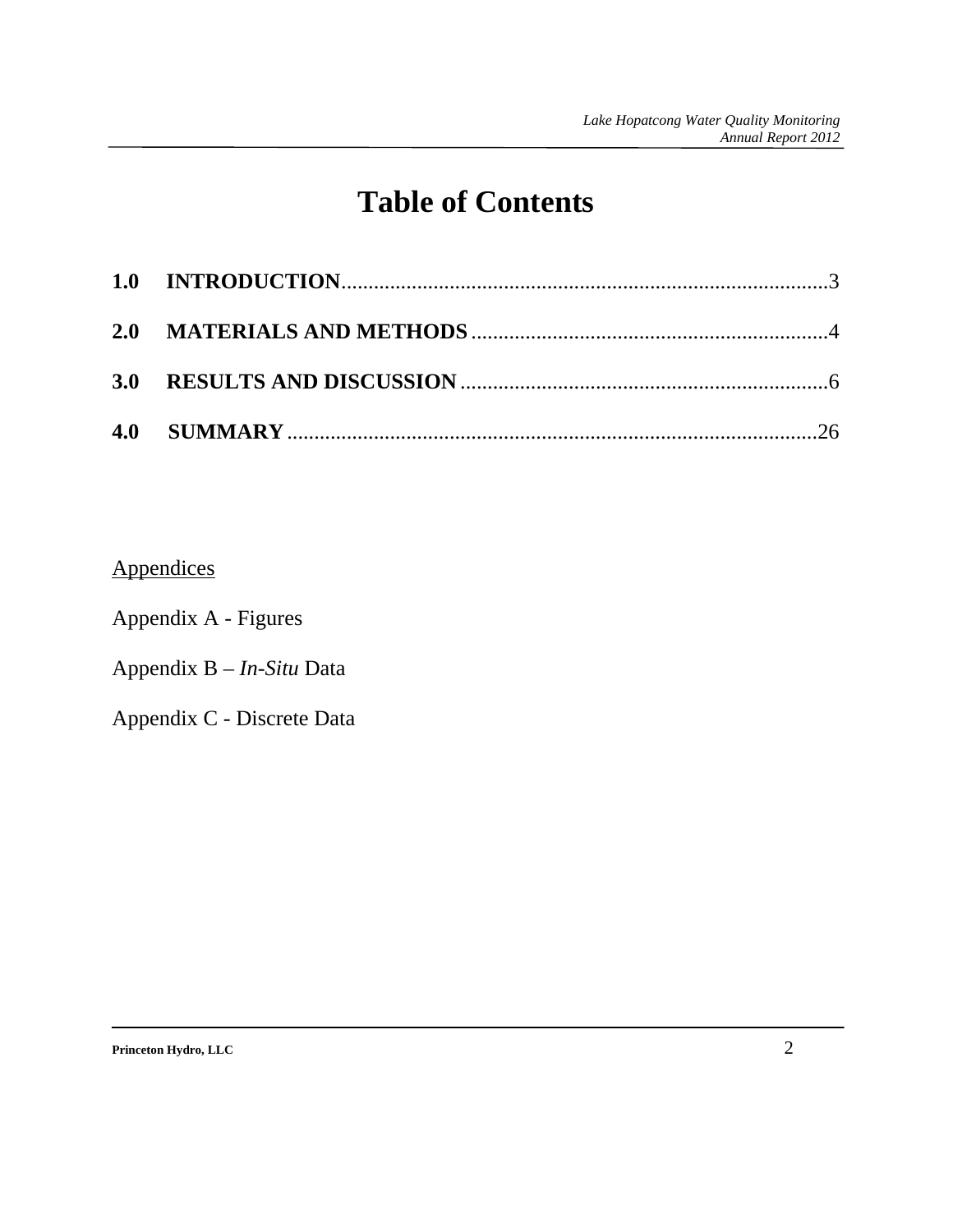## **1.0 INTRODUCTION**

Princeton Hydro, LLC conducted general water quality monitoring of Lake Hopatcong during the 2012 growing season (May through September). This monitoring program represents a continuation of the long-term monitoring program of Lake Hopatcong. However, it should be noted that the 2010, 2011 and 2012 water quality monitoring programs have been funded through the NJDEP, SFY10, Non-Point Source (319(h) of the Clean Water Act) grant program (Project Grant RP10-087)

The current water quality monitoring program is a modified version of the program that was originally initiated in the Phase I Diagnostic / Feasibility Study of Lake Hopatcong (PAS, 1983) and continued through the Phase II Implementation Project. Both the Phase I and Phase II projects were funded by the US EPA Clean Lakes (314) Program. The modified monitoring program also continued through the development, revision and approval of the TMDL-based Restoration Plan, as well as through the installation of a series of watershed projects funded through a NJDEP 319 grants and a US EPA Targeted Watershed grant.

The current water quality monitoring program is valuable in terms of continuing to assess the overall "health" of the lake on a year to year basis, identifying long-term trends or changes in water quality, and quantifying and objectively assessing the success and potential impacts of restoration efforts. In addition, the in-lake water quality monitoring program will be an important component of evaluating the long-term success of the implementation of the phosphorus TMDL-based Restoration Plan, which was approved by NJDEP in April of 2006.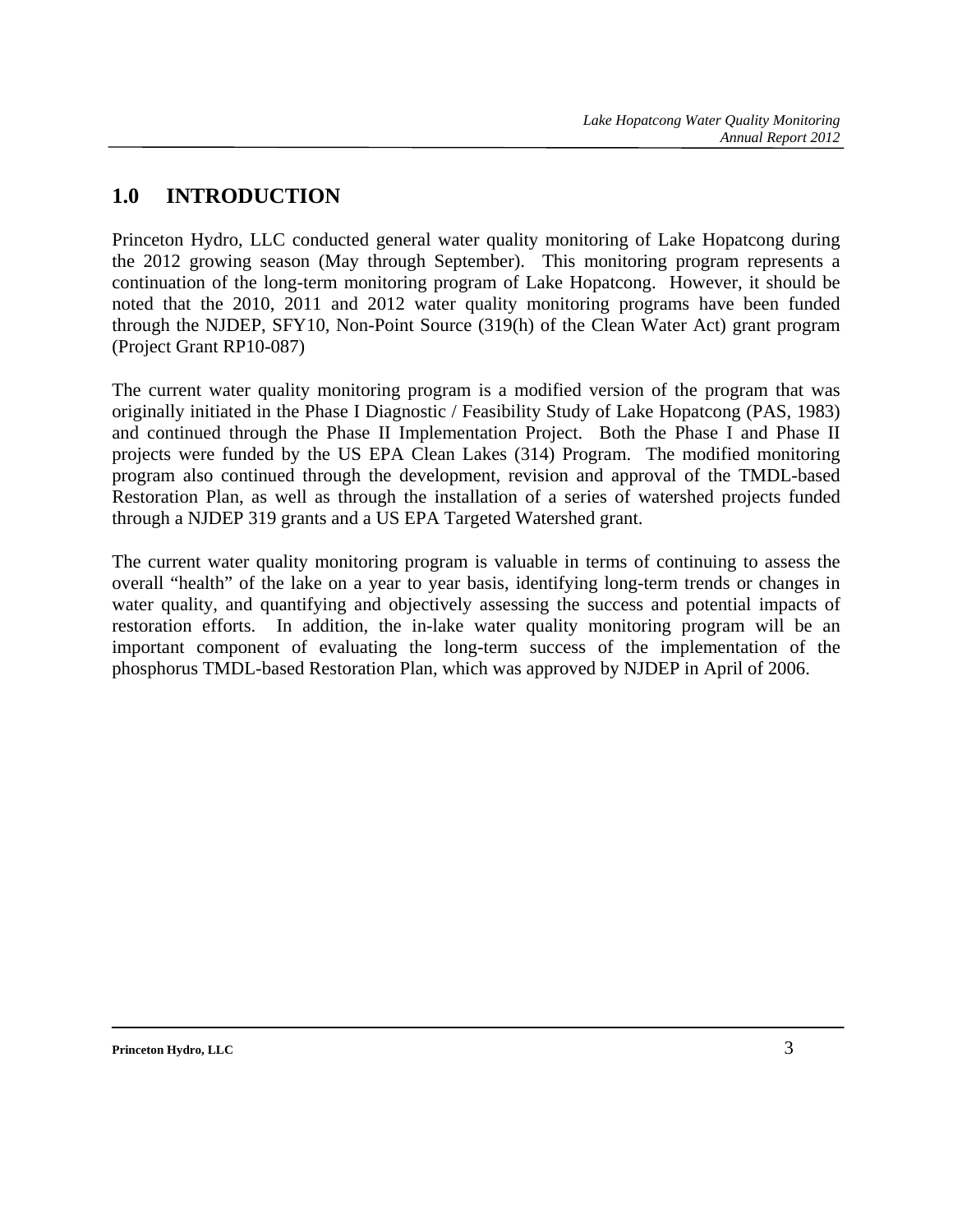## **2.0 MATERIALS AND METHODS**

In-lake water quality monitoring was conducted at the following eleven (11) locations in Lake Hopatcong (represented as red circles in Figure 1, Appendix A) during the study period:

| <b>Station Number</b> | Location                        |
|-----------------------|---------------------------------|
|                       | <b>Woodport Bay</b>             |
| 2                     | Mid-Lake                        |
| 3                     | <b>Crescent Cove/River Styx</b> |
| 4                     | Point Pleasant/King Cove        |
| 5                     | Outlet                          |
| 6                     | <b>Henderson Cove</b>           |
|                       | <b>Inlet from Lake Shawnee</b>  |
| $8*$                  | <b>Great Cove</b>               |
| $9*$                  | <b>Byram Cove</b>               |
| 10                    | Northern Woodport Bay           |
|                       | <b>Jefferson Canals</b>         |

\* *In-situ* monitoring only

The 2012 sampling dates were 23 May, 19 June, 24 July, 27 August and 25 September. A Eureka Amphibian PDA with Manta multi-probe unit was used to monitor the *in-situ* parameters: dissolved oxygen (DO), temperature, pH, and specific conductance during each sampling event. Data were recorded at 1.0 m increments starting at 0.25 m below the water's surface and continued to within 0.5-1.0 m of the lake sediments at each station during each sampling date. In addition, water clarity was measured at each sampling station with a Secchi disk.

Discrete water quality samples were collected with a Van Dorn sampling device at 0.5 m below the lake surface and 0.5 m above the sediments at the mid-lake sampling site (Station #2). Discrete samples were collected from a mid-depth position at the remaining six (6) original sampling stations (Stations #1, 3, 4, 5, 6 and 7) and additionally at the Northern Woodport Bay and Jefferson Canals sites (Stations #10 and #11, respectively) on each date. Discrete water samples were appropriately preserved, stored on ice, and transported to a State-certified laboratory for the analysis of the following parameters:

- total suspended solids
- total phosphorus-P
- nitrate-N
- ammonia-N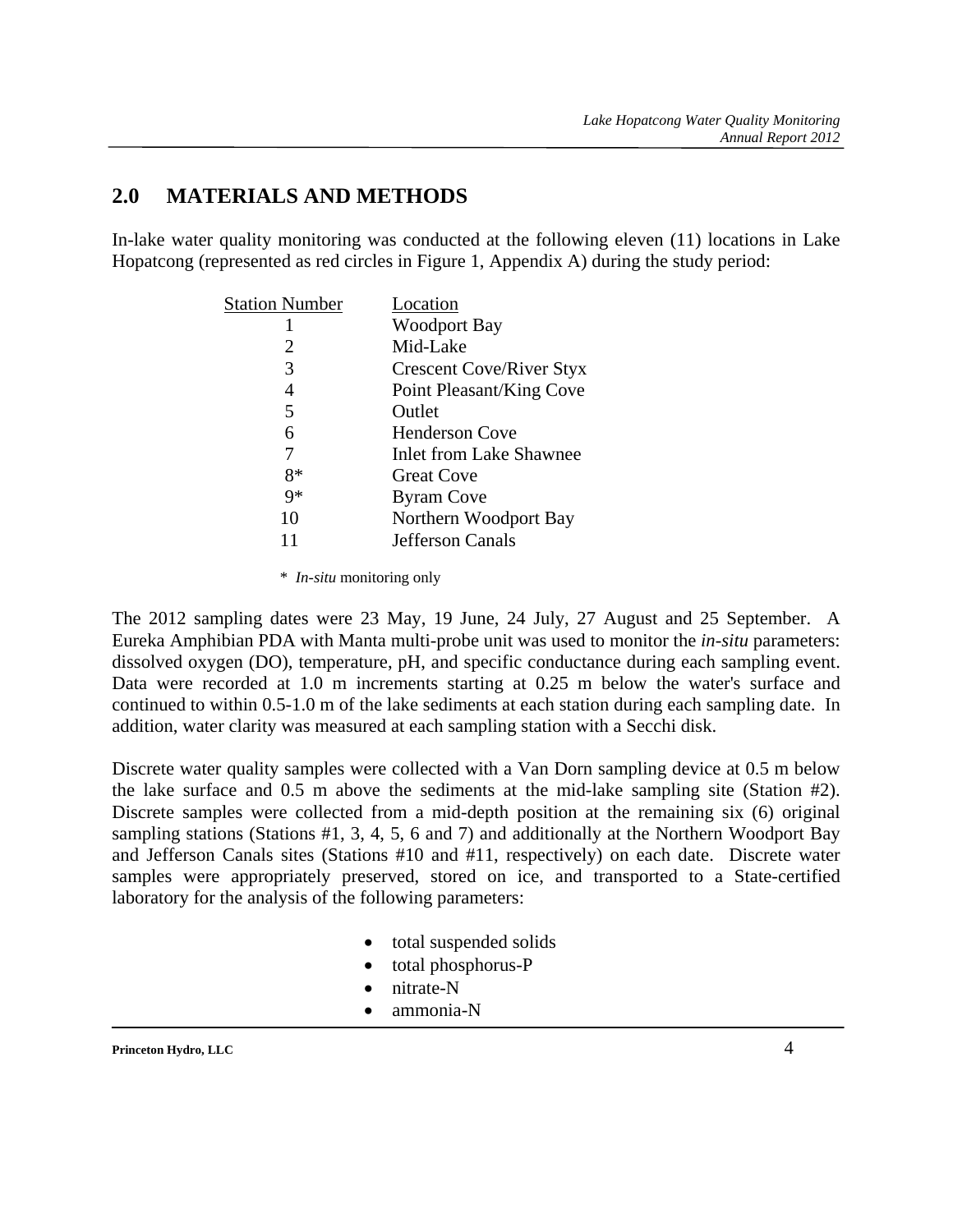• chlorophyll *a* 

All laboratory analyses were performed in accordance with *Standard Methods for the Examination of Water and Wastewater, 18th Edition* (American Public Health Association, 1992). Monitoring at the Great Cove (Station #8) and Byram Cove (Station #9) sampling stations consisted of collecting *in-situ* and Secchi disk data; no discrete water samples were collected from these two stations for laboratory analyses. It should be noted that prior to 2005, Station #10 had been monitored for *in-situ* observations only. However, due to observations made at Station #10 by the Lake Hopatcong Commission operations staff, it was decided that this sampling station should be added to the discrete sampling list.

During each sampling event, vertical plankton tows were also conducted at the deep sampling station (Station #2). A 50-µm mesh plankton net was used to sample the phytoplankton, while a 150-µm mesh plankton net was used to sample the zooplankton. The vertical tows were deployed starting immediately above the anoxic zone (DO concentrations  $\langle 1 \text{ mg/L} \rangle$  and conducted through the water column to the surface.

### *Additional Water Quality Data Collected in 2012*

In addition to the standard, long-term, in-lake monitoring program, supplemental in-lake data were collected during the 2012 monitoring program. From 2006 to 2012 three, near shore, inlake sampling sites were established and monitored. These additional in-lake sampling sites were located immediately adjacent to drainage areas where a structural BMP was being installed as part of an existing 319(h) grant (SFY05; Grant RP05-080). The three near-shore, in-lake sampling stations included:

- 1. The southern end of Crescent Cove in the Borough of Hopatcong (NPS-1).
- 2. Ingram Cove, located in the Borough of Hopatcong (removed from monitoring program).
- 3. Along the eastern shoreline of the lake, in the Township of Jefferson, just south of Brady's Bridge (NPS-2).

Through the course of implementing the SFY05 319(h) grant, it was determined that no BMP would be installed in the Ingram Cove drainage basin; the Ingram Cove project was dropped from the grant due to site specific limitations associated with existing utilities. Subsequently, the proposed Ingram Cove project was moved to the Crescent Cove drainage area. However, monitoring of the Ingram Cove sampling station continued through 2008 and was discontinued from 2009 through the 2012 monitoring programs.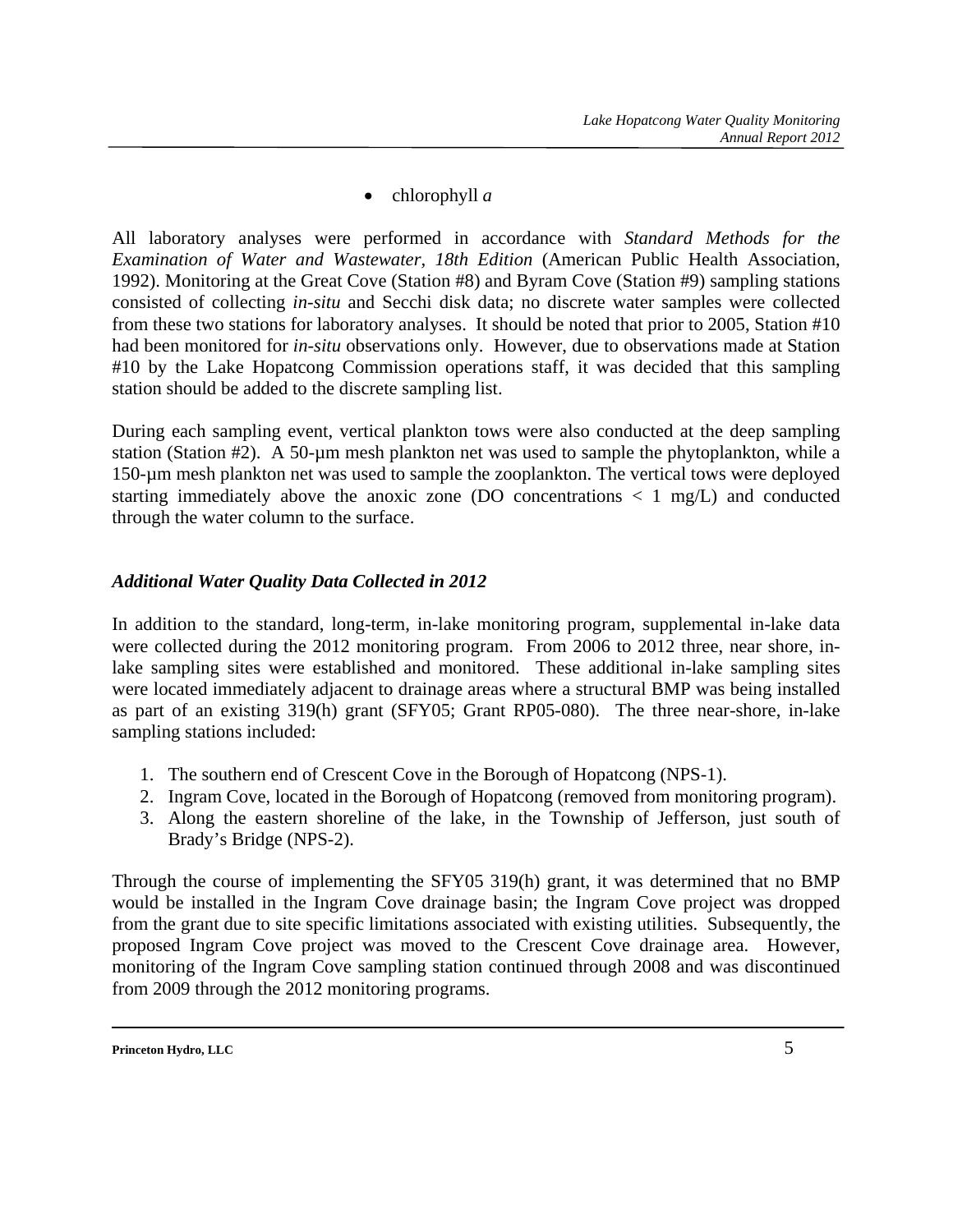For the remaining two supplemental in-lake sampling stations, monitoring occurred during the May through September 2012 in-lake monitoring events. Monitoring included collecting *in-situ* data at 0.5 – 1.0 meters from surface to bottom for temperature, dissolved oxygen, pH and specific conductance. Water clarity was also measured at each station with a Secchi disk. Discrete mid-depth water samples were collected and analyzed for TP and TSS. The Crescent Cove station is NPS-1, while the Township of Jefferson station is NPS-2; both are shown in Figure 1 as yellow circles with an "X" inside (Appendix A).

As part of the SFY10 319 grant, some additional watershed-based restoration projects are being implemented to reduce the NPS pollutant load entering Lake Hopatcong, with an emphasis on TP and TSS. Similar to the SFY05 grant, three near-shore sampling sites were located immediately adjacent to drainage areas that were receiving a structural BMP or MTD as part of the SFY10 319(h) grant (Grant RP10-087). These three near-shore, in-lake sampling stations include:

- 1. In Ashley Cove in the Township of Jefferson (NPS-3).
- 2. In King Cove in the Township of Roxbury (NPS-4).
- 3. Southern end of the public beach at the Hopatcong State Park (NPS-5).

Similar to the SFY05 near-shore sampling program (NPS-1 and NPS-2), *in-situ* monitoring and discrete samples were collected for TP and TSS at the three SFY10 near-shore sampling stations during each of the five 2012 monitoring events. However, one addition to the SFY10 sampling program was the collection of an additional set of discrete samples for the analysis of chlorophyll *a*, a photosynthetic pigment all algae possess.

## **3.0 RESULTS AND DISCUSSION**

## *Thermal Stratification*

Thermal stratification is a condition where the warmer surface waters (called the epilimnion) are separated from the cooler bottom waters (called the hypolimnion) through differences in density, and hence, temperature. Thermal stratification separates the bottom waters from the surface waters with a layer of water that displays a sharp decline in temperature with depth (called the metalimnion or thermocline). In turn, this separation of the water layers can have a substantial impact on the ecological processes of a lake (for details see below). Thermal stratification tends to be most pronounced in the deeper portions of a lake. Thus, for convenience, the discussion on thermal stratification in Lake Hopatcong focuses primarily on the deep, mid-lake (Station #2) sampling station.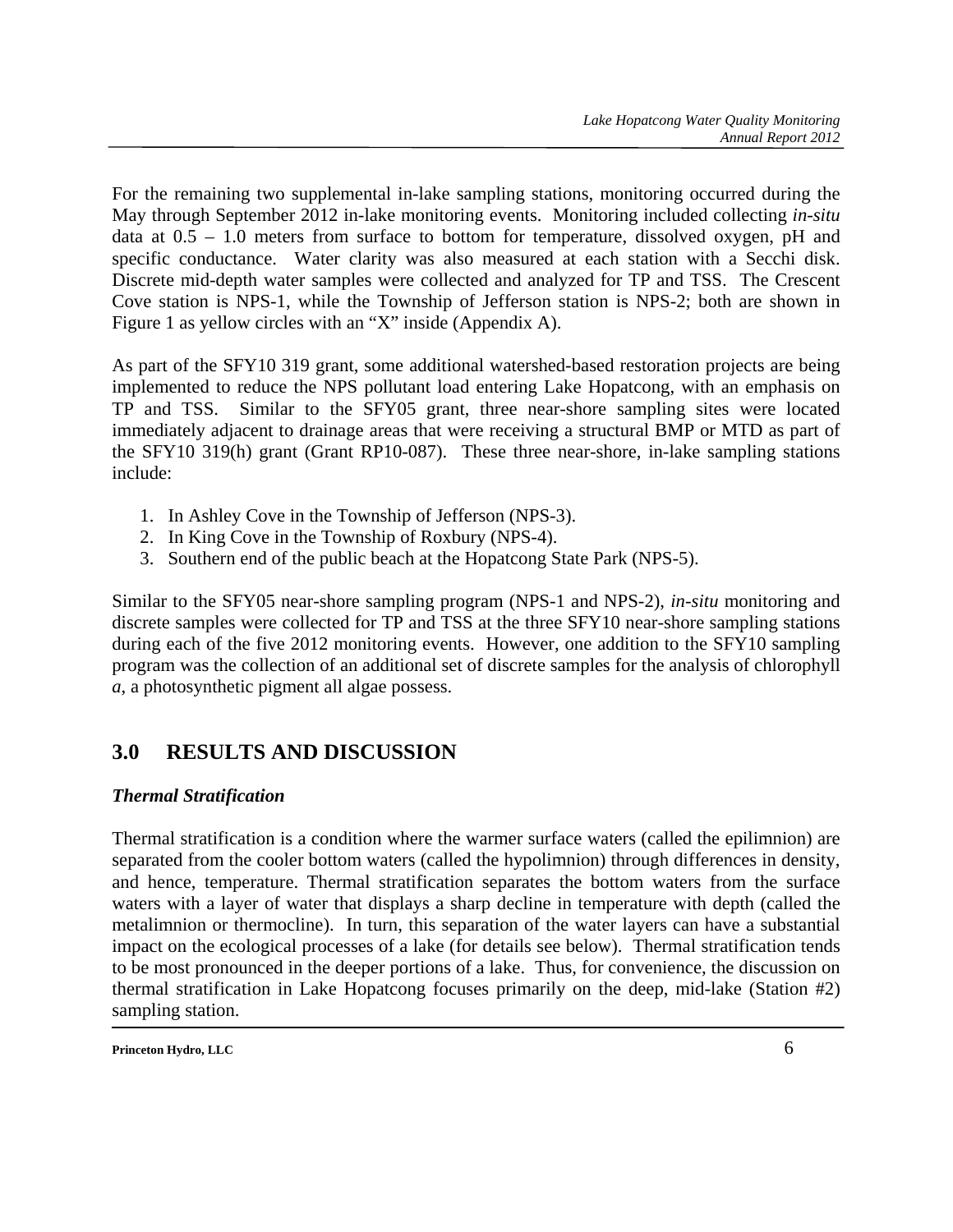*In-situ* measurements during the 2012 growing season were generally consistent with values recorded in previous years' monitoring programs. By the late May event Station #2 exhibited thermal stratification with the epilimnion extending to 4.0 m and the thermocline between 5.0 m and 11.0 m. Thermal stratification was also present at other stations with sufficient depth (i.e. stations 8 and 9). Stratification persisted throughout the remainder of the sampling season with the water column beginning to cool by the September event.

Thermal stratification was not evident at the 319 sampling sites due to the shallow depths of these stations. Water temperatures reached a maximum by the August sampling event and began to cool by the September event.

Thermal stratification can effectively "seal off" the bottom waters from the surface waters and overlying atmosphere, which can result in a depletion of dissolved oxygen (DO) in the bottom waters. With the exception of a few groups of bacteria, all aquatic organisms require measurable amounts of  $DO \left( > 1 \text{ mg/L} \right)$  to exist. Thus, once the bottom waters of a lake are depleted of  $DO$ , a condition termed anoxia, that portion of the lake is no longer available as viable habitat.

## *Dissolved Oxygen*

Atmospheric oxygen enters water by diffusion from the atmosphere, facilitated by wind and wave action and as a by-product of photosynthesis. Adequate dissolved oxygen (DO) is necessary for acceptable water quality. Oxygen is a necessary element for most forms of life. As dissolved oxygen concentrations fall below 5.0 mg/L, aquatic life is put under stress. DO concentrations that remain below  $1.0 - 2.0$  mg/L for a few hours can result in large fish kills and loss of other aquatic life. Although some aquatic organisms require a minimum of 1.0 mg/L of DO to survive, the NJDEP State criteria for DO concentrations in surface waters is 5.0 mg/L or greater, for a healthy and diverse aquatic ecosystem.

In addition to a temporary loss of bottom habitat, anoxic conditions  $(DO < 1 mg/L)$  can produce chemical reactions that result in a release of dissolved phosphorus from the sediments and into the overlying waters. In turn, a storm event can transport this phosphorus to the upper waters and stimulate additional algal growth. This process is called internal loading. Given the temporary loss of bottom water habitat and the increase in the internal phosphorus load, anoxic conditions are generally considered undesirable in a lake.

DO concentrations at Station #2 during the May event were stratified throughout the water column, ranging from a minimum of 2.13 mg/L at 13.5 m ( $Z_{\text{max}} = 13.7$  m) to a maximum of 9.30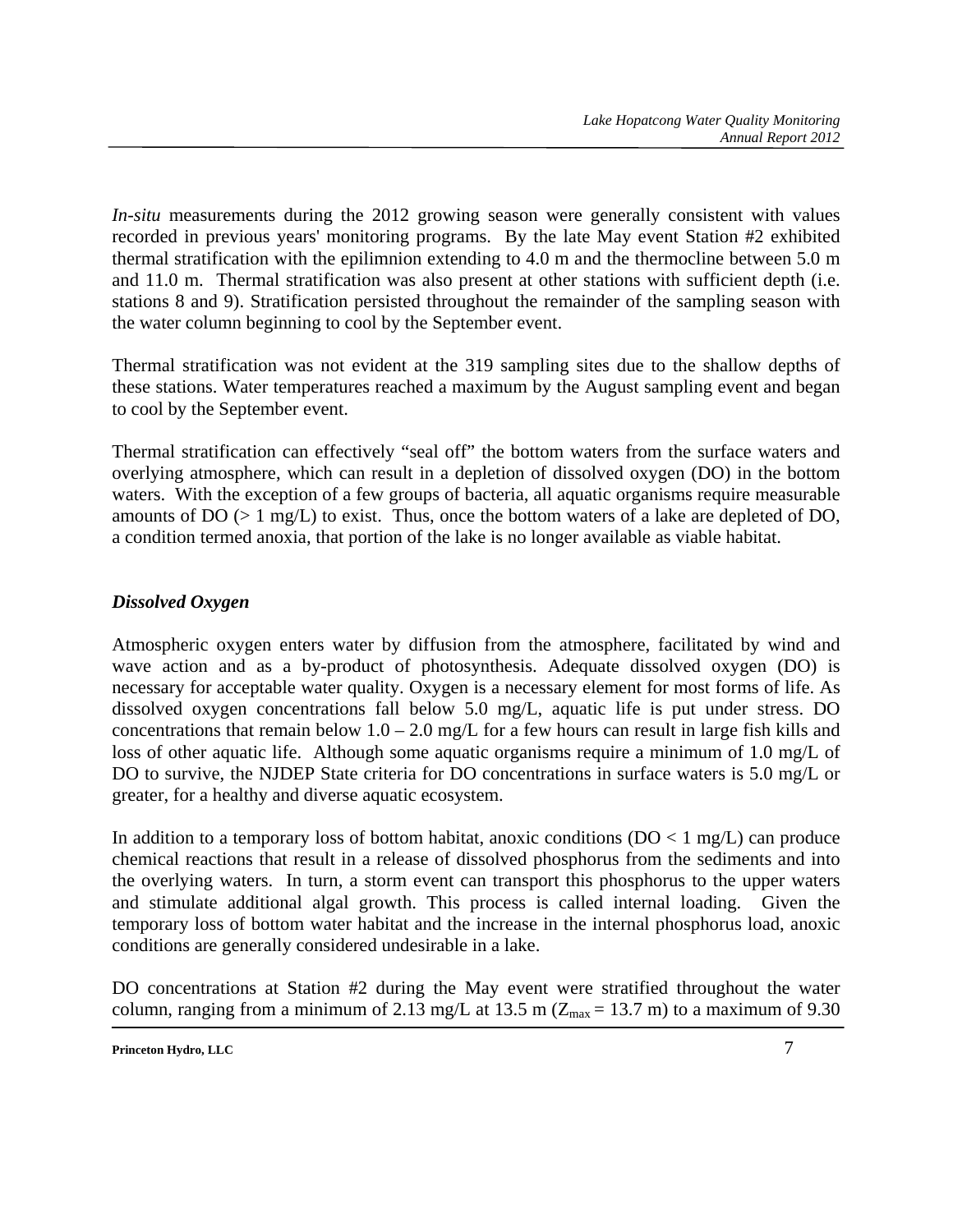mg/L at 1.0 m. DO concentrations were below the 5.0 mg/L threshold from 10.0 m to the lake bottom. DO was generally adequate at the remaining sampling stations with the exception of anoxic conditions near the sediments at Station #5 and slightly depressed DO (4.30 mg/L) near the sediments at Station #8.

DO stratification persisted at Station #2 throughout the sampling season. Hypolimnetic anoxia continued throughout the season with peak anoxia attained by the August sampling event with anoxic conditions recorded from 9.0 m to the lake bottom. DO concentrations began to increase throughout the water column at Station #2 by the September event, which was characterized by anoxic conditions from 12.0 m to the lake bottom.

DO at the other 10 stations was generally adequate with concentrations greater than 5.0 mg/L. An exception to this pattern was depressed DO in the bottom waters of Station #8. Generally speaking, the shallower areas of the lake had adequate DO throughout the water column for the support of aquatic life and did not indicate any problems with DO depletion.

DO concentrations at the NPS monitoring stations were adequate with the majority of DO measurements at or near 100% saturation. There were no instances of DO less then 5.0 mg/L.

Overall, depression of DO was limited to the hypolimnion of Station #2 with periodically low concentrations measured at 7.0 m and greater at Station #8. Thus, the majority of the lake had a sufficient amount of DO to support a diverse and healthy aquatic ecosystem (Appendix B).

## *pH*

The pH is defined as the negative logarithm of the hydrogen ion concentration in water. pH values greater then 7 are termed alkaline while those less then 7 are acidic; a pH value of 7 is neutral. The optimal range of pH for most freshwater organisms is between 6.0 and 9.0.

The pH values at Station #2 during the May sampling event ranged from a minimum of 7.36 at 13.5 m to a maximum of 8.68 at 0.25 m. The pH values were elevated in the photic zone due to algal and macrophyte photosynthesis and depressed with depth due to increased respiration. There was some spatial variation in pH values amongst the varying stations.

The pH values at Station #2 decreased by the June event; values ranged from a minimum of 6.85 at 11.0 m to a maximum of 8.09 at 2.0 m. The pH values at the remaining stations were also lower than those measured during the May event with values generally around the 7-8 range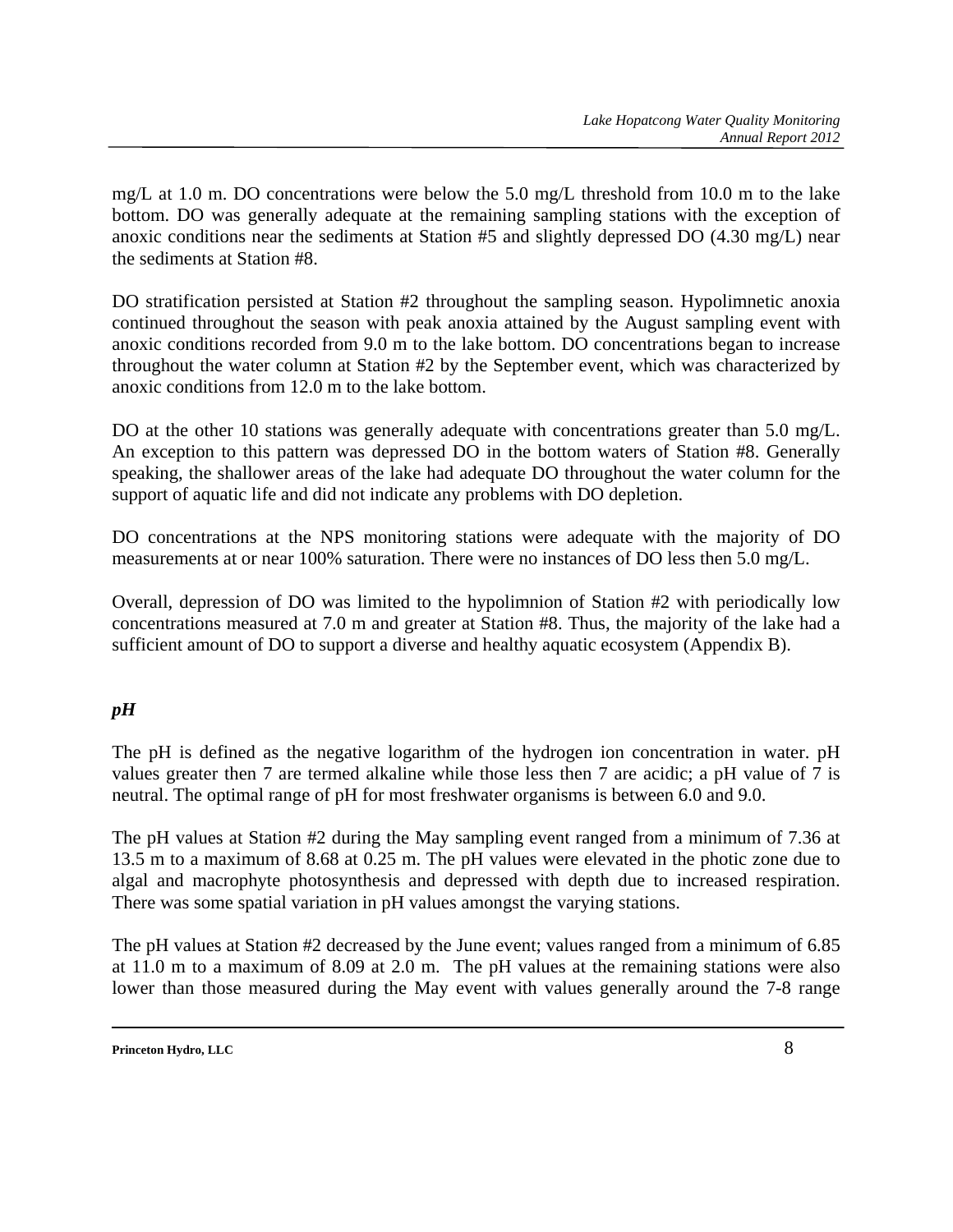(Appendix B). Values were slightly elevated at station #10, ranging from 8.42 at 1.5 m to 8.44 at 1.0 m.

The pH values remained relatively stable throughout the remainder of the sampling events and were within a general range of  $7 - 8$ .

The pH values at the NPS stations were generally similar to those measured at the other 11 inlake stations throughout the monitoring period.

Overall, pH values in Lake Hopatcong during the 2012 monitoring program were within the optimal range for the support of aquatic life and did not exceed the recommended range of  $6 - 9$ for any extended period of time.

### *Water Clarity (as measured with a Secchi disk)*

Water clarity or transparency was measured at each in-lake monitoring station, during each monitoring event, with a Secchi disk. Based on Princeton Hydro's in-house long-term database of lakes in northern New Jersey, water clarity is considered acceptable for recreational activities when the Secchi depth is equal to or greater than 1.0 m (3.3 ft). Secchi depth fell below the 1.0 m threshold at Stations #1 and #3 during the July event and Stations #1, 3 and #10 during the August event. Secchi depth values were at or greater than 1.0 m at all other stations during the five sampling events.

Secchi depth at Station #2 ranged from a minimum of 1.7 m during the July event to a maximum of 2.5 m during the May and September events with a seasonal mean of 2.24 m.

Secchi depth at the NPS stations was routinely measured to the lake bottom due to the shallowness of these stations. The exception was NPS 1 which had Secchi depths less then 1.0 m during the June, July and August sampling events.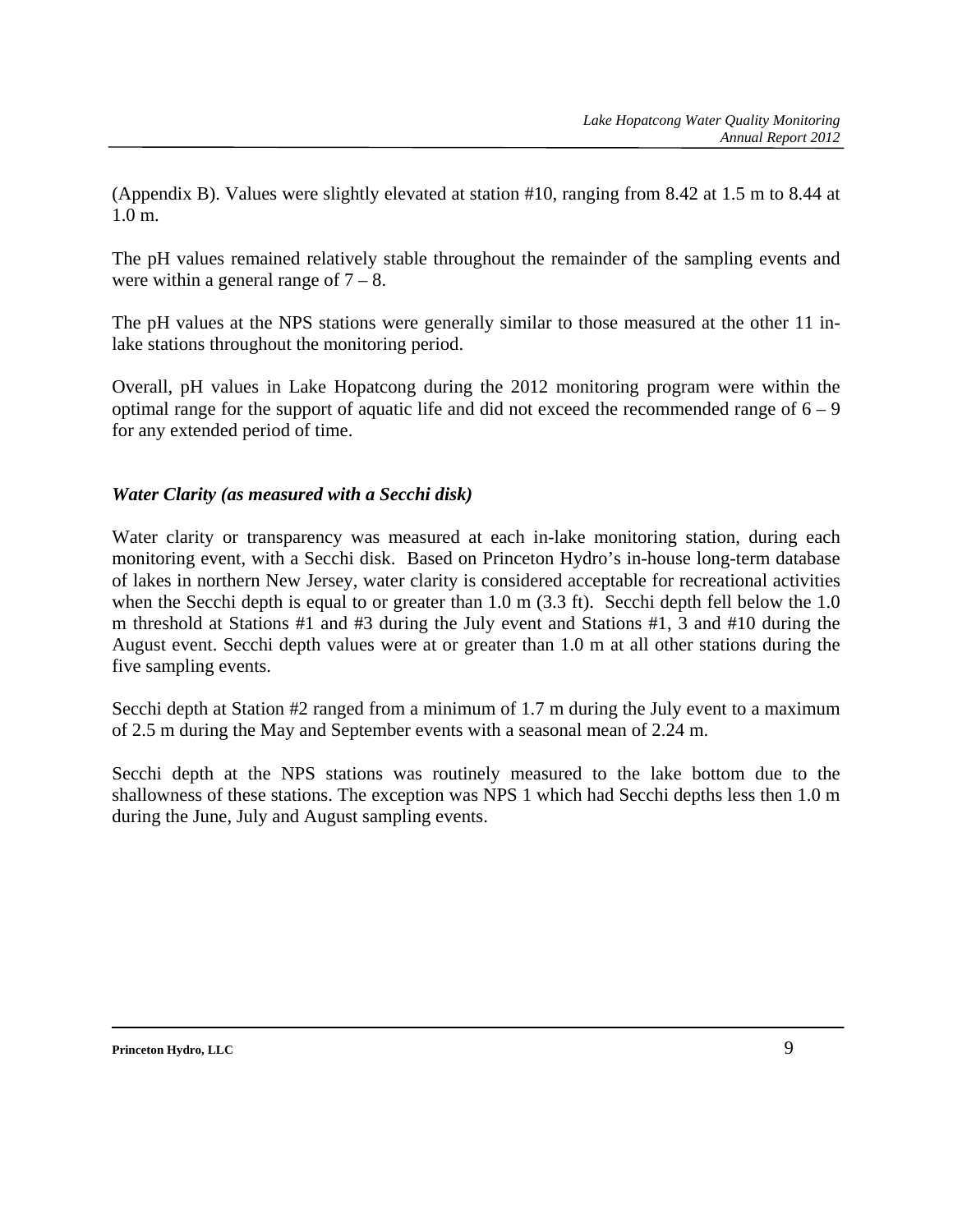#### *Ammonia-Nitrogen (NH4-N)*

Surface water NH4-N concentrations above 0.05 mg/L tend to stimulate elevated rates of algal growth. Ammonia concentrations measured during the May event were low in the surface and mid-depth samples, ranging from 0.01 mg/L to 0.03 mg/L. Station #2 deep samples were elevated, due to the anoxic hypolimnion, with a May ammonia-N concentration of 0.42 mg/L. Concentrations in the surface and mid-depth waters remained low during the June event with concentrations ranging from 0.02 mg/L to 0.05 mg/L with a mean concentration of 0.03 mg/L. June Station #2 deep concentrations were lower than those measured in May with a concentration of 0.26 mg/L. Surface to mid-depth concentrations remained low, ranging from non-detectable (ND < 0.01 mg/L) to 0.03 mg/L, during the July event. Deep water ammonia-N at Station #2 began to increase, due to increasing hypolimnetic anoxia, with a concentration of 0.60 mg/L. Concentrations remained low in the surface and mid-waters during the August event, ranging from non-detectable to 0.04 mg/L, while the deep water of Station #2 ammonia-N concentration was 1.70 mg/L. Surface and mid-depth concentrations ranged from 0.03 mg/L to 0.09 mg/L during the September event and the deep water ammonia-N concentration at Station #2 was 1.50 mg/L.

In summary, surface and mid-depth concentrations of ammonia-N were low throughout the 2012 growing season. Hypolimnetic concentrations of ammonia-N were elevated due to conditions resultant from hypolimnetic anoxia.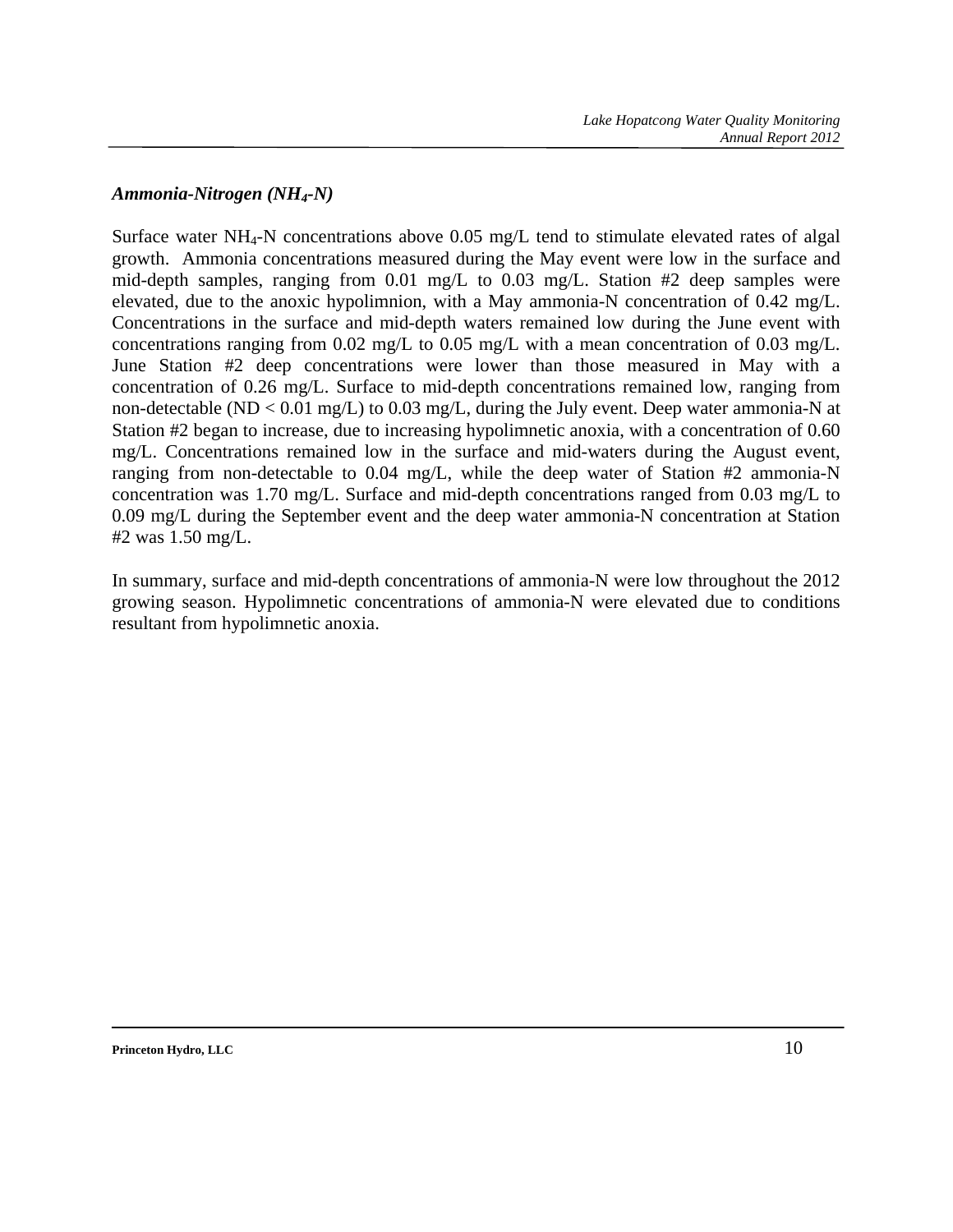## *Nitrate-Nitrogen (NO3-N)*

Nitrate-N concentrations measured in the surface and mid-depth waters during the May sampling event ranged from non-detectable (ND <  $0.02 \text{ mg/L}$ ) to 0.39 mg/L with a mean concentration of 0.06 mg/L. Concentrations were low with the exception of a moderate concentration of 0.39 mg/L at Station #11. Concentrations in the deep waters of Station #2 were 0.06 mg/L. Slightly elevated nitrate-N concentrations at Station #11 were attributed to near-shore septic systems.

Nitrate-N concentrations measured in the surface waters during the June event ranged from nondetectable at Station #2 to a maximum of 0.12 mg/L at Stations #3 and #11. Concentrations in the surface waters, while slightly variable, were within a normal range for the support of a healthy aquatic ecosystem and were of no cause for concern. Concentrations in the deep waters of Station #2 were 0.04 mg/L.

Concentrations for the remainder of the sampling season (July through September) were low with surface water concentrations ranging from non-detectable to 0.08 mg/L. Deep water concentrations at Station #2 ranged from 0.04 mg/L to 0.10 mg/L.

In summary, nitrate-N concentrations were low and exhibited minimal spatial or temporal variability in Lake Hopatcong throughout the 2012 growing season.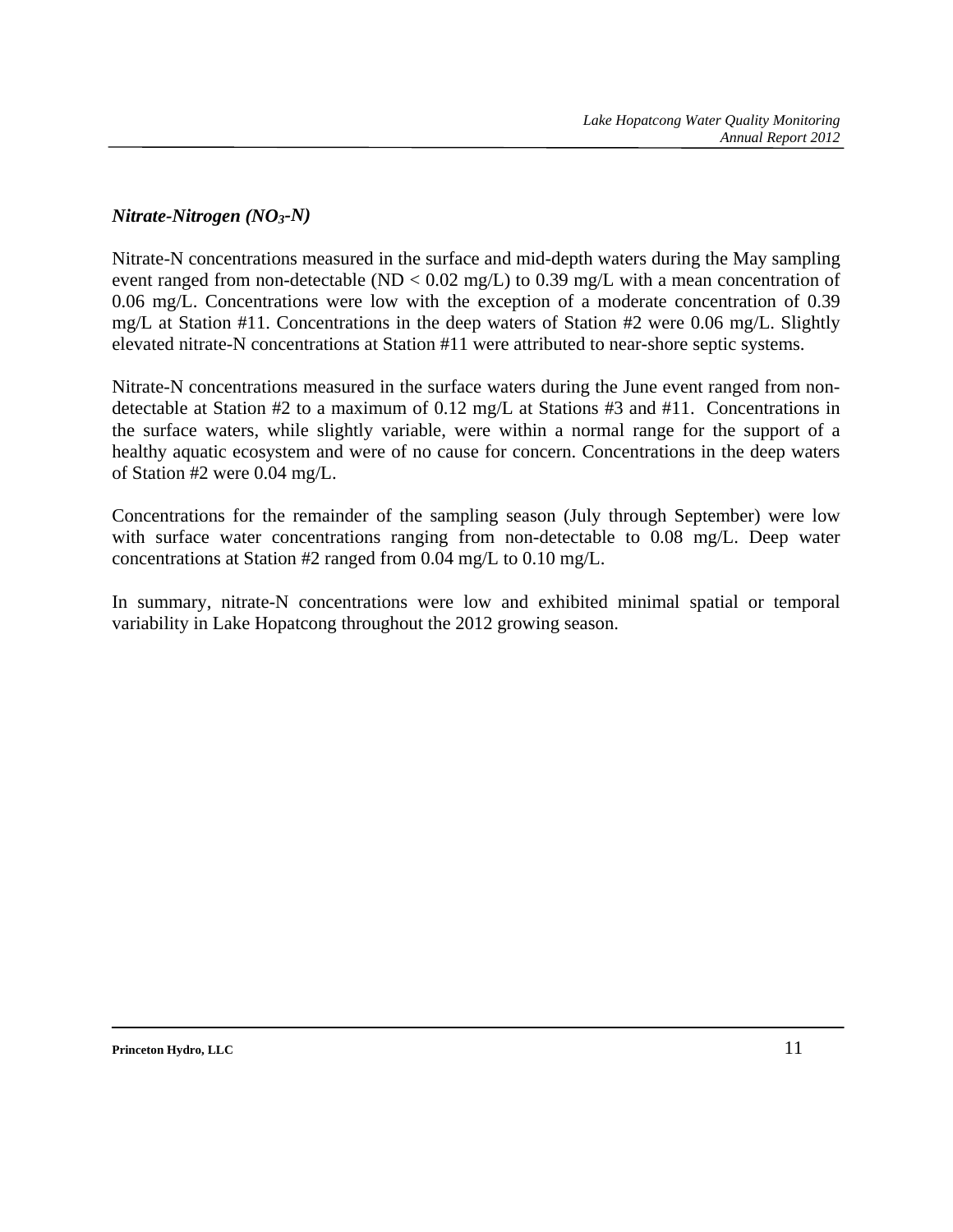### *Total Phosphorous (TP)*

Phosphorus has been identified as the primary limiting nutrient for algae and aquatic plants in Lake Hopatcong. Essentially, a small increase in the phosphorus load will result in a substantial increase in algal and aquatic plant growth. For example, one pound of phosphorus can generate as much as 1,100 lbs of wet algae biomass. This fact emphasizes the continued need to reduce the annual phosphorus load entering Lake Hopatcong, as detailed in the lake's revised TMDL and associated Restoration Plan.

Studies have shown that TP concentrations as low as 0.03 mg/L can stimulate high rates of algal growth resulting in eutrophic or highly productive conditions. Based on Princeton Hydro's inhouse database on northern New Jersey lakes, TP concentrations equal to or greater than 0.06 mg/L will typically result in the development of algal blooms / mats that are perceived as a nuisance by the layperson.

The State's Surface Water Quality Standard (SWQS, N.J.A.C. 7:9B – 1.14(c) 5) for TP in the surface waters of a freshwater lake or impoundment is 0.05 mg/L. This established TP concentration is for any freshwater lake or impoundment in New Jersey that does not have an established TMDL. Lake Hopatcong has established a phosphorus TMDL, which was revised and approved by NJDEP in June 2006. Based on its refined phosphorus TMDL, the long-term management goal is to maintain an average, growing season TP concentration of 0.03 mg/L within the surface waters of Lake Hopatcong.

TP concentrations measured in the surface waters during the May sampling event ranged from 0.02 mg/L to 0.05 mg/L with a surface water mean concentration of 0.02 mg/L. The maximum surface water TP concentration of 0.05 mg/L was recorded at Station #11. The deep water TP concentration at Station #2 was 0.10 mg/L. Concentrations were generally low in the surface waters with the exception of a slightly elevated value at Station #11.

TP concentrations in the surface waters were variable during the June event and ranged from 0.01 mg/L to 0.04 mg/L with a mean concentration of 0.03 mg/L. The maximum surface water TP concentration of 0.04 mg/L was recorded at Stations #3, #7 and #11. Deep water TP at Station #2 was 0.02 mg/L.

TP measured during the July event exhibited more spatial variation throughout Lake Hopatcong with concentrations ranging from 0.02 mg/L to 0.06 mg/L in the surface waters. The maximum surface water TP concentration of 0.06 mg/L was measured at Station #3. Two of the nine surface water TP concentrations were greater then the recommended concentration of 0.03 mg/L.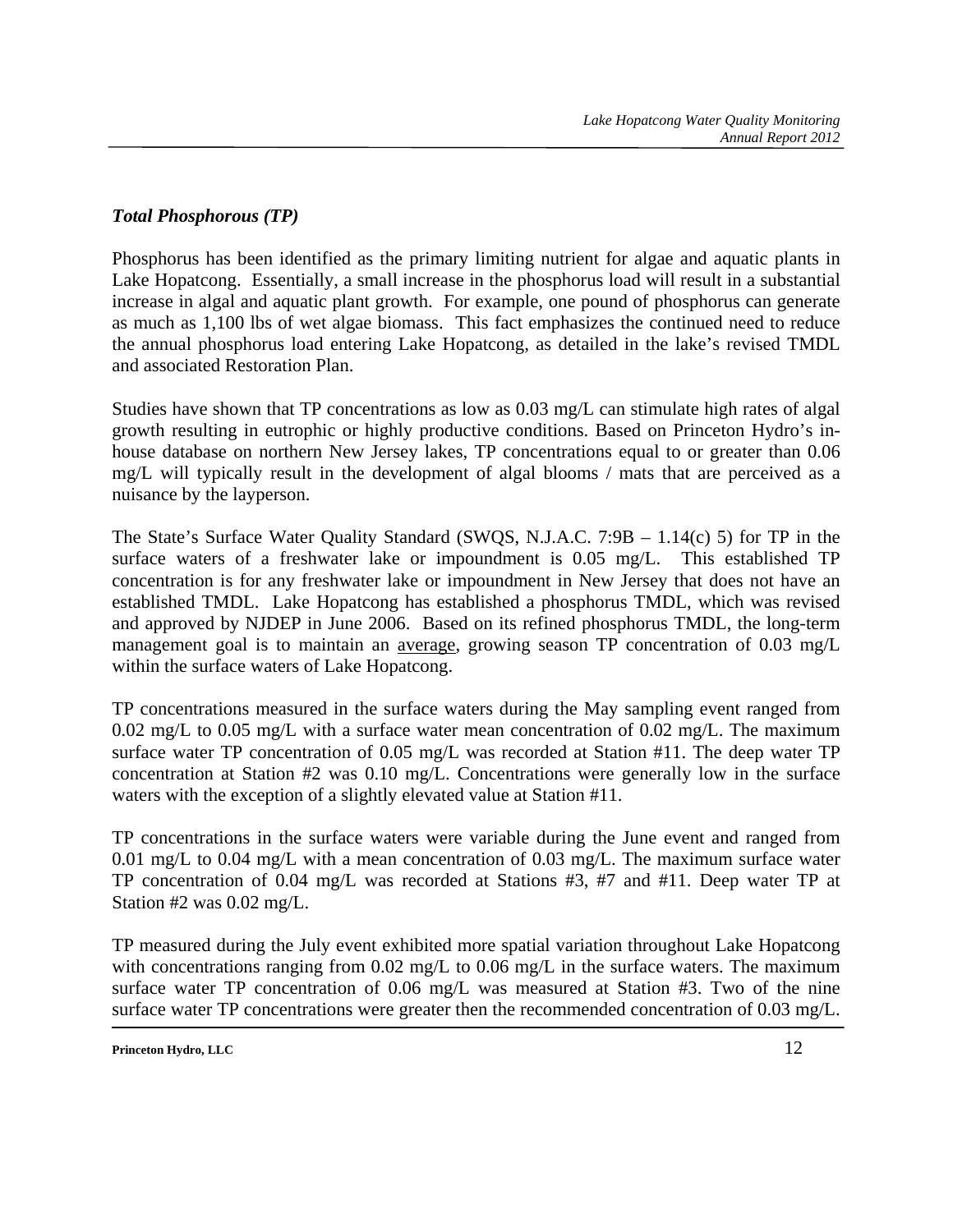July deep water TP concentrations were markedly higher than those measured during the June event with a concentration of 0.14 mg/L.

Surface water TP ranged from 0.01 mg/L to 0.05 mg/L with a mean surface water TP concentration of 0.03 mg/L during the August event. Four of the nine surface water TP samples equaled or were greater than the recommended threshold concentration of 0.03 mg/L. The deep water TP concentration at Station #2 was 0.35 mg/L. This concentration was more than an order of magnitude greater then the recommended concentration of 0.03 mg/L and was indicative of some internal loading of phosphorus during this sampling event.

TP concentrations remained variable during the September event with surface water concentrations ranging from 0.01 mg/L to 0.05 mg/l with a surface water mean concentration of 0.03 mg/L. Four of the nine surface water TP concentrations were at or above the 0.03 mg/L threshold. Deep water TP concentrations at station #2 remained elevated with a concentration of 0.26 mg/L.

It has been well documented in past reports that Station #3 (River Styx / Crescent Cove) consistently has the highest TP concentrations among the standard eleven monitoring stations in Lake Hopatcong. Since the long-term monitoring of Lake Hoaptcong was initiated in the 1980's, elevated TP concentrations in the River Styx / Crescent Cove section of the lake is a re-occurring condition. For example in 2012, the mean TP concentration at Station #2 (Mid-lake) was 0.02 mg/L, while the Station #3 mean was 0.04 mg/L. It should also be noted that the mean TP concentration at Station #11 (Jefferson Canals) was 0.03 mg/L.

Similar to past monitoring years, higher TP concentrations tend to be found at Station #3. While mean TP concentrations have been declining at Station #3 from 2009 through 2011, the mean concentration slightly increased in 2012 with a value of 0.044 mg/L. Continued monitoring will aid in determining if this slightly increase in 2012 is natural, inter-annual variation or part of a larger trend.

Bottom water TP concentrations at the mid-lake sampling station (Station #2) varied between 0.02 and 0.35 mg/L from May through September of 2012 with a mean concentration of 0.17 mg/L. The elevated TP concentrations in the deep waters were attributed to the anoxic conditions and the lack of mixing with the atmosphere during the summer season.

TP concentrations at the NPS stations were generally acceptable with the exception of elevated concentrations relative to a threshold of 0.03 mg/l at NPS-1. The TP concentrations at NPS-1 ranged from 0.03 mg/L to 0.08 mg/L with a seasonal mean concentration of 0.056 mg/L. TP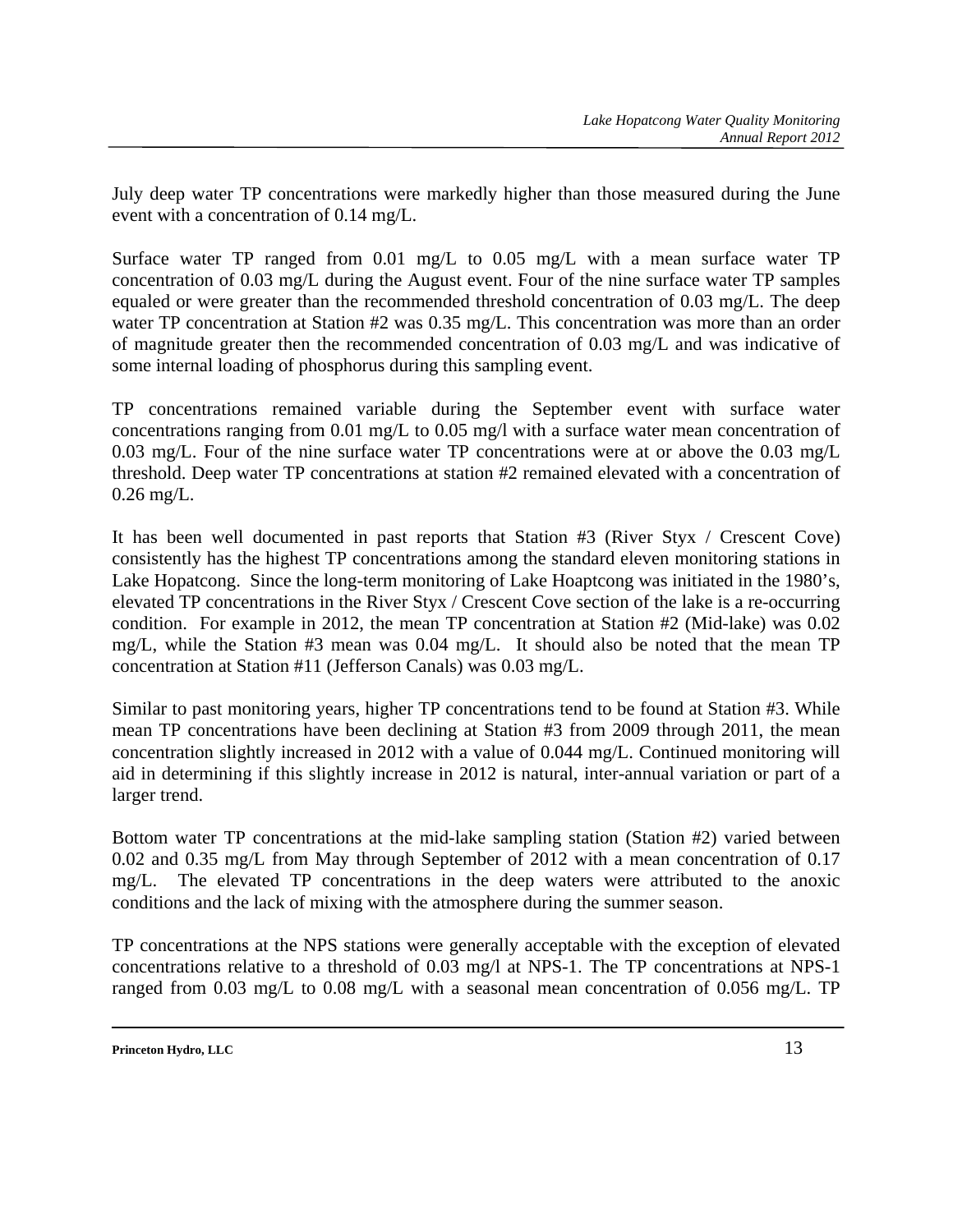concentrations at NPS-1 steadily increased from May till August and then declined by the September event to 0.03 mg/L.

As part of the existing SFY05 319 grant, two large Aqua-Filter Manufactured Treatment Devices (MTDs) were installed in the southern end of the Crescent Cove drainage basin to reduce a large portion of the TP and TSS loads that enter the lake from this section of the watershed. The first MTD was installed in November of 2008, while the second was installed in June of 2011. The NPS-1 monitoring station was established in 2006 in order to assess how the implementation of these MTDs, as well as other restoration measures (i.e. sewering part of the drainage area; more wide-spread use of non-phosphorus fertilizers) have impacted this section of the lake.

Thus, the data collected from 2006 to 2008 were prior to the installation of the two large Aqua-Filters, while the data collected in 2009 and 2010 were after the first Aqua-Filter was installed and the data collected in 2011 and 2012 were after the second Aqua-Filter was installed.

As shown in Table 1, before the first Aqua-Filters installed the mean growing season (May – September) TP concentration in Crescent Cove varied between 0.063 to 0.065 mg/L; these mean values are greater than both the State's Surface Water Quality Standard of 0.05 mg/L for standing waterbodies as well as the targeted TMDL concentration of 0.03 mg/L. However, after the first Aqua-Filter was installed in late 2008, the mean TP concentration declined to 0.045 mg/L (Table 1; 2009 monitoring year). While this value was still greater than the targeted TMDL concentration of 0.03 mg/L, it was below the State's Surface Water Quality Standard of 0.05 mg/L. In addition, only one of four TP measurements in 2009 was above the State standard.

However, in sharp contrast to the 2009 results, during the 2010 growing season, only one of the five sampling events was below the Sate Standard at NPS-1. The mean TP concentration at NPS-1 in 2010 was 0.068 mg/L slightly above the mean values measured prior to the installation of the Aqua-Filter (2006-08). These conditions were in spite of the fact that 2010 had a relatively dry growing season. More than likely, these elevated TP concentrations indicate that the first Aqua-Filter needs to be maintained. Specifically, the filter pillows need to be replaced and the Aqua-Swirl portion of the structure needs to be cleaned out. At a minimum, the Aqua-Filter should be inspected quarterly and accumulated material in the Aqua-Swirl should be vacuumed out several times a year. This would allow the structure to at least continue to remove accumulated sediments and the phosphorus adsorbed onto such particles. However, to maximize its phosphorus removal capacity, the filter pillows should be replaced as well.

The second Aqua-Filter was operating by the end of June 2011 and the resulting mean growing season TP concentration for NPS-1 was 0.036 mg/L, the lowest mean value of the entire 2006 - 2011 dataset (Table 1). Of the five 2011 sampling events, only one was above the State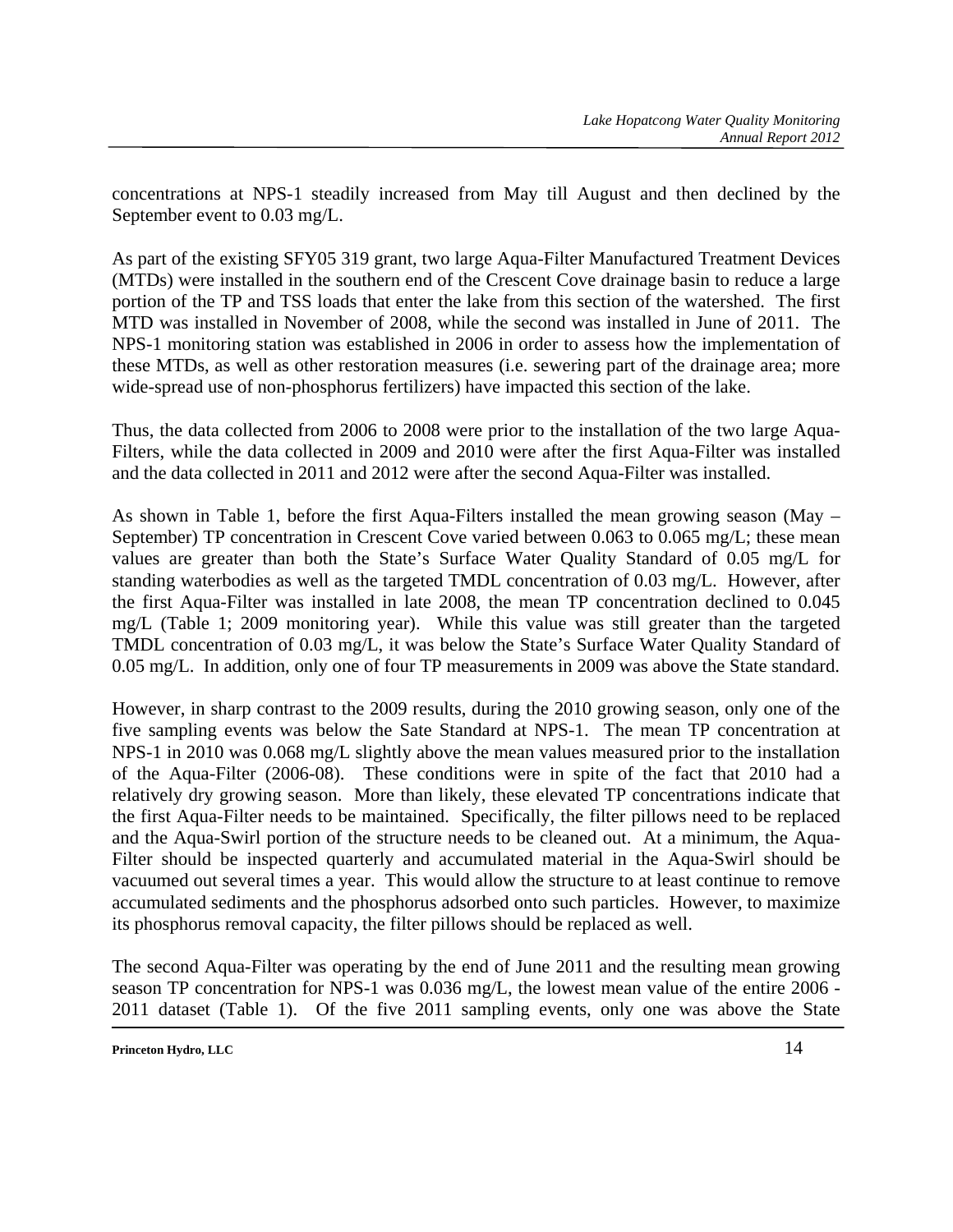standard. In addition, three of the five had TP concentration at or below the TP concentration targeted under the TMDL (0.03 mg/L). However, by 2012 TP concentrations were again on the raise with a mean of 0.054 mg/L, slightly above the State threshold (Table 1 and Figure 1). Of the five measurements collected over the 2012 growing season, only two were below the State threshold. Thus, as with the first Aqua-Filter unit, the second one needs to be routinely inspected and cleaned out of particulate material. In addition, to maximize the removal of phosphorus, the filter pillows will need to be replaced sometime next year. Based on this seven year dataset, the installed Aqua-Filters can have a positive impact on water quality by reducing TP and TSS (see below) concentrations. However, as previously stated, to maximize the efficiency of this removal, the units do need to be routinely inspected and cleaned out.

**Table 1 The Mean and Range of TP and TSS Concentrations for Crescent Cove From June through September of Each Monitored Year** 

| <b>Monitoring Year</b>   | TP mean and range                 | TSS mean and range                          |
|--------------------------|-----------------------------------|---------------------------------------------|
| 2006 (pre-installation)  | $0.064$ mg/L $(0.05 - 0.09$ mg/L) | $12 \text{ mg/L} (6 - 15 \text{ mg/L})$     |
| 2007 (pre-installation)  | $0.063$ mg/L $(0.05 - 0.08$ mg/L) | $7 \text{ mg/L} (3 - 11 \text{ mg/L})$      |
| 2008 (pre-installation)  | $0.065$ mg/L $(0.04 - 0.08$ mg/L) | $18 \text{ mg/L}$ $(1.5 - 48 \text{ mg/L})$ |
| 2009 (post-installation) | $0.045$ mg/L $(0.03 - 0.06$ mg/L) | $7 \text{ mg/L}$ (1.5 – 8 mg/L)             |
| 2010 (post-installation) | $0.068$ mg/L $(0.02 - 0.09$ mg/L) | $8 \text{ mg/L}$ (1 -15 mg/L)               |
| 2011 (post-installation) | $0.036$ mg/L $(0.01 - 0.08$ mg/L) | $5 \text{ mg/L} (1 - 11 \text{ mg/L})$      |
| 2012 (post-installation) | $0.054$ mg/L $(0.03 - 0.08$ mg/L) | 6 mg/L $(3 - 10 \text{ mg/L})$              |

While not discussed in detail, it should be noted that there has been a measurable decline in TSS concentrations once the Aqua-Filters were installed. Prior to their installation (2006 – 2008) TSS concentrations ranged from 1.5 to 48 mg/L, with growing season means ranging from 7 to 18 mg/L. In contrast, after the Aqua-Filters were installed, TSS concentrations ranged from 1 to 15 mg/L, with growing season means ranging from 5 to 8 mg/L (Table 1). Thus, in-lake TSS concentrations were lower in the southern end of Crescent Cove, once the Aqua-Filters were installed.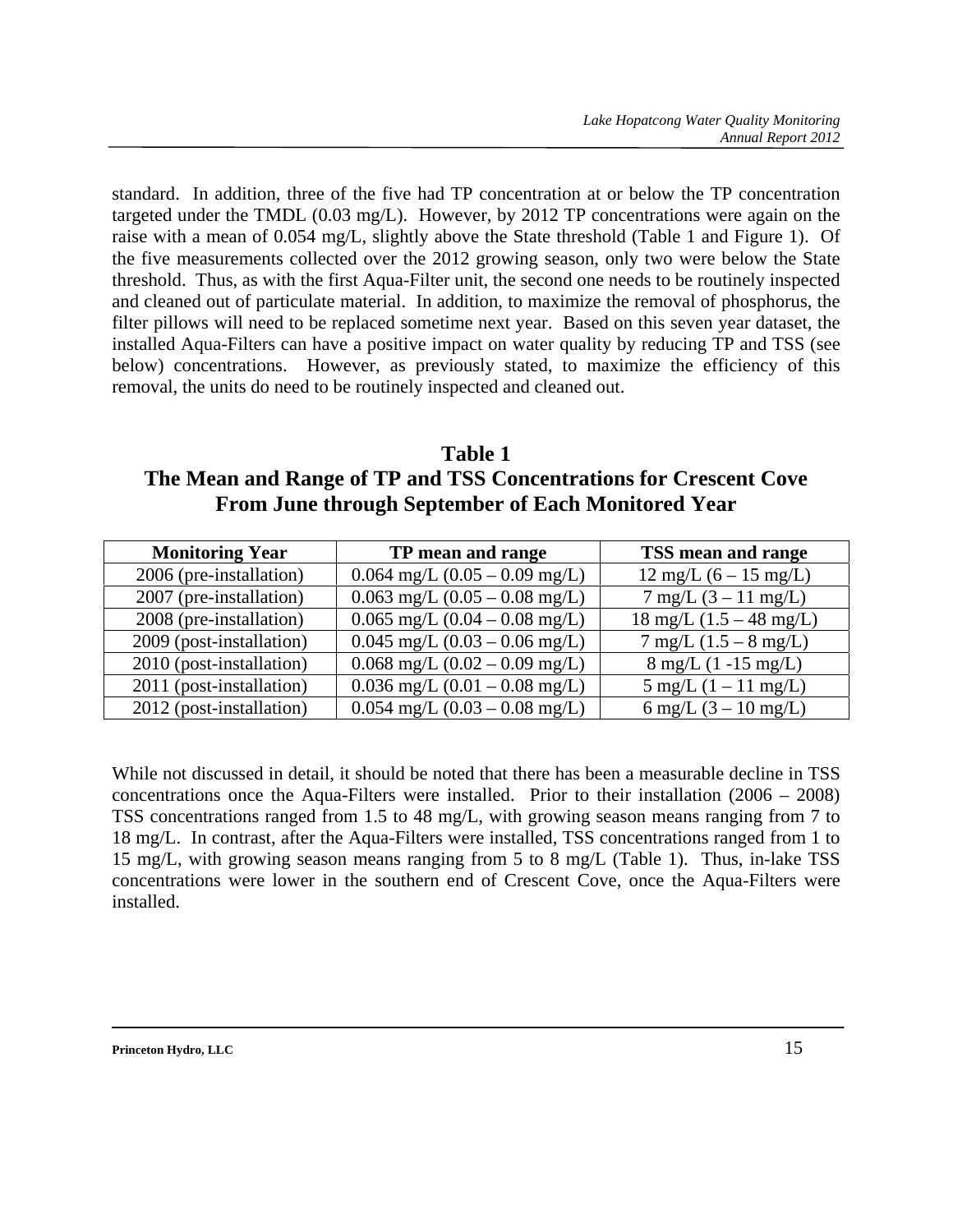

## **Figure 1 – TP Concentrations at Crescent Cove**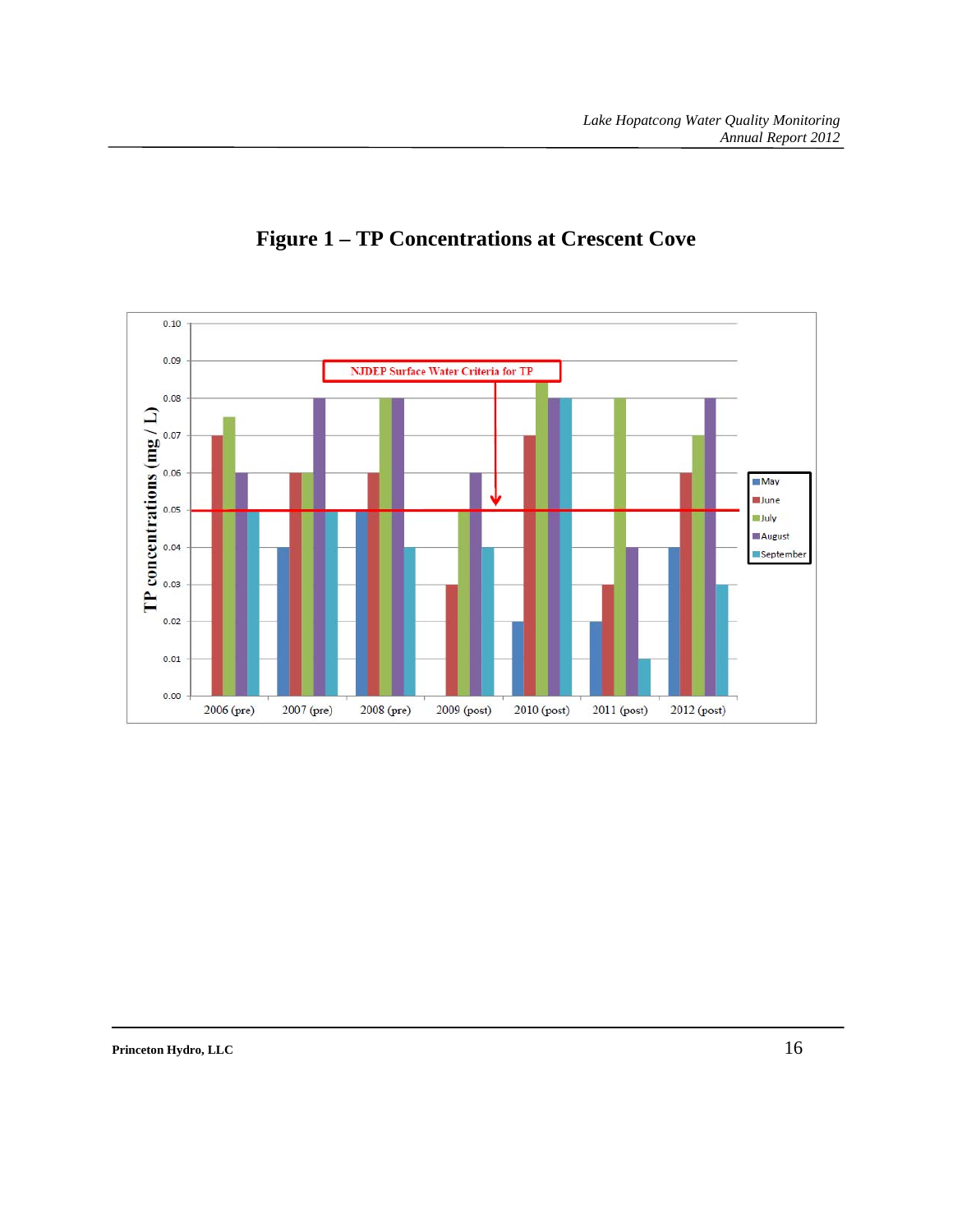## *Chlorophyll a*

Chlorophyll *a* is a pigment possessed by all algal groups, used in the process of photosynthesis. Its measurement is an excellent means of quantifying algal biomass. In general, an algal bloom is typically perceived as a problem by the layperson when chlorophyll *a* concentrations are equal to or greater than 30.0 µg/L. Based on the findings of the refined TMDL, the existing average seasonal chlorophyll *a* concentration under current conditions is 15 µg/L, while the maximum seasonal value is 26 µg/L. In contrast, the targeted average and maximum chlorophyll *a* concentrations, once Lake Hopatcong is in complete compliance with the TMDL, are predicted to be 8 and 14 µg/L, respectively.

Chlorophyll *a* concentrations during the May event ranged from 1.2 µg/L at Station #3 to 58.2  $\mu$ g/L at Station #11 with a mean concentration of 10.2  $\mu$ g/L. Station #11 was characterized by markedly higher chlorophyll *a* concentrations in relation to the other eight stations. If excluded from analysis, the mean concentration for the May event would be 4.2 µg/L and the targeted maximum concentration of 14  $\mu$ g/L wouldn't be exceeded.

Chlorophyll *a* concentrations increased by the June event with concentrations ranging from 8.3  $\mu$ g/L at Station #4 to 22.7  $\mu$ g/L at Station #7 with a mean concentration of 13.1  $\mu$ g/L. The targeted mean concentration was exceeded and the targeted maximum concentration was exceeded at three of the nine sample sites.

Chlorophyll *a* continued to increase by the July event with concentrations ranging from 4.3 µg/L at Station #7 to 67.7  $\mu$ g/L at Station #3 with a mean concentration of 21.3  $\mu$ g/L. The maximum threshold was exceeded by all stations with the exception of Stations #7 and #11. Decreasing chlorophyll *a* was noted lake-wide by the August event. Concentrations ranged from 3.1 µg/L at Station #7 to 37  $\mu$ g/L at Station #3 with a mean concentration of 15.6  $\mu$ g/L. The targeted mean was exceeded while the targeted individual maximum concentration was exceeded at five of the nine stations.

Chlorophyll *a* continued to decline by the September event with concentrations ranging from 1.9  $\mu$ g/L at Station #7 to 33  $\mu$ g/L at Station #3 with a mean concentration of 10.5  $\mu$ g/L. The targeted maximum concentration of 14  $\mu$ g/L was exceeded by one of the nine stations during the September event (Station #3).

Chlorophyll *a* concentrations at the NPS stations were low during the May event  $(1.9 \text{ kg/L} - 4.4 \text{ m})$ µg/L) and increased to maximum values during the July and August events. The targeted maximum of 14  $\mu$ g/L was exceeded by NPS-4 during the June event and NPS-4 and NPS-5 during the July and August events.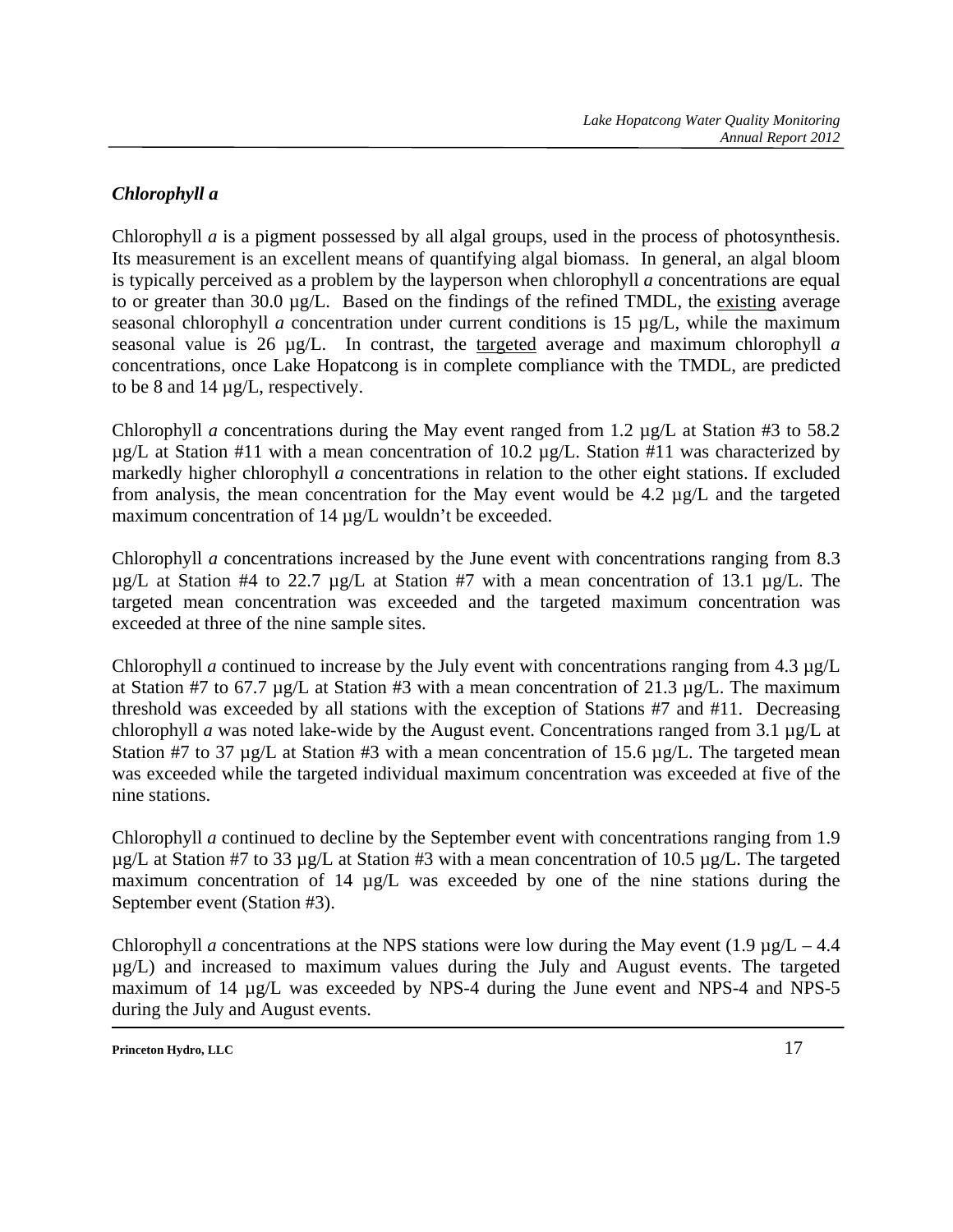### *Phytoplankton*

Phytoplankton are algae that are freely floating in the open waters of a lake or pond. These algae are vital to supporting a healthy ecosystem, since they are the base of the aquatic food web. However, high densities of phytoplankton can produce nuisance conditions. The majority of nuisance algal blooms in freshwater ecosystems is the result of cyanobacteria, also known as blue-green algae. Some of the more common water quality problems created by blue-green algae include bright green surface scums, taste and odor problems and the generation of cyanotoxins.

Table 1 lists the dominant phytoplankton identified in Lake Hopatcong during each water quality monitoring event in 2012. Algal abundance was moderate on 23 May 20112 with the dominant algae being the diatoms *Tabellaria* and *Fragilaria*. Several dinoflagellates, green algae, and the chrysophyte *Dinobryon* were also identified. Three genera of blue-green algae were identified as well, and included *Coelosphaerium*, *Aphanizomenon* and *Anabaena*.

Algal abundance was moderate during the 19 June 2012 sampling event, with the blue-green alga *Anabaena* being the dominant genus. Several other green algae, diatoms and the dinoflagellate Peridinium were also identified. In addition three other genera of blue-green algae (*Oscillatoria*, *Coelosphaerium* and *Microcystis*) were identified.

Again, algal abundance was moderate during the 24 July 2012 sampling event. The phytoplankton community at this time was very similar to its composition during the June 2012 sampling event; *Anabaena* was again the dominant genus. One difference was the presence of additional diatoms during the July 2012 sampling event.

Abundance was moderate while diversity was low during the August 2012 sampling event with the dominant algae being *Oscillatoria* and the diatom *Tabellaria*. Several other genera were identified including the cryptomonad *Cryptomonas*, the diatom *Asterionella* and *Anabaena*.

Algal abundance and diversity was relatively high in Lake Hopatcong during the September 2012 sampling event. The dominant alga was the diatom *Tabellaria*, while the sub-dominant genera were the diatom *Melosira* and *Anabaena*.

The phytoplankton community at Lake Hopatcong was fairly diverse during most of the 2012 sampling events with the dominant groups typically being diatoms and/or blue-green algae. While blue-green algae, particularly *Anabaena*, were fairly common, large, nuisance surface scums or blooms were not observed at Station #2 (mid-lake).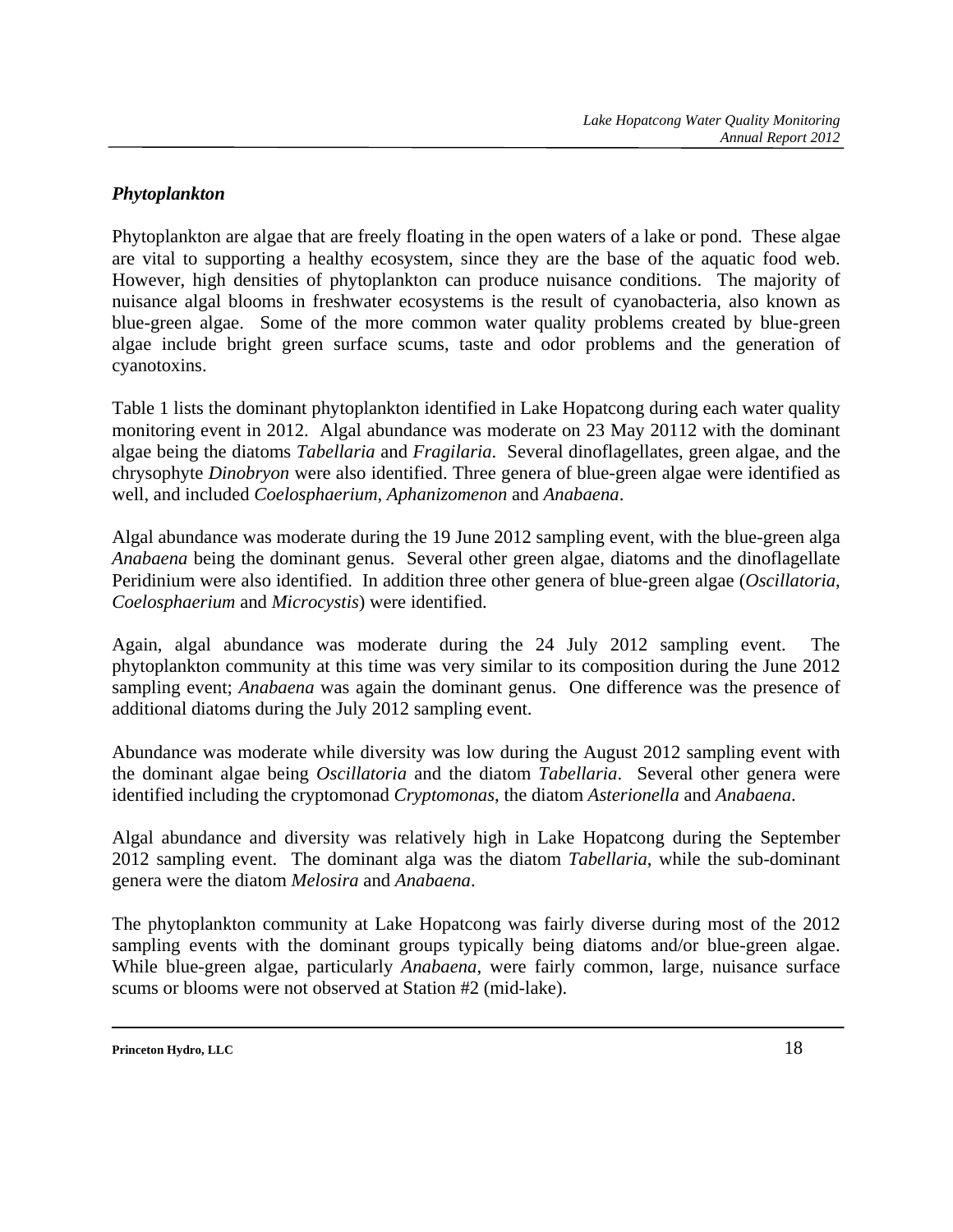### *Zooplankton*

Zooplankton are the micro-animals that live in the open waters of a lake or pond. Some largebodied zooplankton are a source of food for forage and/or young gamefish. In addition, many of these large-bodied zooplankton are also herbivorous (i.e. algae eating) and can function as a natural means of controlling excessive algal biomass. Given the important role zooplankton serve in the aquatic food web of lakes and ponds, samples for these organisms were collected at Station #2 during each monitoring event. The results of these samples are provided in Table 2.

During the 23 May 2012 sampling event, the small-bodied cladoceran *Bosmina*, which feeds primarily on bacteria and detritus, was the dominant genus. Similar to May 2011, no herbivorous (algae-eating) zooplankton were identified in the sample.

While a bloom of *Bosmina* was identified in the June 2012 sample (Table 2), three herbivorous zooplankton (the cladocerans *Daphnia* and *Ceriodaphnia* as well as the copepod *Diaptomus*) were also identified.

By 24 July 2012 zooplankton abundance was moderate and not dominated by one genus. The same three herbivores identified in the June 2012 sample were also identified in the July 2012 sample, as well as *Bosmina*, the carnivorous copepod *Cyclops* and juvenile copepods (called nauplii).

The composition of the zooplankton in the August 2012 sample was very unusual. The only zooplankton contained in the sample were some nauplii. While the plankton nets were inspected after this sampling event, there was no indication of a tear or rip in the net. Thus, it is possible the net was twisted or turned upside down as it came to the surface since these results are particularly unusual.

By 25 September 2012, the composition of the zooplankton sample was more typical for what is found at Lake Hopatcong. Nauplii and a variety of rotifers were the dominant zooplankton at this time; however two herbivores (*Ceriodaphnia* and *Diaptomus*) were present as well as *Cyclops*.

Similar to past monitoring years, herbivorous zooplankton were present in Lake Hopatcong but not in high numbers and none attained large sizes (total length). Such conditions are indicative of a fishery community dominated by a large number of small, zooplankton-feeding fishes (i.e. golden shiners, alewife, young perch), where large-bodied zooplankton cannot exert a high degree of algal control through grazing.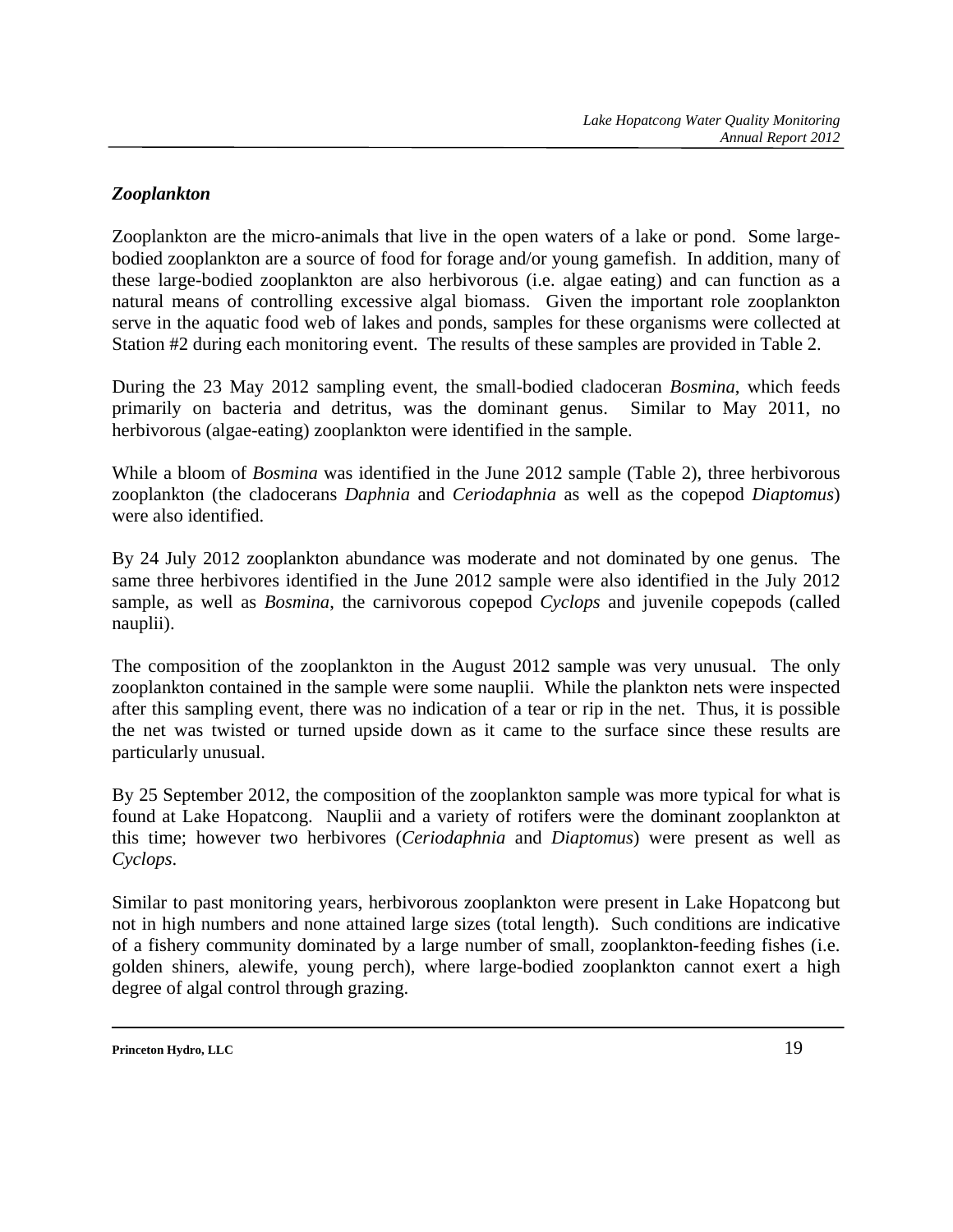## **Table 1 Phytoplankton in Lake Hopatcong during the 2012 Growing Season**

| <b>Sampling</b><br><b>Date</b> | <b>Phytoplankton</b>                                                                                                                                                                                                                                                                                                                                                                                  |
|--------------------------------|-------------------------------------------------------------------------------------------------------------------------------------------------------------------------------------------------------------------------------------------------------------------------------------------------------------------------------------------------------------------------------------------------------|
| 23 May 2012                    | Algal abundance was moderate. The dominant algae were the diatoms<br>Tabellaria, and Fragilaria. Another diatom, Melosira, was identified as well<br>as several dinoflagellates, <i>Peridinium</i> and <i>Ceratium</i> , and the chrysophyte<br>Dinobryon. Several green (Gloeocystis, Chlorella, Sphaeriocystis) and blue-<br>green algae (Coelosphaerium, Aphanizomenon Anabaena) were also present |
| 19 June 2012                   | Total algal abundance was moderate with the dominant genus being the blue-<br>green alga Anabaena. Other identified algae included several green algae<br>(such as Pediastrum and Westella), diatoms (Fragilaria, Pinnularia), blue-<br>green algae (Microcystis, Oscillatoria, Coelosphaerium) and the dinoflagellate<br>Peridinium.                                                                 |
| 24 July 2012                   | Algal abundance was moderate with a community composition similar to what<br>was observed during the 19 June 2012 sampling event. However, a few more<br>(Melosira, Tabellaria, and Asterionella)<br>diatoms<br>and<br>algae<br>green<br>(Staurastrum) were identified.                                                                                                                               |
| 27 August 2012                 | Abundance was moderate and diversity was low with the dominant algae being<br>the blue-green alga Oscillatoria and the diatom Tabellaria. Other identified<br>algae included the cryptomonad Cryptomonas, the diatom Asterionella and the<br>blue-green alga Anabaena.                                                                                                                                |
| 25 September<br>2012           | Abundance and diversity was high; the dominant alga was diatom Tabellaria.<br>The diatom Melosira and the blue-green alga Anabaena were sub-dominant<br>genera. Two additional blue-green were identified, as well as an additional<br>diatom (Tabellaria), the dinoflagellate Ceratium and several green algae.                                                                                      |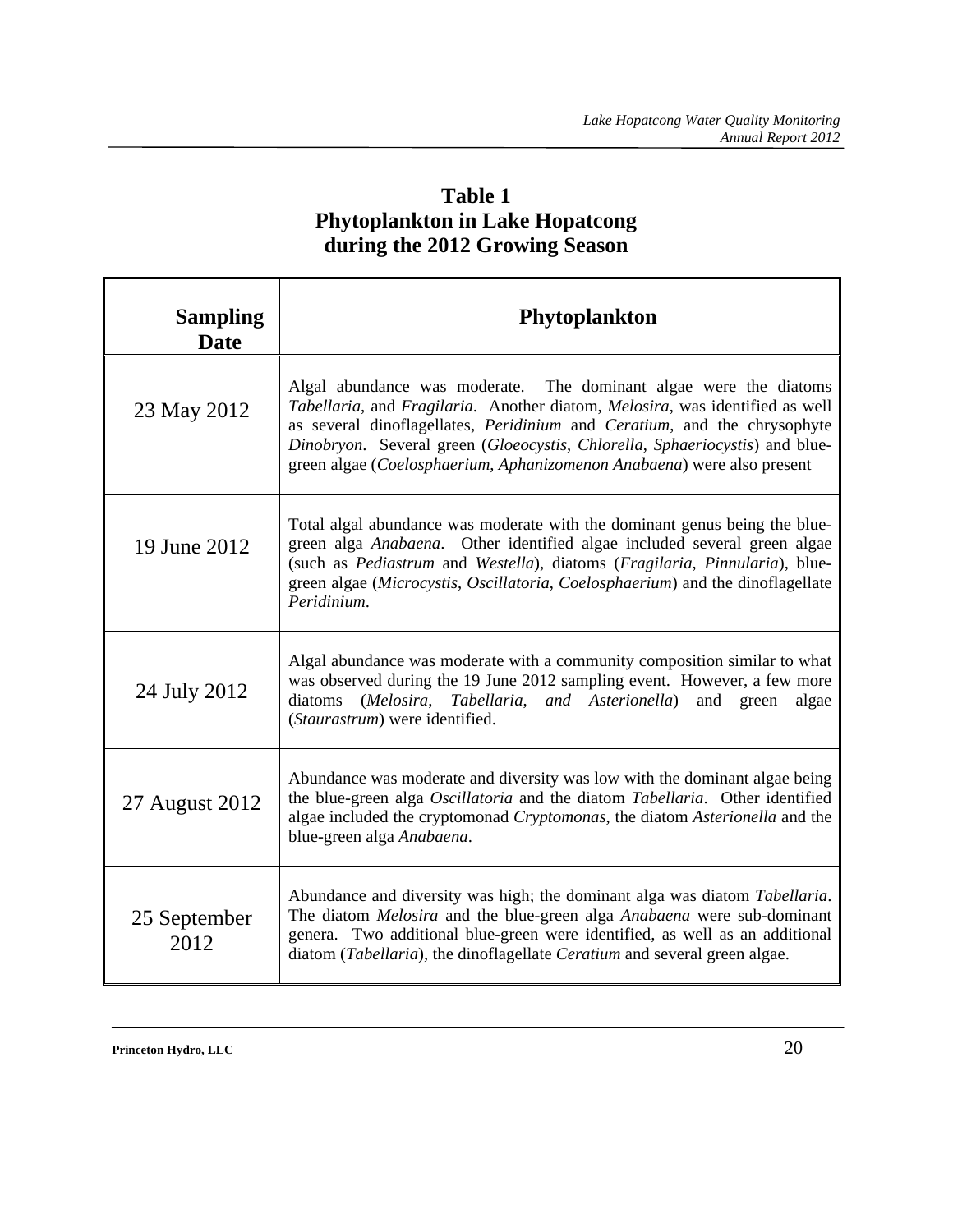## **Table 2 Zooplankton in Lake Hopatcong during the 2012 Growing Season**

| <b>Sampling</b><br>Date | <b>Zooplankton</b>                                                                                                                                                                                                                                                                                   |
|-------------------------|------------------------------------------------------------------------------------------------------------------------------------------------------------------------------------------------------------------------------------------------------------------------------------------------------|
| 23 May 2012             | Zooplankton numbers were high and the dominant genus was the small-bodied<br>cladoceran Bosmina. A carnivorous copepod (Cyclops) and juvenile copepods<br>(known as nauplii) were also found in the sample. In addition, several rotifers<br>(Keratella, Asplanchna and Polyarthra) were identified. |
| 19 June 2012            | A bloom of the small-bodied cladoceran <i>Bosmina</i> was present. In addition,<br>three herbivorous (algae-eating) zooplankton were identified (cladocerans<br>Daphnia and Ceriodaphnia; copepod Diaptomus) as well as several other<br>copepods and the rotifer Keratella.                         |
| 24 July 2012            | Zooplankton abundance was moderate and the community was not dominated<br>by one genus. The same three herbivores identified in June 2012 were<br>identified as well the cladoceran <i>Bosmina</i> , the copepod <i>Cyclops</i> and nauplii.                                                         |
| 27 August 2012          | The number of zooplankton in this sample was unusually low. In fact, the only<br>zooplankton identified in this sample were juvenile copepods (known as<br>nauplii).                                                                                                                                 |
| 25 September<br>2012    | Zooplankton abundance was moderate with nauplii and the rotifers (Keratella,<br>Brachionus, Polyarthra, Asplanchna) being the dominant organisms. In<br>addition, the herbivores Ceriodaphnia and Diaptomus were identified as well<br>as the carnivorous copepod Cyclops.                           |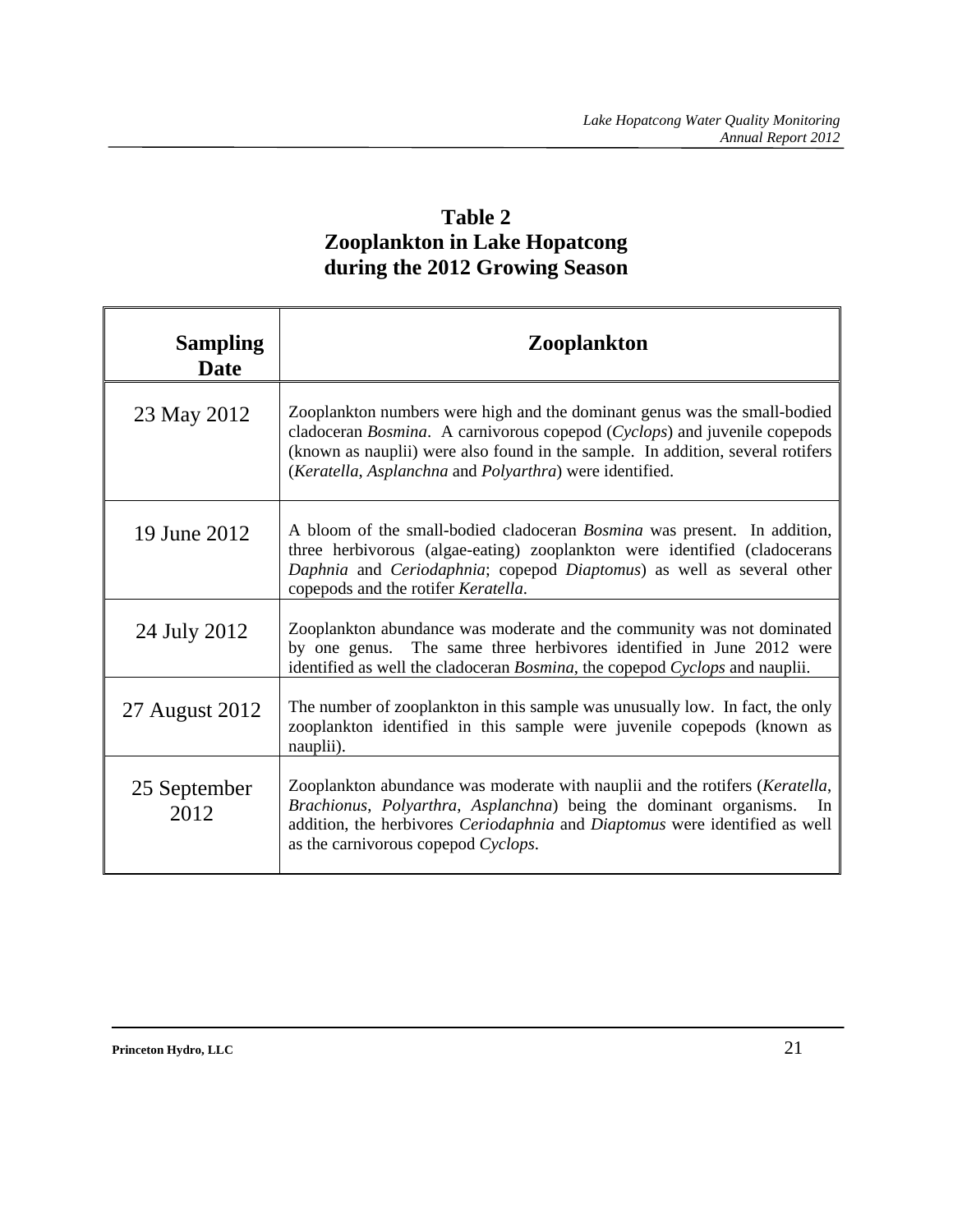#### *Recreational Fishery and Potential Brown Trout Habitat*

Of the recreational gamefish that reside or are stocked in Lake Hopatcong, trout are the most sensitive in terms of water quality. For their sustained management, all species of trout require DO concentrations of at least 4 mg/L or greater. However, the State's designated water quality criterion to sustain a healthy, aquatic ecosystem is a DO concentration of at least 5 mg/L.

While all trout are designated as coldwater fish, trout species display varying levels of thermal tolerance. Brown trout (*Salmo trutta*) have an optimal summer water temperature range of 18 to  $24^{\circ}$ C (65 to 75<sup>o</sup>F) (USEPA, 1994). However, these fish can survive in waters as warm as  $26^{\circ}$ C (79°F) (Scott and Crossman, 1973), defined here as acceptable habitat. The 2012 temperature and DO data for Lake Hopatcong were examined to identify the presence of optimal and acceptable brown trout habitat. As with previous monitoring reports, this analysis focused primarily on *in-situ* data collected at the mid-lake sampling station (Station #2).

For the sake of this analysis, sections of the lake that had DO concentrations equal to or greater than 5 mg/L and water temperatures less than  $24^{\circ}$ C were considered optimal habitat for brown trout. In contrast, sections of the lake that had DO concentrations equal to or greater than 5 mg/L and water temperatures between 24 and  $26^{\circ}$ C were considered carry over habitat for brown trout.

Optimal brown trout habitat was present in the uppermost 9.0 m of the water column during the May 2012 sampling event at Station #2. Optimal habitat decreased slightly by the June 2012 event and consisted of the uppermost 8.0 m of the water column. Habitat continued to shrink by the July 2012 event which was characterized by having carryover habitat in the uppermost 6.0 m of the water column. Carryover habitat area remained consistent through the August 2012 event. Optimal habitat re-emerged in the uppermost 9.0 m of the water column by the September 2012 event due to increased cooling of the water column.

Similar to past monitoring years, the *in-situ* data revealed that varying levels of acceptable brown trout habitat persisted through the entire 2012 growing season in Lake Hopatcong.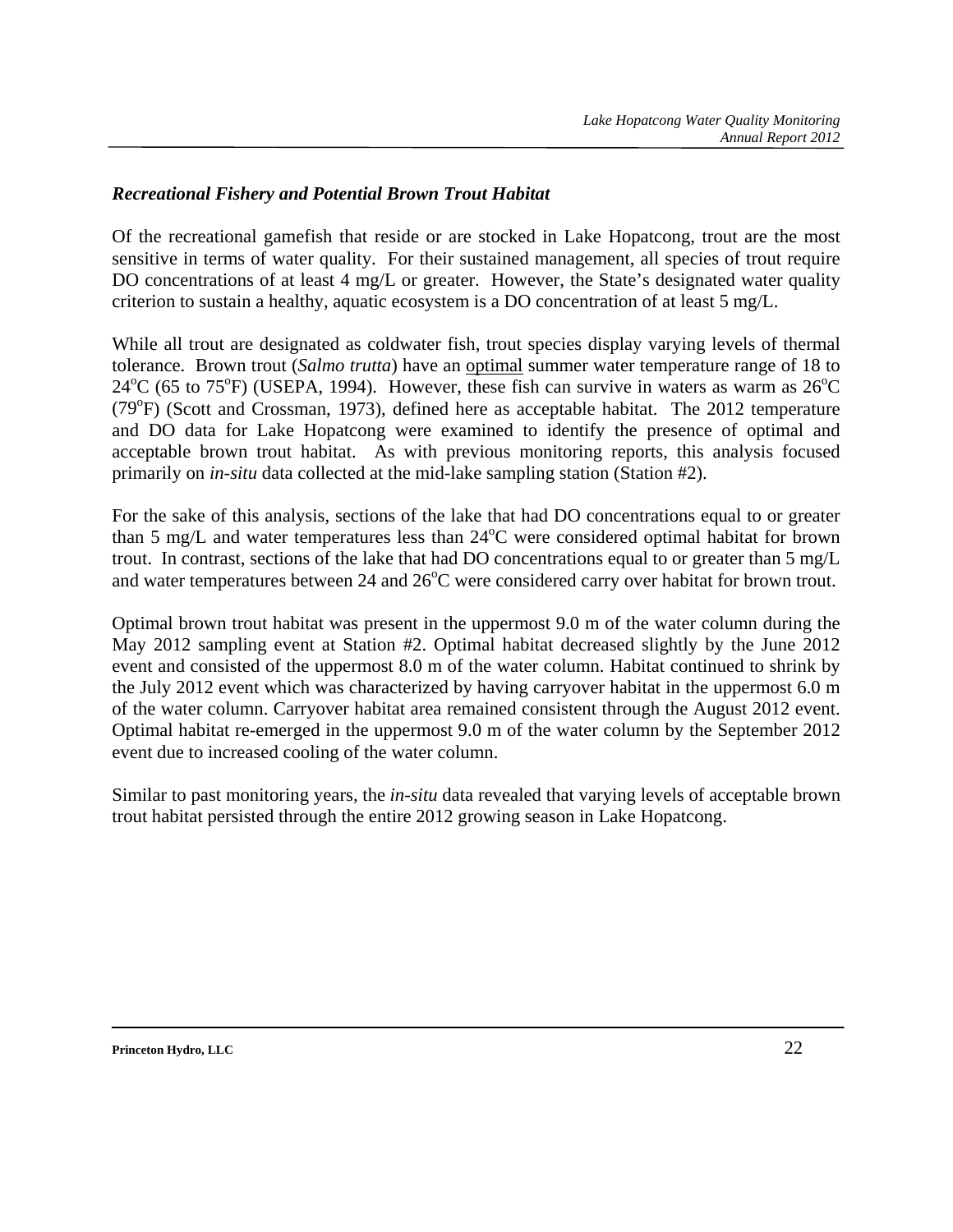#### *Mechanical Weed Harvesting Program*

Many of the more shallow sections of Lake Hopatcong are susceptible to the proliferation of nuisance densities of rooted aquatic plants. Given the size of Lake Hopatcong, the composition of its aquatic plant community, and its heavy and diverse recreational use, mechanical weed harvesting is the most cost effective and ecologically sound method of controlling nuisance weed densities. Thus, the weed harvesting program has been in operation at Lake Hopatcong since the mid-1980's with varying levels of success. However, one consistent advantage mechanical weed harvesting has over other management techniques, such as the application of aquatic herbicides, is that phosphorus is removed from the lake along with the weed biomass. In fact, based on a plant biomass study conducted at Lake Hopatcong in 2006 and the plant harvesting records from 2006 to 2008, approximately 6-8% of the total phosphorus load targeted for reduction under the established TMDL was removed through the mechanical weed harvesting program.

In sharp contrast to the 2006 – 2008 harvesting years, only 1.2% of the phosphorus load targeted for reduction under the TMDL was removed through mechanical weed harvesting during the 2009 growing season. This substantial reduction in the amount of plant biomass and phosphorus removed in 2009 was due to severe budgetary cuts that resulted in laying off the Commission's full time Operation Staff and late start up date. In turn, this resulted in only 1.2% of the plant biomass harvested in 2009. However, the 2010 harvesting season resulted in the estimated removal of approximately 6% of the phosphorus load targeted for reduction under the TMDL, similar to the percentages removed in 2006 – 2008.

Unfortunately, the minimal amount of funds available for mechanical weed harvesting resulted in a severe limitation in the amount of harvesting that could be conducted in 2012. However, more weeds, and therefore phosphorus, were removed from the lake in 2012 relative to 2011. This is explained by more harvesting time in 2012 and NJDEP having more experience in managing and coordinating the harvesting program.

Mechanical weed harvesting was conducted at Lake Hopatcong in 2012 from  $1<sup>st</sup>$  of July to the  $6<sup>th</sup>$ of September. A total of 1,980 cubic yards of wet plant biomass was removed from the lake in 2012, which resulted in the removal of 42 lbs (19 lbs) of phosphorus. In turn, this accounted for 0.6% of the TP load targeted for removal under the TMDL. This is the second lowest amount of weed biomass and phosphorus removed since the Commission's harvesting program has been in operation (2002 – 2012). If this removed phosphorus was utilized by filamentous and planktonic algae, it would have the potential to generate approximately 46,186 lbs of wet algae biomass.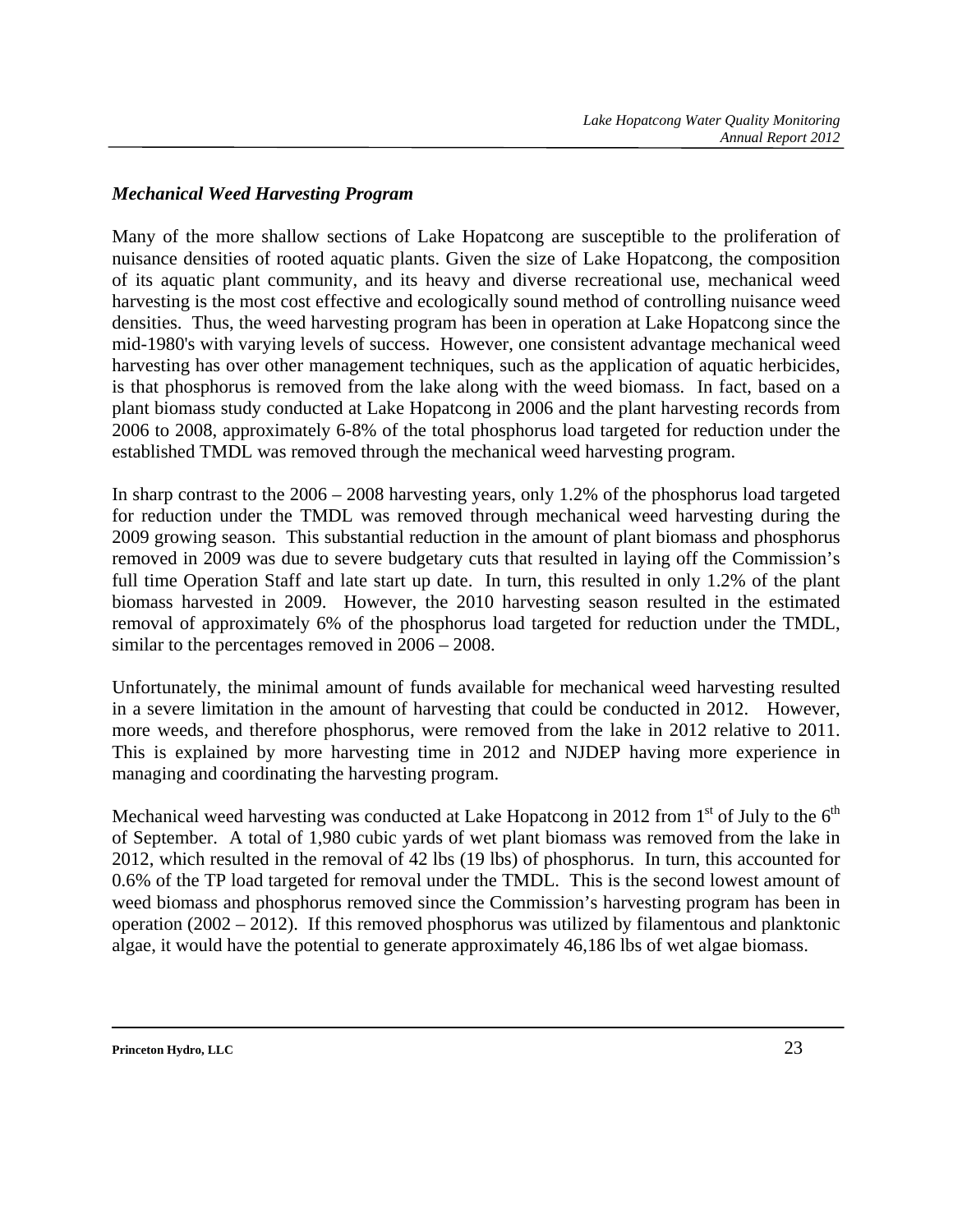### *Inter-annual Analysis of Water Quality Data*

Annual mean values of Secchi depth, chlorophyll *a* and total phosphorus concentrations were calculated for the years 1991 through 2012. The annual mean values for Station #2 were graphed, along with the long-term, "running mean" for the lake.

The 2012 mean Secchi depth was 2.2 meters, which was similar to the 2011 mean Secchi depth of 2.3 meters (Figure 2 in Appendix A). This is the third year in a row that the mean Secchi depth has been greater 2.0 meters. In addition, the long-term Secchi depth mean remains slightly above 2 meters.

Unlike Secchi depth, chlorophyll *a* concentrations exhibited a wide range of variability at Lake Hopatcong (Figure 3 in Appendix A). The mean 2012 chlorophyll *a* concentration was 9.1  $mg/m<sup>3</sup>$  in contrast to the mean 2011 value of 11.6 mg/m<sup>3</sup>. The 2012 mean chlorophyll *a* concentration was slightly lower than the long-term mean of 9.9 mg/m<sup>3</sup>. It should be noted that the 2012 mean was slightly higher than the TMDL's targeted mean endpoint of 8 mg/m<sup>3</sup>.

While the 2012 mean TP concentration (0.018 mg/L) at Station #2 was higher relative to the 2011 mean value (0.016 mg/L), it still remained below 0.020 mg/L. The mean TP concentration has been below 0.020 mg/L at Station #2 since 2008 (Figure 4 in Appendix A). In addition, the mean TP concentration at Station #2 has been consistently below the TMDL targeted mean of 0.03 mg/L since 1998.

## **Water Quality Impairments and Established TMDL Criteria**

As identified in N.J.A.C. 7:9B-1.5(g)2 "Except as due to natural condition, nutrients shall not be allowed in concentrations that cause objectionable algal densities, nuisance aquatic vegetation or otherwise render the waters unsuitable for the designated uses." For Lake Hopatcong, these objectionable conditions specifically include both algal blooms and nuisance densities of aquatic vegetation.

Given the undesirable water quality conditions experienced in select portions of Lake Hopatcong, NJDEP conducted a Total Maximum Daily Load (TMDL) analysis for TP, the primary nutrient limiting algal and plant growth in the lake. This TMDL was revised by Princeton Hydro, who also developed a Restoration Plan for the lake and watershed. The revised TMDL and associated Restoration Plan were approved by NJDEP in 2006 and have been used to obtain grant funding through both NJDEP and US EPA to implement various watershed-based projects to reduce the existing phosphorus loads. Some of these projects were completed in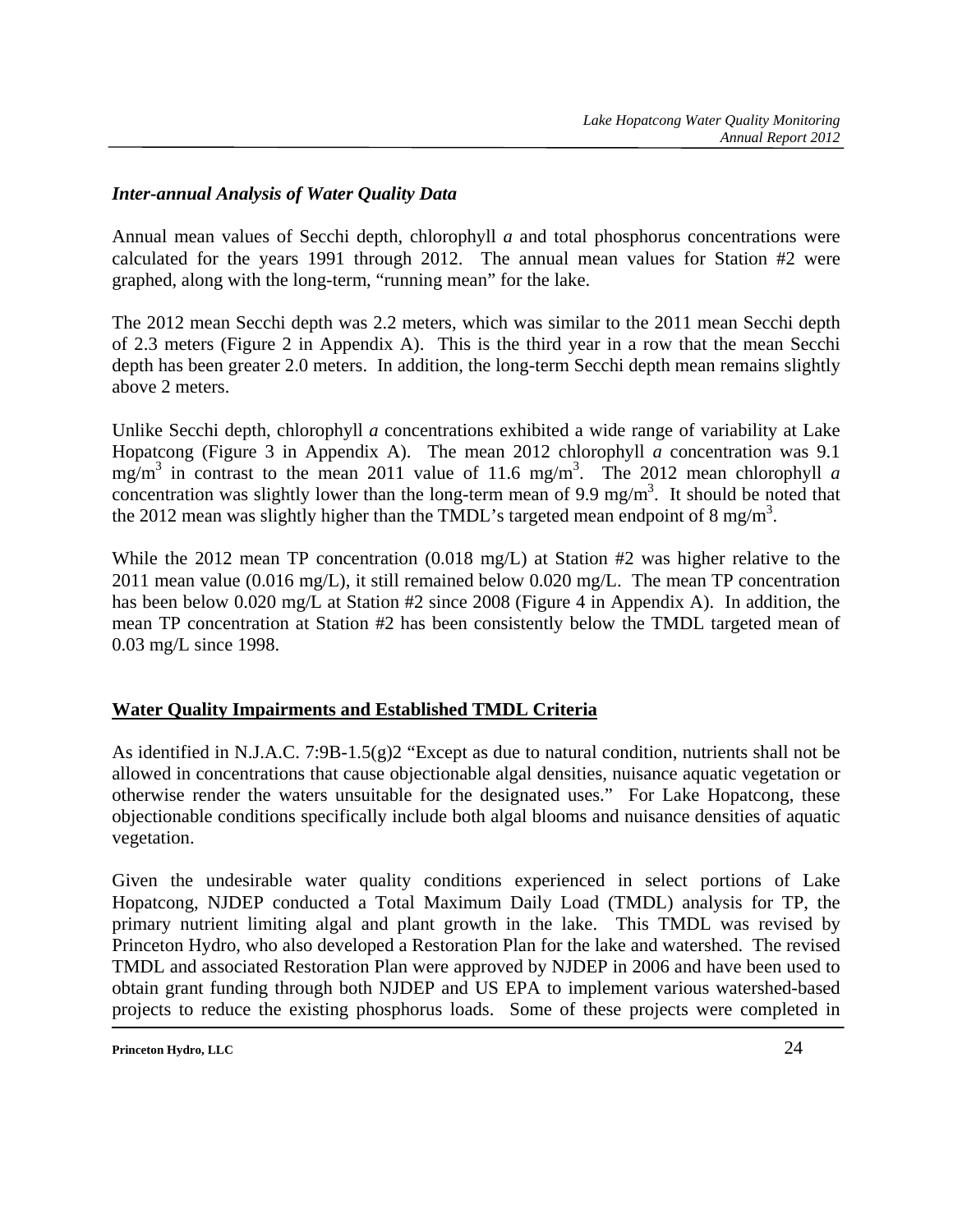2008-10 and implementation will continue into 2013. Thus, continuing the long-term monitoring program and augmenting it with near-shore, in-lake and stormwater sampling will provide a means of quantifying the water quality improvements associated with the implementation of these projects.

As described in detail in the TMDL Restoration Plan, a targeted mean TP concentration, as well as mean and maximum chlorophyll *a* ecological endpoints, was established to identify compliance with the TMDL. For the sake of this 2012 analysis, the mid-lake (Station #2) and Crescent Cover / River Styx (Station #3) monitoring stations were reviewed. To provide guidance for this review, the criteria developed under Lake Hopatcong's TMDL are provided below:

#### *TMDL Criteria for Lake Hopatcong*

| Targeted mean TP concentration                        | $0.03 \text{ mg/L}$  |
|-------------------------------------------------------|----------------------|
| Targeted mean chlorophyll a concentration endpoint    | $8 \text{ mg/m}^3$   |
| Targeted maximum chlorophyll a concentration endpoint | 14 mg/m <sup>3</sup> |

As previously mentioned, the mean 2012 chlorophyll *a* concentration for Station #2 was 9.1 mg/m3 which is above the mean endpoint of 8 mg/m3 . The maximum chlorophyll *a* concentration at Station #2 (12.2 mg/m<sup>3</sup>) was below the targeted endpoint of 14 mg/m<sup>3</sup>. The mean 2012 TP concentration of 0.018 mg/L was below the targeted mean TP concentration under the TMDL.

The mean chlorophyll *a* concentration at Station #3 (30 mg/m<sup>3</sup>) was greater then the threshold concentration of  $\frac{8 \text{ mg/m}^3}{2}$  while the maximum threshold was exceeded during three of the five events. The mean TP concentration of 0.044 mg/L also exceeded the targeted mean of 0.03 mg/L.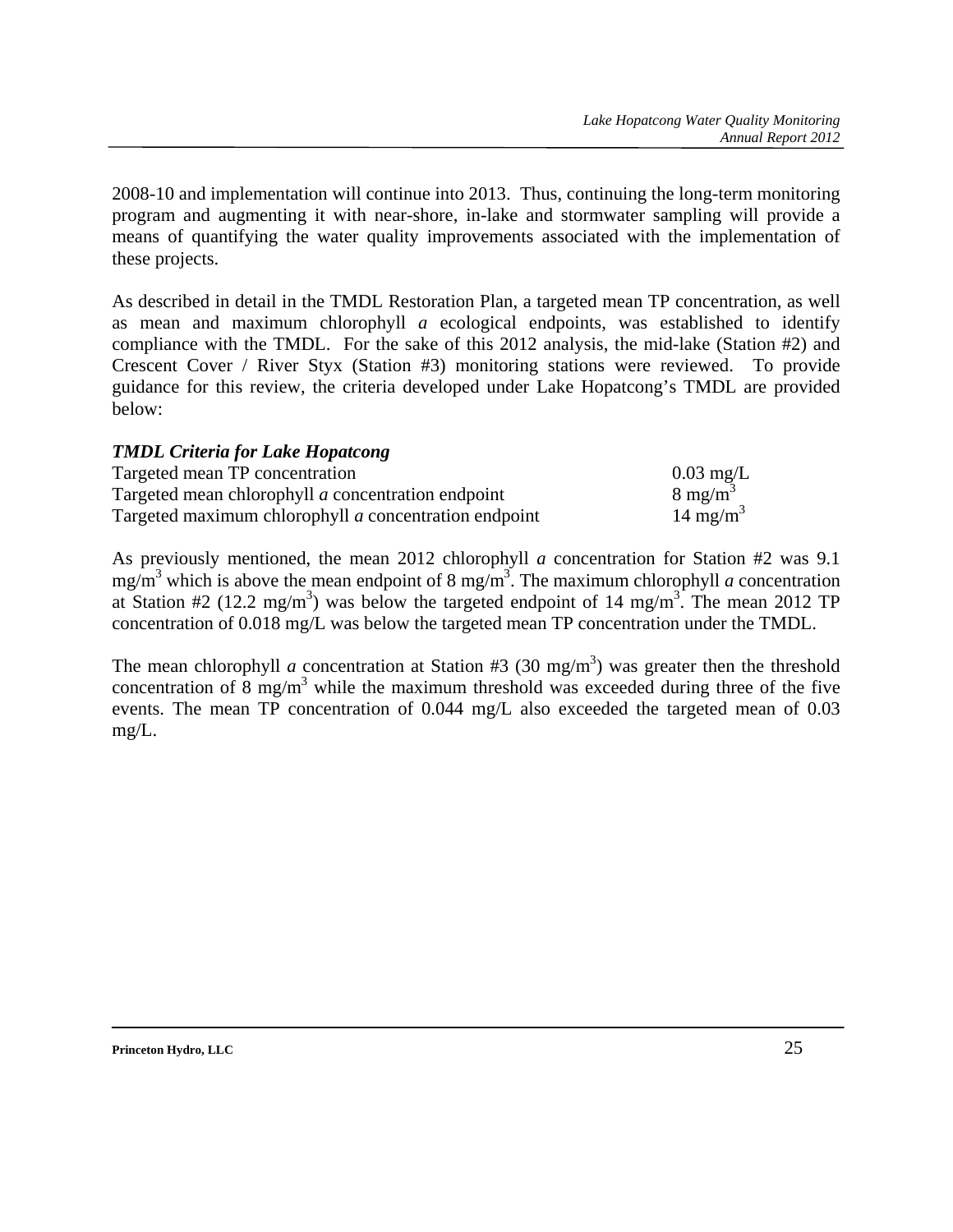### **4.0 SUMMARY**

This report documents the findings of the 2012 Lake Hopatcong water quality monitoring program. This section provides a summary of the 2012 water quality conditions, as well as recommendations on how to preserve the highly valued aquatic resources of Lake Hopatcong.

- 1. In contrast to 2011 that was a relatively wet and cool year, the summer of 2012 was relatively hot with sporadic storm events. Thus, anoxic conditions (dissolved oxygen concentrations  $\langle 1 \text{ mg/L} \rangle$  appeared in the bottom waters by late July and were documented during the August and September sampling events as well. All near-shore, shallow NPS sampling stations were well oxygenated from surface to bottom.
- 2. It has been well documented that phosphorus is the primary limiting nutrient in Lake Hopatcong. That is, a slight increase in phosphorus will result in a substantial increase amount of algal and/or aquatic plant biomass. TP concentrations in the surface waters of Lake Hopatcong typically varied between  $\langle 0.01 \text{ mg/L}$  and  $0.04 \text{ mg/L}$ , with three instances of the TP concentration being 0.05 mg/L and one instance of the TP concentration being 0.06 mg/L. Similar to past monitoring years, Station #3 (River Styx/Crescent Cove) tended to have the highest TP concentration with a growing season mean of 0.044 mg/L, above the TMDL-based threshold for Lake Hopatcong of 0.03 mg/L.
- 3. In spite of the elevated concentrations at Station #3, overall TP concentrations were generally low in Lake Hopatcong. For example, the mean 2012 TP concentration at the mid-lake station was 0.018 mg/L. This is slightly higher than the 2011 mean but is still well below the TMDL-based threshold value.
- 4. Based on the *in-situ* conditions, carry-over brown trout habitat was available throughout the entire 2012 growing season. In contrast, optimal brown trout habitat was present in May and June, was not present in July and August and re-appeared in September 2012. However, carry-over habitat was available through the entire 2012 growing season. Such results are consistent with those measured in previous monitoring years at Lake Hopatcong.
- 5. Mechanical weed harvesting started on 2 July and ended on 6 September 2012. This year's program removed approximately 1,980 cubic yards of wet plant biomass. This resulted in removing 42 lbs of TP, accounting for 0.6% of the TP targeted for removal under the TMDL. It should be noted that the amount of TP removed in 2012 was almost twice the corrected amount removed in 2011.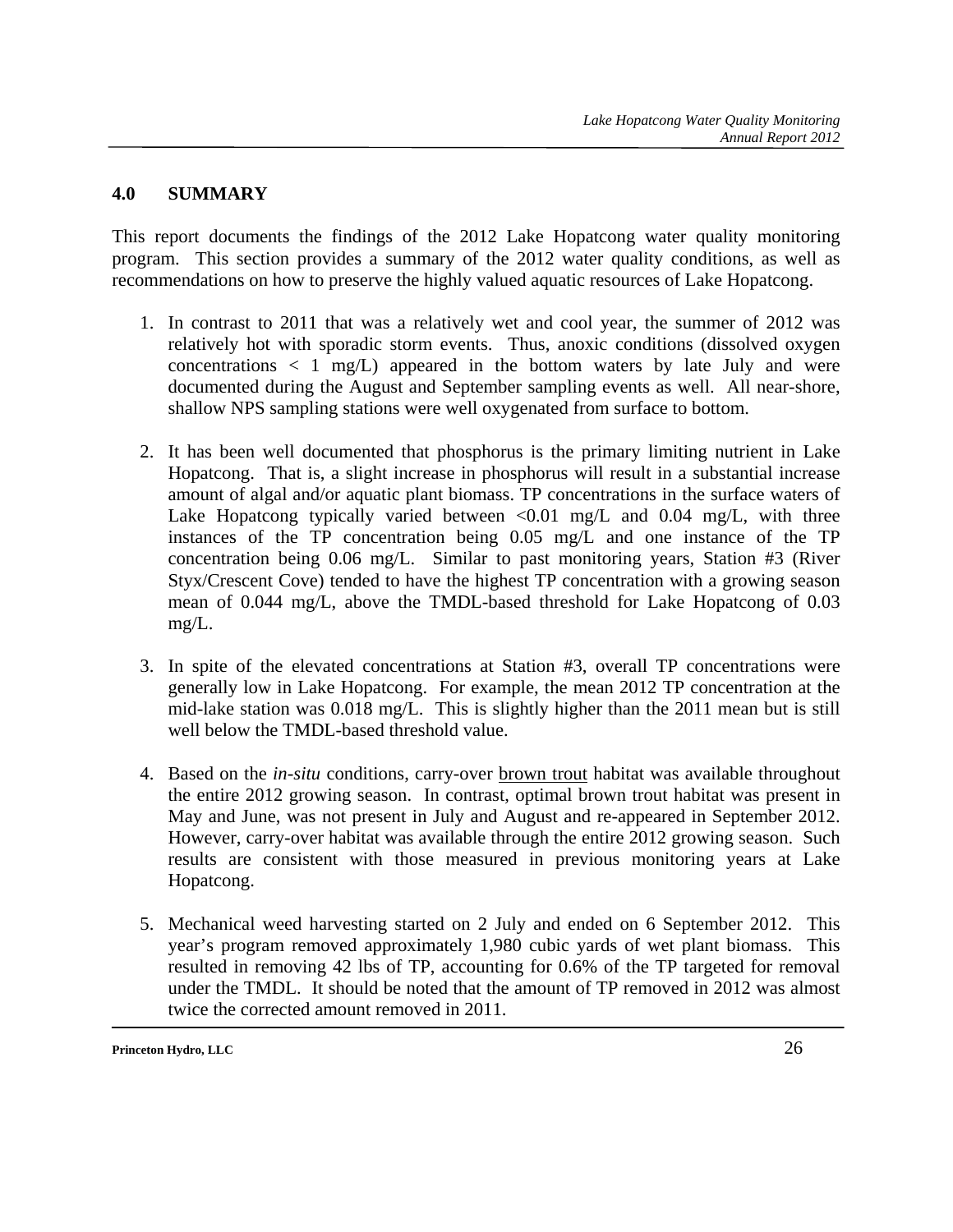- 6. Within recent years there has been a general trend of lower TP concentrations (since 2007), lower chlorophyll *a* concentrations (since 2004) and improved water clarity (since 2005). These long-term data were collected from the mid-lake sampling station and indicate that the lake has been trending toward better water quality conditions. However, there are still some locations that require additional attention (River Styx / Crescent Cove; northern end of the lake).
- 7. An Aqua-Filter, a large Manufactured Treatment Device, was installed in the Crescent Cove drainage basin in November / December 2008. Thus, 2009 was the first year the lake was monitored after this stormwater structure was installed. Overall TP concentrations in the southern end of Crescent Cove were lower in 2009 after the installation of the Aqua-Filter, in spite of it being a wetter year. As shown below only one sampling event displayed a TP concentration greater than the State's TP water quality standard in 2009.
- 8. In contrast, in 2010 four of the five sampling events at the southern end of Crescent Cove were greater than the State's TP water quality standard. Based on these results, it is more than likely that the first Aqua-Filter unit installed in late 2008 needs to be cleaned out and/or the filter pillows need to be replaced.
- 9. After the second Aqua-Filter was installed in the end of June 2011, TP concentrations were high in July 2011 but were below State's TP water quality standard in August and October 2011. However, by June 2012, TP concentrations in Crescent Cove were above the State standard and remained so through August 2012. By September 2012, the TP concentration fell below the State standard; however, these data clearly demonstrate that the Aqua-Filters need to be cleaned out and/or have the filter pillows replaced. At a minimum, both structured should have their Aqua-Swirl components cleaned out with a Vac-all truck.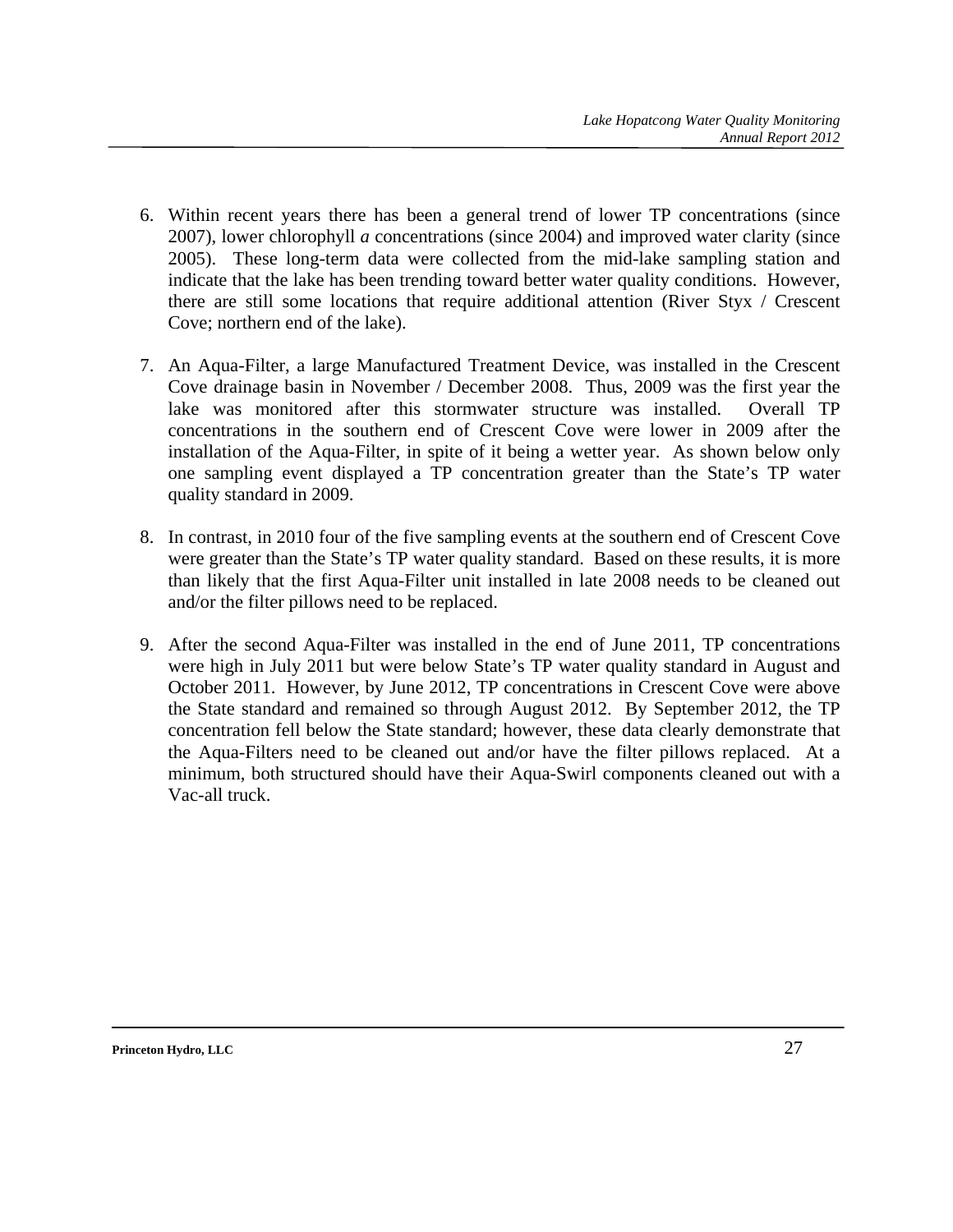## **APPENDIX A**

## **FIGURES**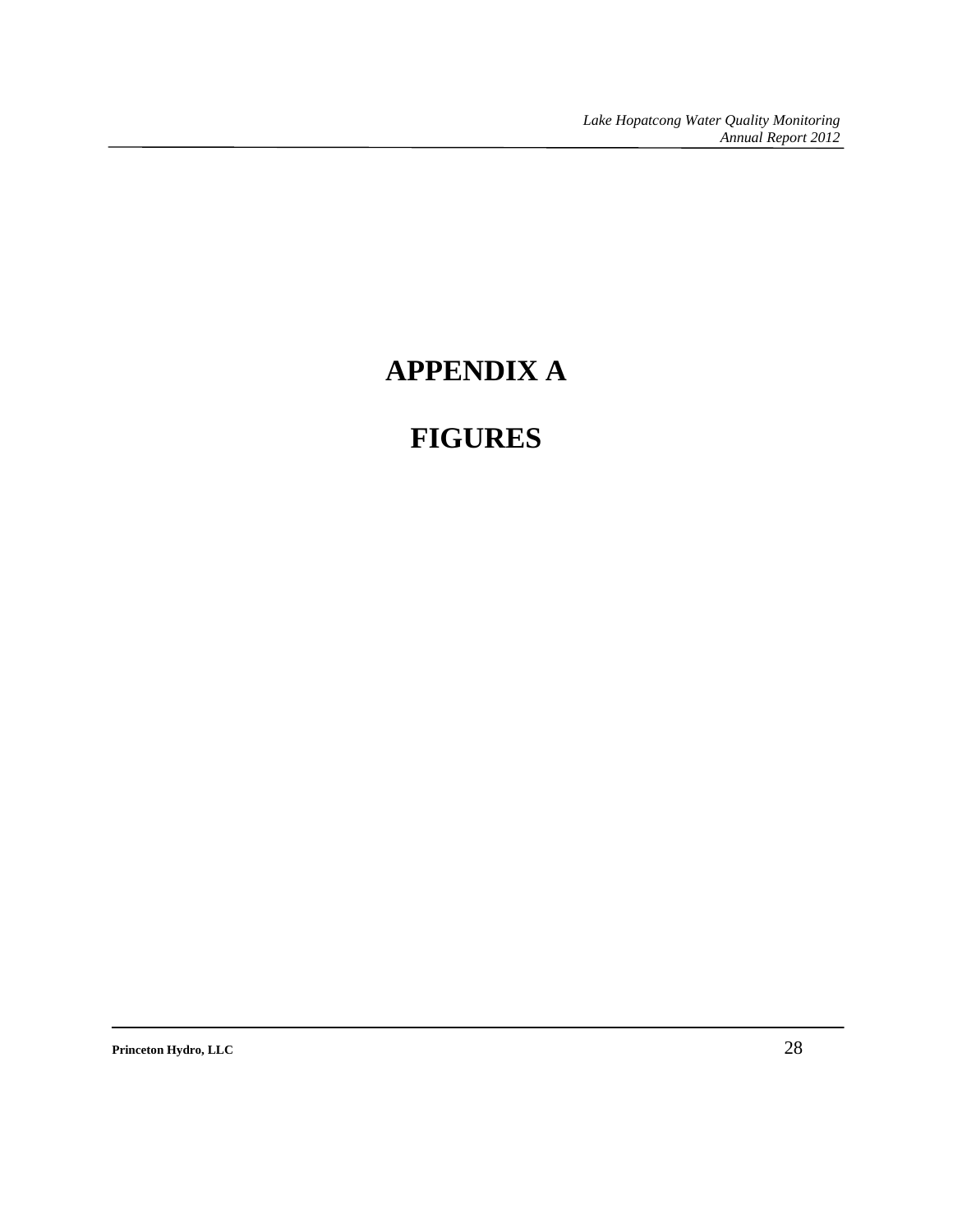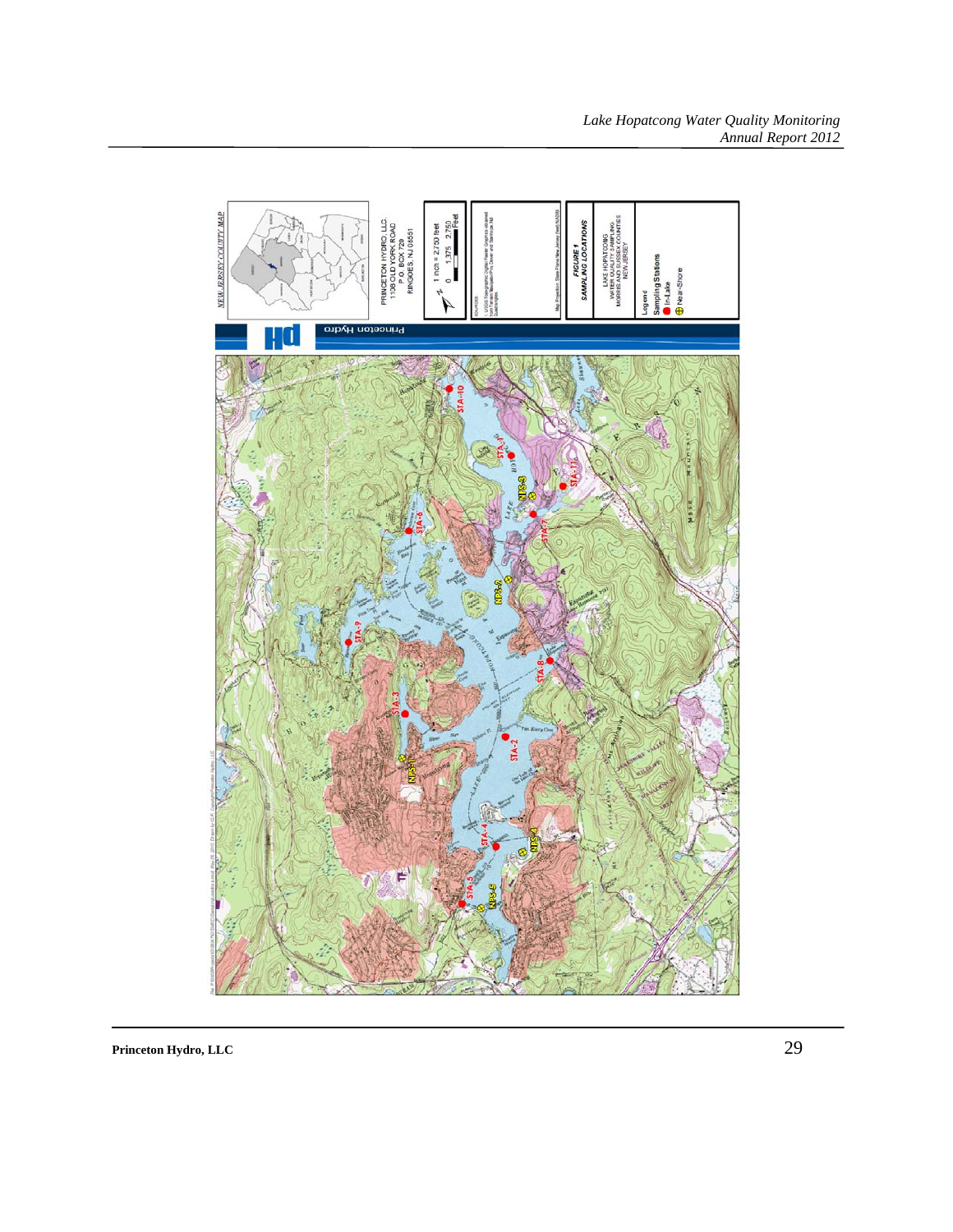

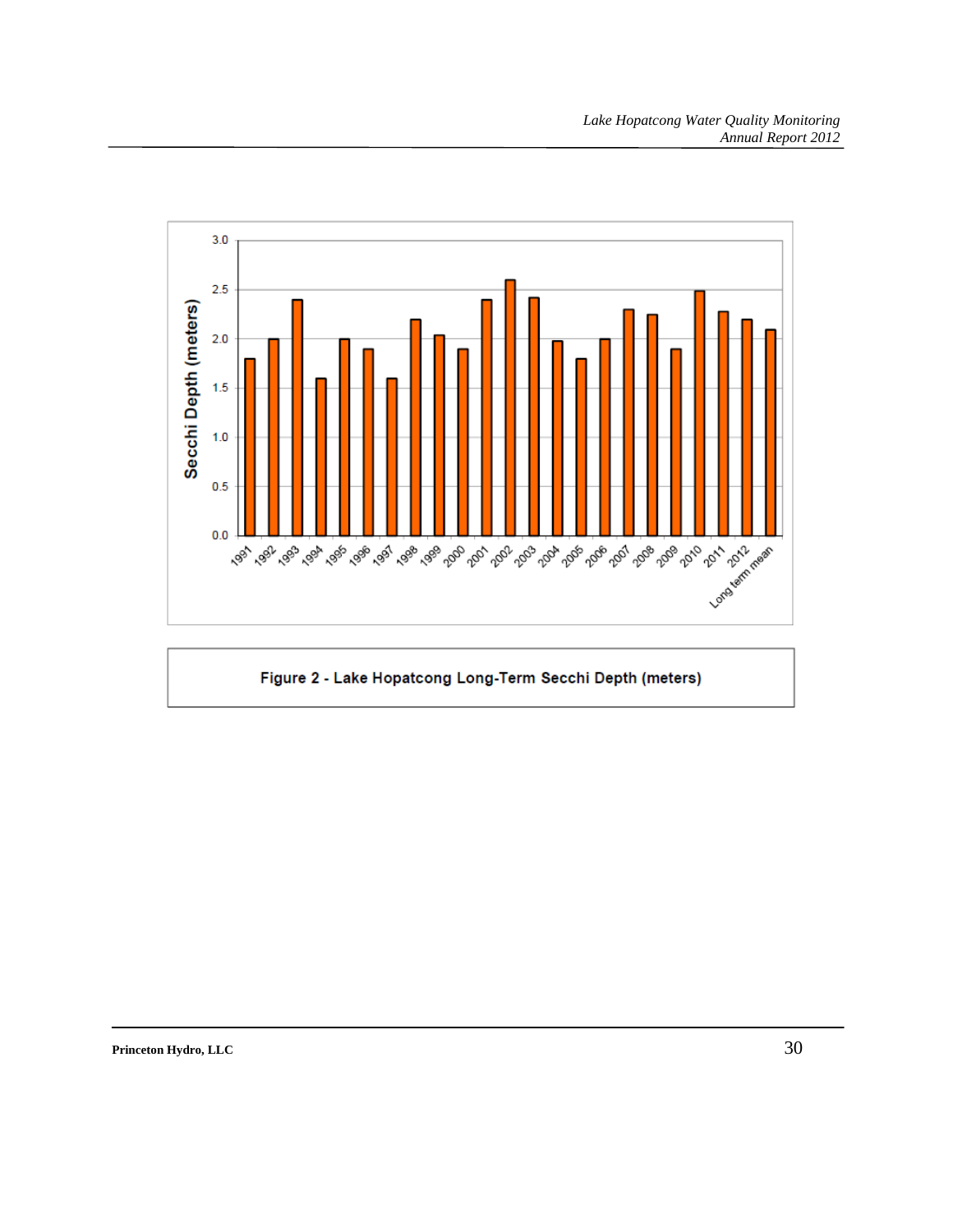

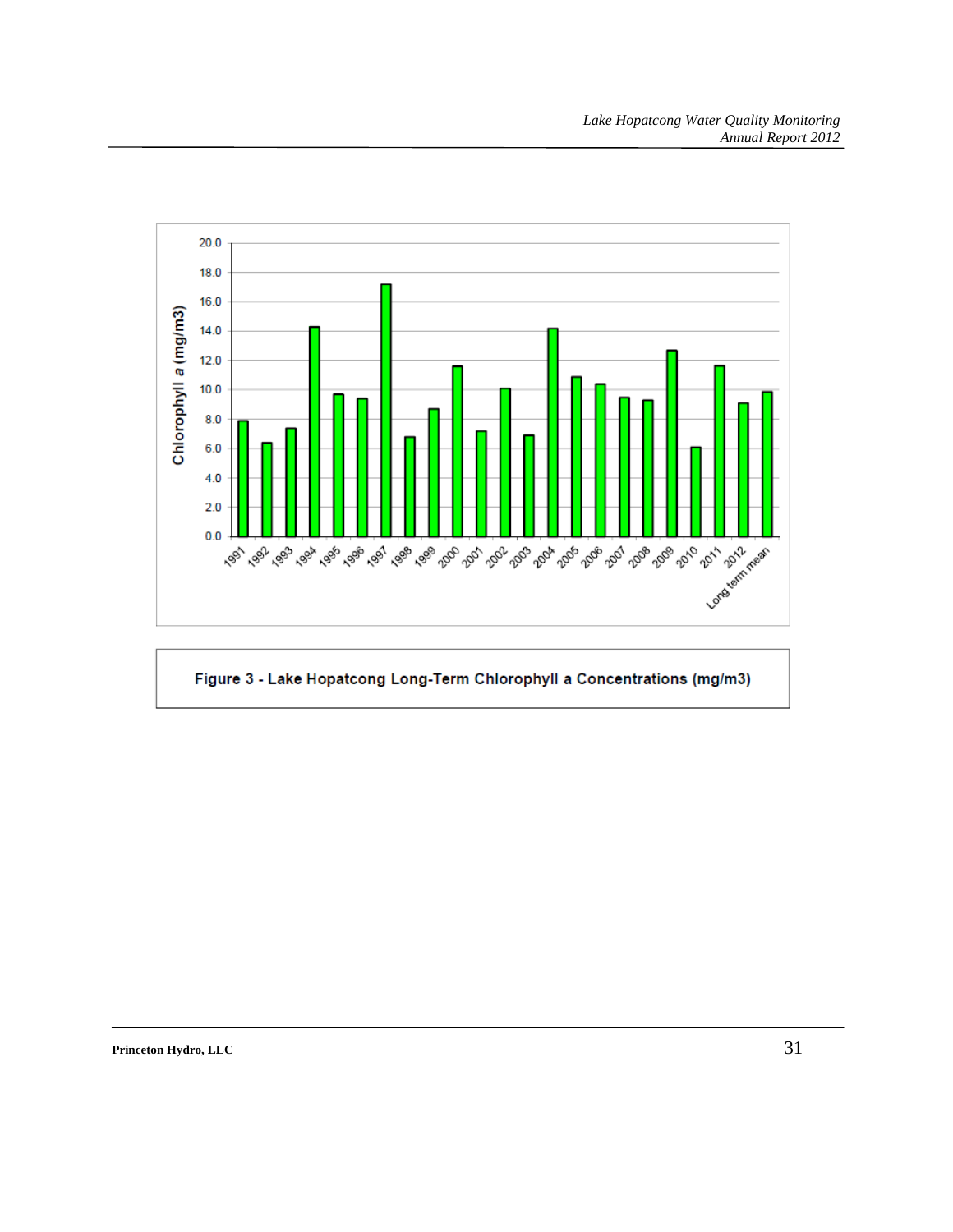

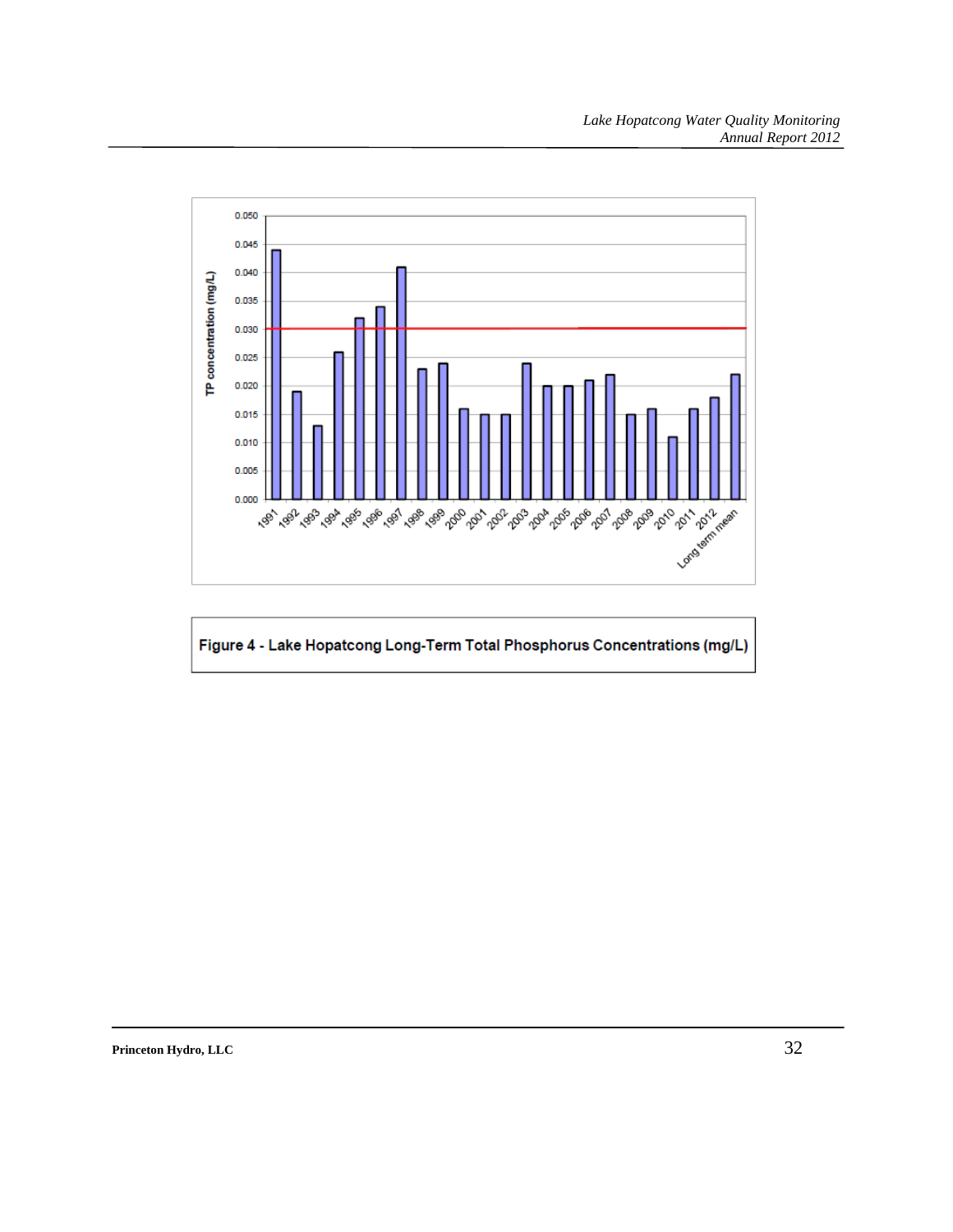## **APPENDIX B**

## *IN-SITU* **DATA**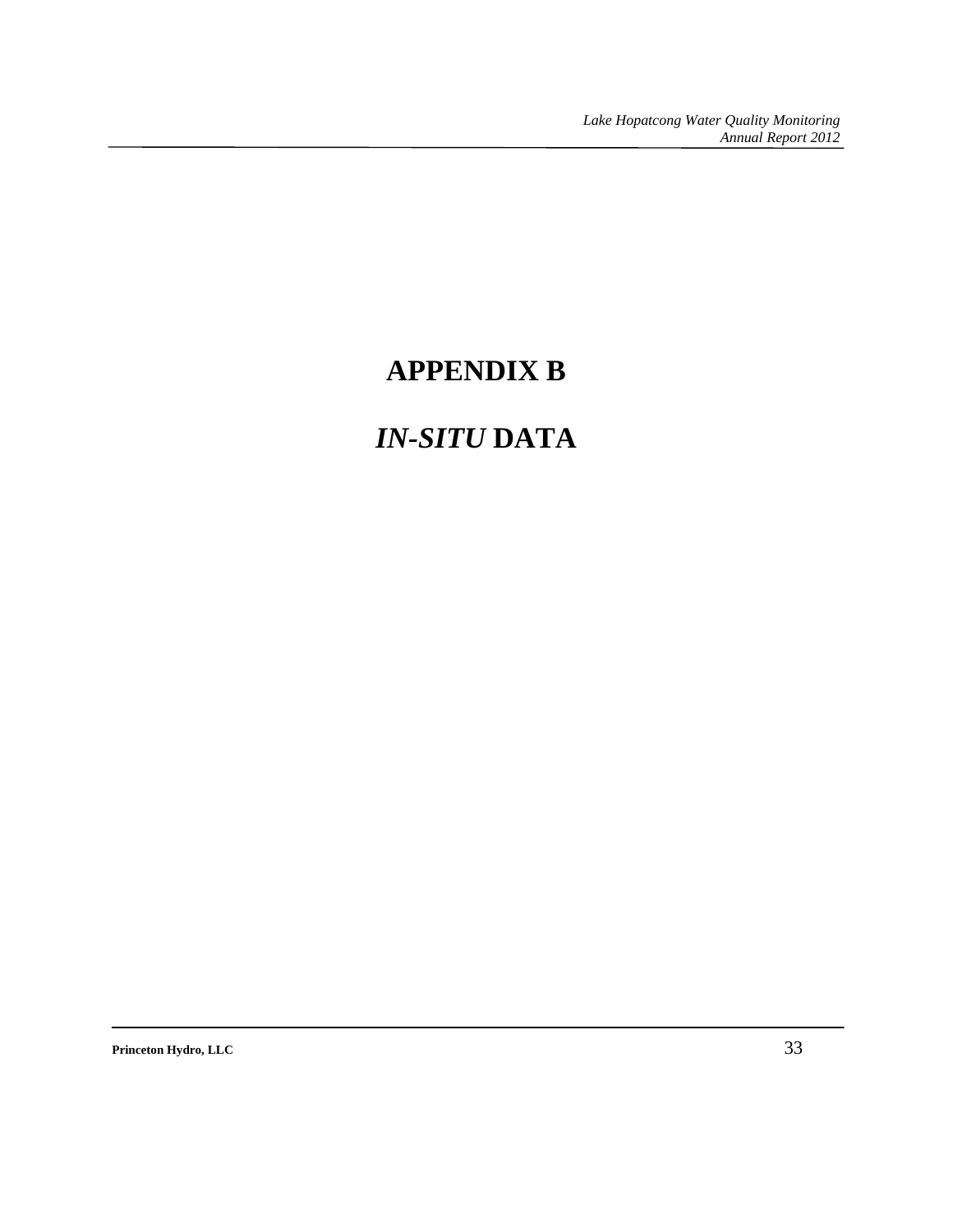| In-Situ Monitoring for Lake Hopatcong 5/23/12 |              |                       |               |                    |                |              |                            |                            |  |  |
|-----------------------------------------------|--------------|-----------------------|---------------|--------------------|----------------|--------------|----------------------------|----------------------------|--|--|
| <b>Station</b>                                |              | <b>DEPTH</b> (meters) |               | <b>Temperature</b> | <b>SpC</b>     | pH           | <b>Dissolved</b><br>Oxygen | <b>Dissolved</b><br>Oxygen |  |  |
|                                               | <b>Total</b> | <b>Secch</b>          | <b>Sample</b> | $(^{\circ}C)$      | (mS/cm)        | (units)      | (mg/L)                     | $(\%)$                     |  |  |
|                                               |              |                       | 0.25          | 22.16              | 0.284          | 7.87         | 8.24                       | 94.7                       |  |  |
| $ST-1$                                        | 1.9          | $1.9+$                | 1.0           | 21.77              | 0.284          | 7.85         | 8.51                       | 97.0                       |  |  |
|                                               |              |                       | 1.5           | 21.00              | 0.285          | 7.76         | 7.38                       | 82.8                       |  |  |
|                                               |              |                       | 0.25          | 20.32              | 0.29           | 8.68         | 9.17                       | 101.6                      |  |  |
|                                               |              |                       | 1.0           | 19.18              | 0.289          | 8.57         | 9.30                       | 102.1                      |  |  |
|                                               |              |                       | 2.0           | 19.28              | 0.292          | 8.46         | 9.11                       | 102.2                      |  |  |
|                                               |              |                       | 3.0           | 18.69              | 0.29           | 8.28         | 9.36                       | 100.5                      |  |  |
|                                               |              |                       | 4.0           | 18.32              | 0.293          | 8.17         | 9.22                       | 98.1                       |  |  |
|                                               |              |                       | 5.0           | 16.70              | 0.291          | 8.08         | 9.02                       | 92.8                       |  |  |
|                                               |              |                       | 6.0           | 15.06              | 0.291          | 7.95         | 8.33                       | 84.4                       |  |  |
| $ST-2$                                        | 13.7         | 2.5                   | 7.0           | 14.03              | 0.296          | 7.87         | 7.61                       | 73.9                       |  |  |
|                                               |              |                       | 8.0           | 13.25              | 0.294          | 7.74         | 5.51                       | 52.7                       |  |  |
|                                               |              |                       | 9.0           | 12.74              | 0.297          | 7.67         | 5.20                       | 49.2                       |  |  |
|                                               |              |                       | 10.0          | 12.41              | 0.298          | 7.62         | 4.91                       | 46.0                       |  |  |
|                                               |              |                       | 11.0          | 12.17              | 0.297          | 7.57         | 4.29                       | 40.0                       |  |  |
|                                               |              |                       | 12.0          | 11.97              | 0.301          | 7.49         | 3.69                       | 34.3                       |  |  |
|                                               |              |                       | 13.0          | 11.74              | 0.302          | 7.43         | 3.12                       | 28.8                       |  |  |
|                                               |              |                       | 13.5          | 11.39              | 0.303          | 7.36         | 2.13                       | 19.6                       |  |  |
| $ST-3*$                                       | 1.5          | $1.5+$                | 0.25          | 27.02              | 0.333          | 9.00         | 10.83                      | 140.7                      |  |  |
|                                               |              |                       | 1.0           | 25.68              | 0.359          | 9.25         | 12.14                      | 148.0                      |  |  |
|                                               | 2.7          |                       | 0.25          | 21.30              | 0.295          | 8.22         | 8.33                       | 94.1                       |  |  |
| ST-4                                          |              | 2.5                   | 1.0           | 20.28              | 0.296          | 8.13         | 7.95                       | 88.2                       |  |  |
|                                               |              |                       | 2.0           | 19.61              | 0.293          | 8.02         | 8.24                       | 90.0                       |  |  |
|                                               |              |                       | 2.5           | 19.34              | 0.294          | 7.84         | 6.82                       | 73.7                       |  |  |
|                                               |              |                       | 0.25          | 21.35              | 0.297          | 8.08         | 8.39                       | 94.7                       |  |  |
| $ST-5$                                        | 3            | 2.8                   | $1.0$         | 20.70              | 0.297          | 8.17         | 8.15                       | 91.0                       |  |  |
|                                               |              |                       | 2.0           | 20.09              | 0.297          | 8.32         | 8.22                       | 90.4                       |  |  |
|                                               |              |                       | 2.5           | 18.75              | 0.311          | 7.76         | 1.34                       | 14.3                       |  |  |
| ST-6                                          | 2.2          | $2.2 +$               | 0.25          | 22.28              | 0.277          | 8.59         | 9.55                       | 110.0                      |  |  |
|                                               |              |                       | 1.0<br>2.0    | 19.95<br>18.37     | 0.281<br>0.296 | 8.64<br>8.18 | 9.32<br>6.41               | 102.5<br>68.3              |  |  |
|                                               |              |                       |               |                    |                |              |                            |                            |  |  |
| ST-7                                          | 1.6          | 1.3                   | 0.25<br>1.0   | 22.33<br>20.82     | 0.147<br>0.167 | 7.63<br>7.56 | 8.30<br>8.42               | 95.6<br>94.2               |  |  |
|                                               |              |                       | $1.5$         | 20.68              | 0.168          | 7.49         | 8.24                       | 91.9                       |  |  |
|                                               |              |                       |               |                    |                |              |                            |                            |  |  |
|                                               |              |                       | 0.25<br>1.0   | 19.92<br>19.60     | 0.289<br>0.289 | 8.00<br>8.09 | 9.26<br>9.33               | 101.8<br>102.1             |  |  |
|                                               |              |                       | 2.0           | 19.30              | 0.288          | 8.11         | 9.40                       | 102.3                      |  |  |
|                                               | 7.5          | 2.5                   | 3.0           | 19.02              | 0.287          | 8.07         | 9.48                       | 102.4                      |  |  |
| $ST-8$                                        |              |                       | 4.0           | 18.48              | 0.29           | 8.01         | 9.30                       | 99.5                       |  |  |
|                                               |              |                       | 5.0           | 15.67              | 0.292          | 7.94         | 9.16                       | 90.0                       |  |  |
|                                               |              |                       | $6.0\,$       | 14.78              | 0.296          | 7.86         | 8.20                       | 81.0                       |  |  |
|                                               |              |                       | 7.0           | 13.58              | 0.294          | 7.68         | 4.51                       | 43.0                       |  |  |
|                                               |              |                       | 7.5           | 12.79              | 0.297          | 7.58         | 4.30                       | 41.0                       |  |  |
|                                               |              |                       | 0.25          | 21.38              | 0.292          | 8.44         | 9.21                       | 104.7                      |  |  |
|                                               |              |                       | 1.0           | 21.24              | 0.289          | 8.42         | 9.19                       | 103.2                      |  |  |
|                                               |              |                       | 2.0           | 19.42              | 0.294          | 8.37         | 9.91                       | 107.8                      |  |  |
| ST-9                                          | 7.5          | 2.5                   | 3.0           | 18.52              | 0.293          | 8.23         | 9.40                       | 100.4                      |  |  |
|                                               |              |                       | 4.0           | 17.55              | 0.293          | 8.11         | 9.72                       | 101.6                      |  |  |
|                                               |              |                       | 5.0           | 16.79              | 0.294          | 7.95         | 8.78                       | 92.5                       |  |  |
|                                               |              |                       | 6.0           | 13.86              | 0.293          | 7.91         | 8.95                       | 90.2                       |  |  |
|                                               |              |                       | 0.25          | 22.47              | 0.289          | 7.69         | 7.84                       | 90.6                       |  |  |
| ST-10                                         | 1.5          | $1.5+$                | $1.0$         | 21.19              | 0.284          | 7.77         | 7.96                       | 89.7                       |  |  |
|                                               |              |                       | 1.5           | 21.02              | 0.304          | 7.71         | 7.45                       | 83.7                       |  |  |
| ST-11                                         | 1            | $1.0+$                | 0.25          | 21.83              | 0.118          | 7.85         | 7.68                       | 87.6                       |  |  |
|                                               |              |                       | 1.0           | 20.80              | 0.122          | 7.72         | 7.42                       | 83.0                       |  |  |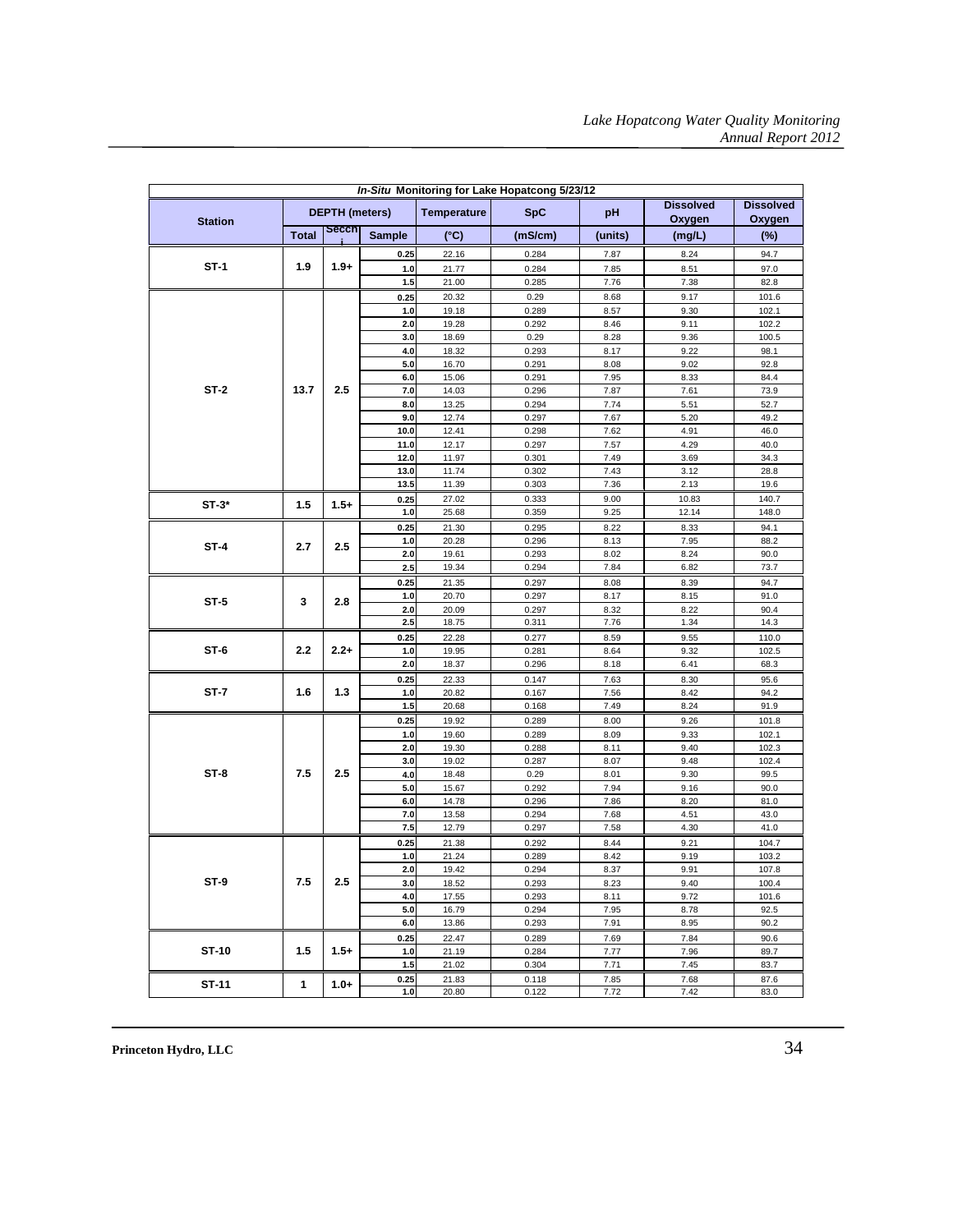| In-Situ Monitoring for Lake Hopatcong 6/19/12 |              |                       |               |                    |                |                |                            |                            |  |
|-----------------------------------------------|--------------|-----------------------|---------------|--------------------|----------------|----------------|----------------------------|----------------------------|--|
| <b>Station</b>                                |              | <b>DEPTH</b> (meters) |               | <b>Temperature</b> | <b>SpC</b>     | pH             | <b>Dissolved</b><br>Oxygen | <b>Dissolved</b><br>Oxygen |  |
|                                               | <b>Total</b> | <b>Secch</b>          | <b>Sample</b> | $(^{\circ}C)$      | (mS/cm)        | (units)        | (mg/L)                     | $(\%)$                     |  |
|                                               |              |                       | 0.25          | 22.39              | 287.4          | 7.67           | 8.17                       | 96.8                       |  |
| ST-1                                          | 2            | 1.2                   | 1.0           | 22.39              | 287.5          | 7.59           | 7.88                       | 93.4                       |  |
|                                               |              |                       | 2.0           | 22.39              | 287.3          | 7.57           | 7.75                       | 91.8                       |  |
|                                               |              |                       | 0.25          | 21.94              | 298.1          | 7.97           | 8.88                       | 104.4                      |  |
|                                               |              |                       | 1.0           | 21.93              | 298.3          | 7.77           | 3.05                       | 35.8                       |  |
|                                               |              |                       | 2.0           | 21.98              | 298.2          | 8.09           | 9.04                       | 106.3                      |  |
|                                               |              |                       | 3.0           | 21.98              | 298.3          | 8.08           | 9.07                       | 106.7                      |  |
|                                               |              |                       | 4.0           | 21.95              | 298.4          | 8.04           | 9.08                       | 106.8                      |  |
|                                               |              |                       | 5.0           | 20.8               | 298.3          | 7.77           | 8.81                       | 101.3                      |  |
| $ST-2$                                        | 13.5         | 2.2                   | 6.0           | 18.46              | 299.5          | 7.39           | 7.33                       | 80.4                       |  |
|                                               |              |                       | 7.0           | 15.72              | 302.6          | 7.16           | 6.56                       | 67.9                       |  |
|                                               |              |                       | 8.0           | 14.15              | 301.1          | 7.02           | 5.54                       | 55.5                       |  |
|                                               |              |                       | 9.0           | 13.23              | 302.1          | 6.93           | 3.71                       | 36.4                       |  |
|                                               |              |                       | 10.0          | 12.79              | 301.4          | 6.88           | 2.81                       | 27.2                       |  |
|                                               |              |                       | 11.0          | 12.52              | 304.9          | 6.85           | 2.08                       | 20.1                       |  |
|                                               |              |                       | 12.0          | 12.25              | 304.6          | 6.86           | 1.23                       | 11.8                       |  |
|                                               |              |                       | 13.0          | 11.84              | 314.4          | 6.88           | 0.83                       | 7.9                        |  |
|                                               |              |                       | 0.25          | 22.61              | 468.3          | 7.75           | 7.24                       | 86.2                       |  |
| $ST-3$                                        | 2.1          | 1.5                   | 1.0           | 22.33              | 452.6          | 7.74           | 6.99                       | 82.8                       |  |
|                                               |              |                       | 2.0           | 22.15              | 437            | 7.66           | 6.9                        | 81.5                       |  |
|                                               |              |                       | 0.25          | 22.21              | 304.9          | 7.55           | 8.04                       | 95                         |  |
| $ST-4$                                        | 3            | 1.7                   | 1.0           | 22.24              | 305            | 7.53           | 8.04                       | 95                         |  |
|                                               |              |                       | 2.0           | 22.25              | 304.9          | 7.53           | 8.04                       | 95                         |  |
|                                               |              |                       | 3.0           | 21.72              | 299.1          | 7.18           | 6.59                       | 77.1                       |  |
|                                               | 2.5          |                       | 0.25          | 22.56              | 309            | 6.78           | 6.75                       | 80.3                       |  |
| $ST-5$                                        |              | 1.7                   | 1.0           | 22.64              | 309.5          | 7.19           | 6.95                       | 82.7                       |  |
|                                               |              |                       | 2.0           | 22.61              | 309.6          | 7.37           | 7.26                       | 86.4                       |  |
|                                               |              |                       | 0.25          | 22.62              | 291.8          | 7.61           | 8.48                       | 100.9                      |  |
| $ST-6$                                        | 2.4          | 1.5                   | 1.0           | 22.6               | 292.2          | 7.47           | 7.97                       | 94.9                       |  |
|                                               |              |                       | 2.0           | 22.55              | 291.8          | 7.42           | 7.72                       | 91.8                       |  |
|                                               |              |                       | 0.25          | 21.79              | 144.6          | 7.2            | 8.79                       | 103                        |  |
| ST-7                                          | 1.9          | 1                     | 1.0           | 21.67              | 147.8          | $\overline{7}$ | 7.77                       | 90.8                       |  |
|                                               |              |                       | 1.5           | 21.66              | 147.9          | 6.96           | 7.4                        | 86.4                       |  |
|                                               |              |                       | 0.25          | 22.28              | 297.1          | 7.98           | 8.73                       | 103.3                      |  |
|                                               |              |                       | 1.0           | 22.3               | 297.3          | 8.01           | 8.79                       | 104.1                      |  |
|                                               |              |                       | 2.0           | 22.3               | 297.3          | 8              | 8.84                       | 104.6                      |  |
| $ST-8$                                        | 8            | $\mathbf{2}$          | 3.0<br>4.0    | 22.23<br>22.17     | 298.7          | 7.87           | 8.86<br>8.78               | 104.7<br>103.7             |  |
|                                               |              |                       | 5.0           | 21.95              | 299.1<br>306.9 | 7.78<br>7.65   | 8.63                       | 101.4                      |  |
|                                               |              |                       | 6.0           | 18.39              | 300.2          | 7.43           | 7.77                       | 85                         |  |
|                                               |              |                       | 7.0           | 16.01              | 304.4          | 7.15           | 6.28                       | 65.4                       |  |
|                                               |              |                       | 8.0           | 15.83              | 308.3          | 7.01           | 5.17                       | 53.7                       |  |
|                                               |              |                       | 0.25          | 22.89              | 297.3          | 7.93           | 9.23                       | 110.4                      |  |
|                                               |              |                       | 1.0           | 22.85              | 297.3          | 8.01           | 9.2                        | 110                        |  |
|                                               |              |                       | 2.0           | 22.81              | 297.1          | 7.98           | 9.15                       | 109.4                      |  |
|                                               |              |                       | 3.0           | 22.72              | 298            | 7.8            | 9.02                       | 107.6                      |  |
| $ST-9$                                        | 8            | 2.1                   | 4.0           | 22.52              | 295.8          | 7.72           | 8.74                       | 103.9                      |  |
|                                               |              |                       | 5.0           | 21.72              | 296.9          | 7.53           | 8.41                       | 98.4                       |  |
|                                               |              |                       | 6.0           | 19.01              | 298.8          | 7.29           | 8.16                       | 90.5                       |  |
|                                               |              |                       | 7.0           | 16.36              | 302.8          | 6.97           | 5.85                       | 61.4                       |  |
|                                               |              |                       | 8.0           | 14.5               | 332            | 7.03           | 2.75                       | 27.7                       |  |
|                                               |              |                       | 0.25          | 22.07              | 299.5          | 8.42           | 9.45                       | 111.4                      |  |
| ST-10                                         | 1.5          | 1.3                   | 1.0           | 22.05              | 299.8          | 8.44           | 9.23                       | 108.6                      |  |
|                                               |              |                       | 1.5           | 22.03              | 301.7          | 8.42           | 9.17                       | 108                        |  |
| ST-11                                         | 1.1          | 0.9                   | 0.25          | 21.19              | 120            | 7.39           | 8.27                       | 95.7                       |  |
|                                               |              |                       | 1.0           | 21.19              | 120.1          | 7.08           | 7.63                       | 88.3                       |  |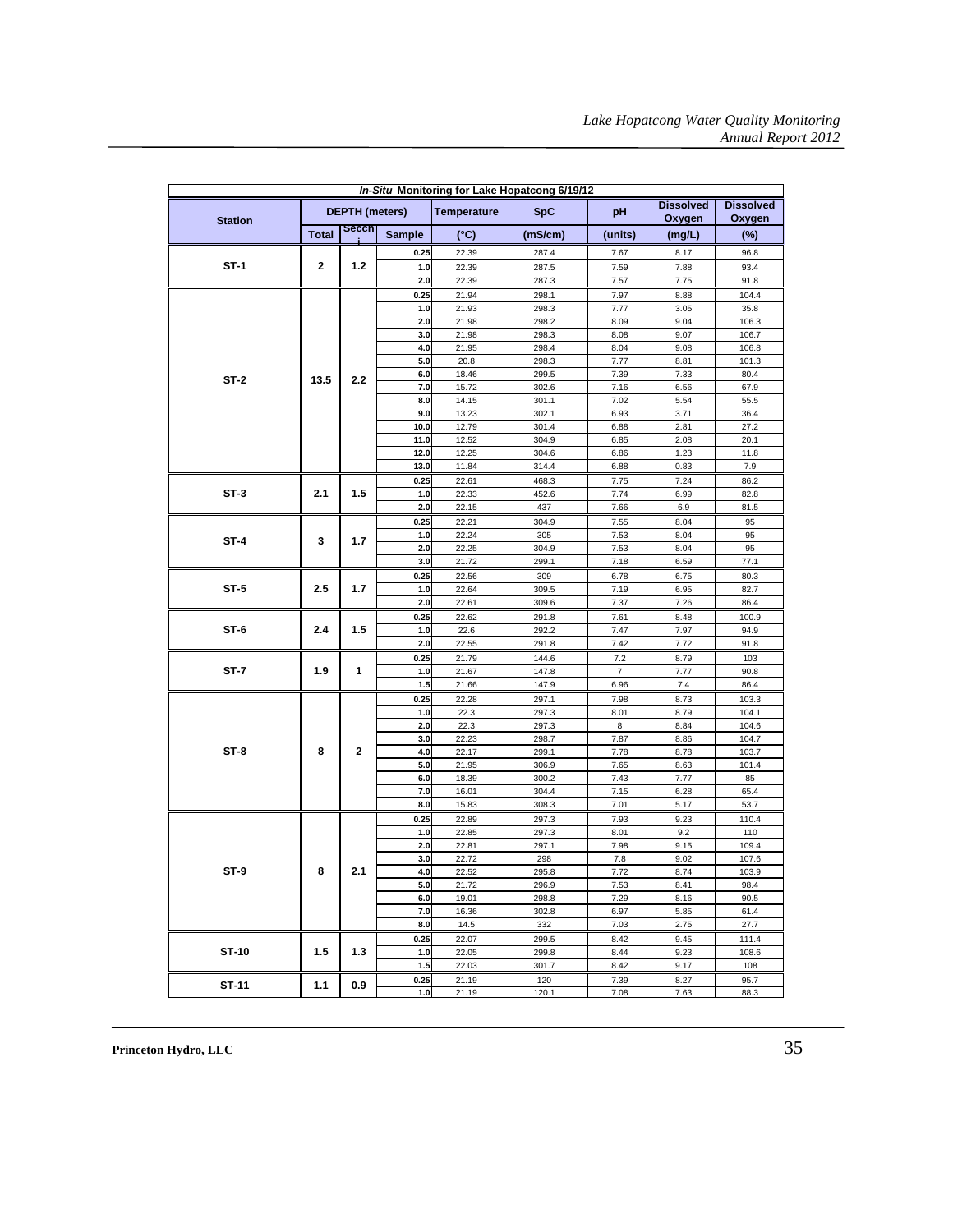| In-Situ Monitoring for Lake Hopatcong 7/24/12 |                  |                       |               |                    |                |              |                            |                            |       |  |  |
|-----------------------------------------------|------------------|-----------------------|---------------|--------------------|----------------|--------------|----------------------------|----------------------------|-------|--|--|
| <b>Station</b>                                |                  | <b>DEPTH</b> (meters) |               | <b>Temperature</b> | <b>SpC</b>     | pH           | <b>Dissolved</b><br>Oxygen | <b>Dissolved</b><br>Oxygen |       |  |  |
|                                               | <b>Total</b>     | Secchi                | <b>Sample</b> | $(^{\circ}C)$      | (mS/cm)        | (units)      | (mg/L)                     | $(\%)$                     |       |  |  |
|                                               |                  |                       | 0.25          | 26.94              | 0.294          | 7.67         | 8.39                       | 108.2                      |       |  |  |
| $ST-1$                                        | 1.9              | 0.95                  | 1.0           | 26.74              | 0.293          | 7.64         | 8.47                       | 108.9                      |       |  |  |
|                                               |                  |                       | 1.5           | 26.44              | 0.292          | 7.56         | 8.50                       | 108.6                      |       |  |  |
|                                               |                  |                       | 0.25          | 25.43              | 0.304          | 7.72         | 8.08                       | 101.4                      |       |  |  |
|                                               |                  |                       | 1.0           | 25.36              | 0.304          | 7.72         | 8.07                       | 101.1                      |       |  |  |
|                                               |                  |                       | 2.0           | 25.17              | 0.304          | 7.70         | 8.07                       | 100.8                      |       |  |  |
|                                               |                  |                       | 3.0           | 25.04              | 0.304          | 7.65         | 8.05                       | 100.3                      |       |  |  |
|                                               |                  |                       | 4.0           | 25.01              | 0.304          | 7.61         | 7.92                       | 98.7                       |       |  |  |
| $ST-2$                                        |                  |                       | 5.0           | 24.83              | 0.304          | 7.55         | 7.83                       | 97.2                       |       |  |  |
|                                               |                  |                       | 6.0           | 21.95              | 0.298          | 7.23         | 5.73                       | 67.3                       |       |  |  |
|                                               | 14.5             | 1.7                   | 7.0           | 17.90              | 0.297          | 6.92         | 3.60                       | 39.1                       |       |  |  |
|                                               |                  |                       | 8.0           | 15.77              | 0.307          | 6.84         | 1.96                       | 20.3                       |       |  |  |
|                                               |                  |                       | 9.0           | 13.90              | 0.306          | 6.85         | 1.36                       | 13.6                       |       |  |  |
|                                               |                  |                       | 10.0          | 13.22              | 0.308          | 6.84         | 0.87                       | 8.5                        |       |  |  |
|                                               |                  |                       | 11.0          | 12.70              | 0.310          | 6.87         | 0.49                       | 4.7                        |       |  |  |
|                                               |                  |                       | 12.0          | 12.38              | 0.315          | 6.92         | 0.26                       | 2.5                        |       |  |  |
|                                               |                  |                       | 13.0<br>14.0  | 11.89<br>11.72     | 0.323<br>0.335 | 7.00<br>7.05 | 0.18<br>0.14               | 1.7<br>1.3                 |       |  |  |
|                                               |                  |                       | 14.5          | 11.73              | 0.366          | 7.12         | 0.11                       | $1.0$                      |       |  |  |
|                                               |                  |                       | 0.25          | 27.66              | 0.406          | 8.78         | 10.90                      | 142.5                      |       |  |  |
| $ST-3$                                        | 2.1              | 0.8                   | 1.0           | 25.51              | 0.374          | 8.73         | 11.62                      | 146.0                      |       |  |  |
|                                               |                  |                       | 2.0           | 24.97              | 0.398          | 6.85         | 6.58                       | 81.9                       |       |  |  |
|                                               | 2.6              |                       | 0.25          | 25.55              | 0.310          | 7.57         | 7.99                       | 100.5                      |       |  |  |
|                                               |                  | 1.5                   | 1.0           | 25.41              | 0.309          | 7.57         | 8.02                       | 100.6                      |       |  |  |
| $ST-4$                                        |                  |                       | 2.0           | 25.33              | 0.310          | 7.56         | 8.02                       | 100.5                      |       |  |  |
|                                               |                  |                       | 2.5           | 25.23              | 0.325          | 7.19         | 7.13                       | 89.2                       |       |  |  |
|                                               |                  |                       | 0.25          | 25.93              | 0.312          | 7.21         | 6.08                       | 76.9                       |       |  |  |
| $ST-5$                                        | 2.3              | 1.1                   | 1.0           | 24.98              | 0.310          | 7.30         | 6.73                       | 83.8                       |       |  |  |
|                                               |                  |                       | 2.0           | 24.92              | 0.311          | 7.22         | 6.86                       | 85.3                       |       |  |  |
|                                               |                  |                       | 0.25          | 26.87              | 0.303          | 7.92         | 8.25                       | 106.3                      |       |  |  |
| $ST-6$                                        | $2.2\phantom{0}$ | $1.2$                 | 1.0           | 26.76              | 0.303          | 7.94         | 8.67                       | 111.5                      |       |  |  |
|                                               |                  |                       | 2.0           | 26.29              | 0.303          | 7.88         | 8.92                       | 113.7                      |       |  |  |
|                                               |                  |                       | 0.25          | 26.35              | 0.303          | 7.39         | 7.86                       | 100.4                      |       |  |  |
| $ST-7$                                        | 1.6              |                       | $1.6+$        | 1.0                | 25.90          | 0.300        | 7.45                       | 8.13                       | 102.9 |  |  |
|                                               |                  |                       | 1.5           | 25.68              | 0.311          | 7.33         | 8.27                       | 104.3                      |       |  |  |
|                                               |                  |                       | 0.25          | 25.79              | 0.305          | 7.77         | 7.93                       | 100.2                      |       |  |  |
|                                               |                  |                       | 1.0           | 25.79              | 0.305          | 7.75         | 8.00                       | 101.1                      |       |  |  |
|                                               |                  |                       | 2.0           | 25.78              | 0.305          | 7.75         | 8.01                       | 101.2                      |       |  |  |
| ST-8                                          | 6.5              | 1.75                  | 3.0           | 25.71              | 0.305          | 7.77         | 8.04                       | 101.5                      |       |  |  |
|                                               |                  |                       | 4.0           | 25.64              | 0.305          | 7.79         | 8.06                       | 101.6                      |       |  |  |
|                                               |                  |                       | 5.0           | 25.64              | 0.305          | 7.79         | 8.08                       | 101.8                      |       |  |  |
|                                               |                  |                       | 6.0           | 25.60              | 0.305          | 7.77         | 8.11                       | 102.1                      |       |  |  |
|                                               |                  |                       | 6.5           | 25.15              | 0.312          | 7.36         | 6.77                       | 84.5                       |       |  |  |
|                                               |                  |                       | 0.25<br>1.0   | 26.45<br>26.43     | 0.304<br>0.304 | 7.77         | 8.26<br>8.34               | 105.6<br>106.6             |       |  |  |
|                                               |                  |                       | 2.0           | 25.18              | 0.302          | 7.77<br>7.65 | 8.53                       | 106.5                      |       |  |  |
|                                               |                  |                       | 3.0           | 25.07              | 0.302          | 7.48         | 8.34                       | 104.0                      |       |  |  |
| ST-9                                          | 8                | 1.8                   | 4.0           | 24.77              | 0.302          | 7.34         | 7.72                       | 95.7                       |       |  |  |
|                                               |                  |                       | 5.0           | 23.20              | 0.300          | 6.93         | 5.05                       | 60.8                       |       |  |  |
|                                               |                  |                       | 6.0           | 19.87              | 0.295          | 6.74         | 2.46                       | 27.8                       |       |  |  |
|                                               |                  |                       | 7.0           | 17.96              | 0.306          | 6.73         | 1.54                       | 16.7                       |       |  |  |
|                                               |                  |                       | 8.0           | 16.65              | 0.315          | 6.78         | 0.93                       | 9.8                        |       |  |  |
|                                               |                  |                       | 0.25          | 26.97              | 0.303          | 7.81         | 8.19                       | 105.7                      |       |  |  |
| ST-10                                         | $1.5\,$          | 1                     | 1.0           | 26.24              | 0.299          | 7.68         | 8.51                       | 108.4                      |       |  |  |
|                                               |                  |                       | 1.5           | 26.18              | 0.300          | 7.55         | 8.50                       | 108.1                      |       |  |  |
|                                               |                  |                       | 0.25          | 25.97              | 0.247          | 7.32         | 8.17                       | 103.6                      |       |  |  |
| ST-11                                         | 1                | $1.0+$                | 1.0           | 24.79              | 0.258          | 7.17         | 8.37                       | 103.8                      |       |  |  |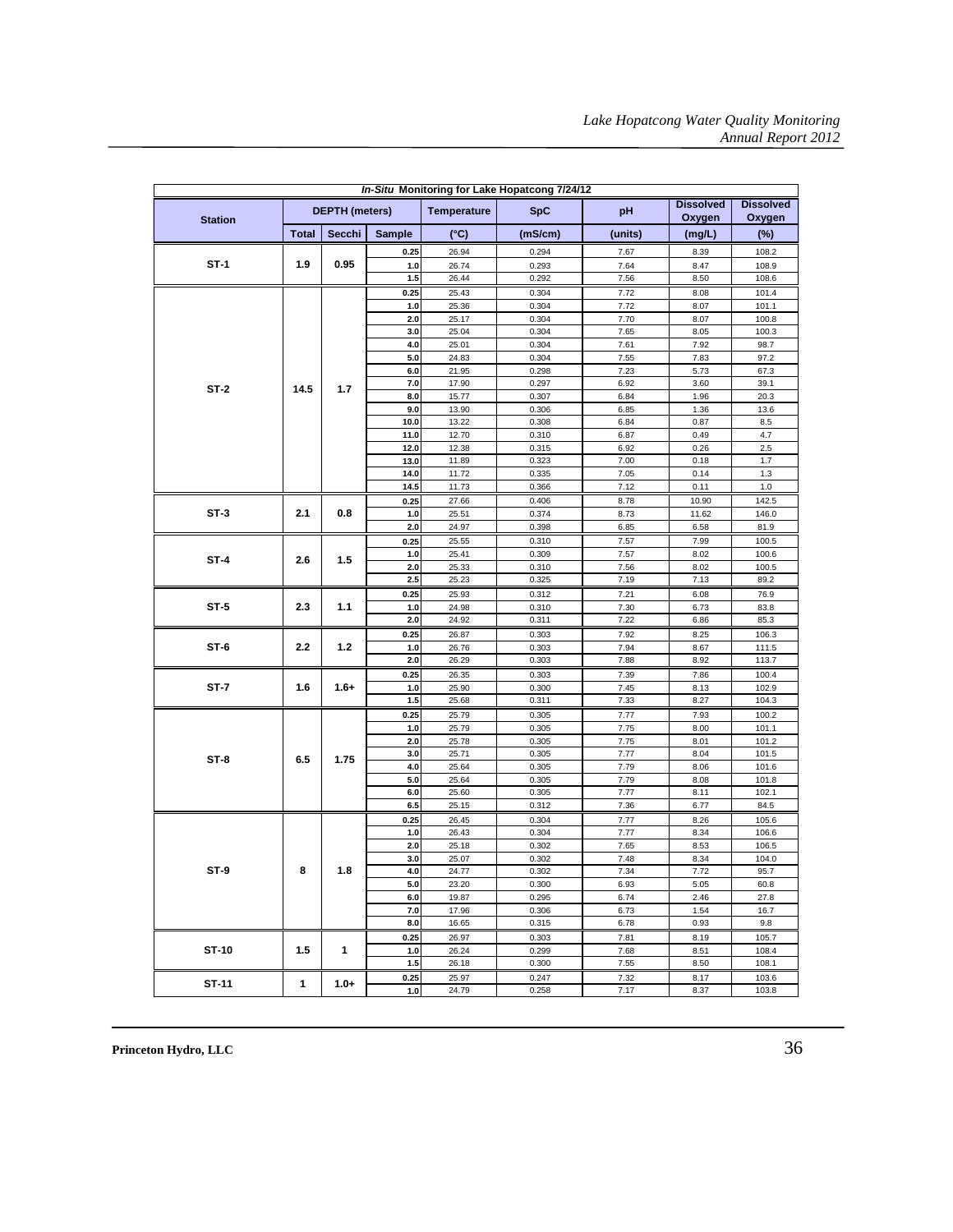| In-Situ Monitoring for Lake Hopatcong 8/27/12 |              |                       |               |                    |                |              |                  |                  |  |  |  |
|-----------------------------------------------|--------------|-----------------------|---------------|--------------------|----------------|--------------|------------------|------------------|--|--|--|
|                                               |              |                       |               | <b>Temperature</b> |                |              | <b>Dissolved</b> | <b>Dissolved</b> |  |  |  |
| <b>Station</b>                                |              | <b>DEPTH</b> (meters) |               |                    | <b>SpC</b>     | pH           | Oxygen           | Oxygen           |  |  |  |
|                                               | <b>Total</b> | Secchi                | <b>Sample</b> | (°C)               | (mS/cm)        | (units)      | (mg/L)           | $(\%)$           |  |  |  |
|                                               |              |                       | 0.25          | 25.57              | 0.294          | 7.66         | 7.85             | 98.8             |  |  |  |
| $ST-1$                                        | 2.1          | 0.9                   | 1.0           | 25.58              | 0.294          | 7.43         | 7.66             | 96.4             |  |  |  |
|                                               |              |                       | 2.0           | 25.47              | 0.295          | 7.40         | 7.67             | 96.4             |  |  |  |
|                                               |              |                       | 0.25          | 25.31              | 0.302          | 7.65         | 8.41             | 105.4            |  |  |  |
|                                               |              |                       | $1.0$         | 25.31              | 0.302          | 7.69         | 8.42             | 105.5            |  |  |  |
|                                               |              |                       | 2.0           | 25.29              | 0.302          | 7.70         | 8.43             | 105.5            |  |  |  |
|                                               |              |                       | 3.0           | 25.27              | 0.302          | 7.70         | 8.44             | 105.6            |  |  |  |
|                                               |              |                       | 4.0           | 25.26              | 0.302          | 7.70         | 8.45             | 105.7            |  |  |  |
|                                               |              |                       | 5.0<br>6.0    | 24.81              | 0.301          | 7.52         | 7.75             | 96.2             |  |  |  |
|                                               | 13.9         | 2.3                   | 7.0           | 23.64<br>20.36     | 0.298<br>0.289 | 7.08<br>6.63 | 5.15<br>1.60     | 62.6<br>18.3     |  |  |  |
| <b>ST-2</b>                                   |              |                       | 8.0           | 16.84              | 0.311          | 6.60         | 1.25             | 13.2             |  |  |  |
|                                               |              |                       | 9.0           | 14.52              | 0.324          | 6.67         | 0.79             | 8.0              |  |  |  |
|                                               |              |                       | 10.0          | 13.38              | 0.329          | 6.76         | 0.45             | 4.4              |  |  |  |
|                                               |              |                       | 11.0          | 12.76              | 0.326          | 6.80         | 0.28             | 2.7              |  |  |  |
|                                               |              |                       | 12.0          | 12.32              | 0.326          | 6.90         | 0.17             | 1.6              |  |  |  |
|                                               |              |                       | 13.0          | 11.85              | 0.336          | 6.95         | 0.10             | 1.0              |  |  |  |
|                                               |              |                       | 13.5          | 11.70              | 0.448          | 6.84         | 0.06             | 0.5              |  |  |  |
|                                               |              |                       | 0.25          | 26.25              | 0.340          | 7.90         | 8.38             | 106.8            |  |  |  |
| $ST-3$                                        | $\mathbf{2}$ | 0.7                   | 1.0           | 25.55              | 0.353          | 8.18         | 8.61             | 108.3            |  |  |  |
|                                               |              |                       | 2.0           | 24.97              | 0.350          | 7.60         | 8.21             | 102.1            |  |  |  |
|                                               | 3            |                       | 0.25          | 25.61              | 0.304          | 7.50         | 8.07             | 101.6            |  |  |  |
| ST-4                                          |              | 1.2                   | 1.0           | 25.58              | 0.304          | 7.47         | 8.04             | 101.2            |  |  |  |
|                                               |              |                       | 2.0           | 25.52              | 0.303          | 7.46         | 8.05             | 101.2            |  |  |  |
|                                               |              |                       | 3.0           | 25.47              | 0.304          | 7.45         | 8.03             | 100.8            |  |  |  |
|                                               |              |                       | 0.25          | 25.83              | 0.306          | 7.90         | 8.72             | 110.2            |  |  |  |
| $ST-5$                                        | 3.1          | 1.4                   | $1.0$<br>2.0  | 25.83<br>25.52     | 0.306<br>0.306 | 7.92<br>7.73 | 8.76<br>8.35     | 110.7<br>105.0   |  |  |  |
|                                               |              |                       | 3.0           | 25.34              | 0.306          | 7.56         | 7.97             | 99.8             |  |  |  |
|                                               | 2.3          |                       | 0.25          | 26.28              | 0.301          | 7.56         | 8.21             | 104.6            |  |  |  |
|                                               |              | 1.5                   | 1.0           | 25.92              | 0.301          | 7.55         | 8.30             | 105.1            |  |  |  |
| ST-6                                          |              |                       | 2.0           | 25.59              | 0.301          | 7.51         | 8.33             | 104.9            |  |  |  |
|                                               |              |                       | 2.3           | 25.59              | 0.304          | 7.51         | 8.32             | 104.8            |  |  |  |
|                                               |              |                       | 0.25          | 25.77              | 0.258          | 7.28         | 7.89             | 99.6             |  |  |  |
| ST-7                                          | 2.3          | $2.3+$                | 1.0           | 25.81              | 0.257          | 7.28         | 7.87             | 99.4             |  |  |  |
|                                               |              |                       | 2.0           | 25.03              | 0.268          | 7.22         | 7.90             | 98.5             |  |  |  |
|                                               |              |                       | 2.3           | 24.89              | 0.274          | 7.21         | 7.83             | 97.2             |  |  |  |
|                                               |              |                       | 0.25          | 25.46              | 0.300          | 7.73         | 8.46             | 106.3            |  |  |  |
|                                               |              |                       | 1.0           | 25.27              | 0.300          | 7.78         | 8.53             | 106.7            |  |  |  |
|                                               |              |                       | 2.0           | 25.15              | 0.300          | 7.78         | 8.55             | 106.8            |  |  |  |
|                                               |              |                       | 3.0           | 25.13              | 0.300          | 7.77         | 8.55             | 106.7            |  |  |  |
| ST-8                                          | 7.4          | 2.4                   | 4.0           | 25.08              | 0.301          | 7.76         | 8.54             | 106.5            |  |  |  |
|                                               |              |                       | 5.0<br>6.0    | 25.01<br>23.55     | 0.301<br>0.298 | 7.71<br>7.21 | 8.45<br>5.60     | 105.2<br>67.9    |  |  |  |
|                                               |              |                       | 7.0           | 20.54              | 0.292          | 6.79         | 2.45             | 28.0             |  |  |  |
|                                               |              |                       | 7.3           | 19.74              | 0.298          | 6.78         | 1.61             | 18.1             |  |  |  |
|                                               |              |                       | 0.25          | 26.09              | 0.303          | 7.74         | 8.49             | 107.8            |  |  |  |
|                                               |              |                       | 1.0           | 25.75              | 0.303          | 7.78         | 8.57             | 108.2            |  |  |  |
|                                               |              |                       | 2.0           | 25.64              | 0.303          | 7.80         | 8.62             | 108.6            |  |  |  |
|                                               |              |                       | 3.0           | 25.58              | 0.303          | 7.79         | 8.67             | 109.2            |  |  |  |
| ST-9                                          | 8            | 2.6                   | 4.0           | 25.53              | 0.302          | 7.77         | 8.67             | 109.0            |  |  |  |
|                                               |              |                       | 5.0           | 25.45              | 0.302          | 7.72         | 8.65             | 108.6            |  |  |  |
|                                               |              |                       | 6.0           | 25.00              | 0.301          | 7.56         | 8.10             | 100.8            |  |  |  |
|                                               |              |                       | 7.0           | 22.44              | 0.296          | 7.10         | 5.82             | 69.0             |  |  |  |
|                                               |              |                       | 8.0           | 17.49              | 0.334          | 6.89         | 2.69             | 28.9             |  |  |  |
| ST-10                                         | 1.5          | 0.9                   | 0.25<br>1.0   | 25.73              | 0.306<br>0.308 | 7.80         | 8.36<br>8.40     | 105.5<br>105.8   |  |  |  |
|                                               |              |                       | 1.5           | 25.62<br>25.34     | 0.314          | 7.87<br>8.05 | 8.47             | 106.1            |  |  |  |
|                                               |              |                       |               |                    |                |              |                  |                  |  |  |  |
| ST-11                                         | 1.2          | $1.2 +$               | 0.25<br>$1.0$ | 24.34<br>24.12     | 0.211<br>0.209 | 7.21<br>7.15 | 7.61<br>7.63     | 93.6<br>93.4     |  |  |  |
|                                               |              |                       |               |                    |                |              |                  |                  |  |  |  |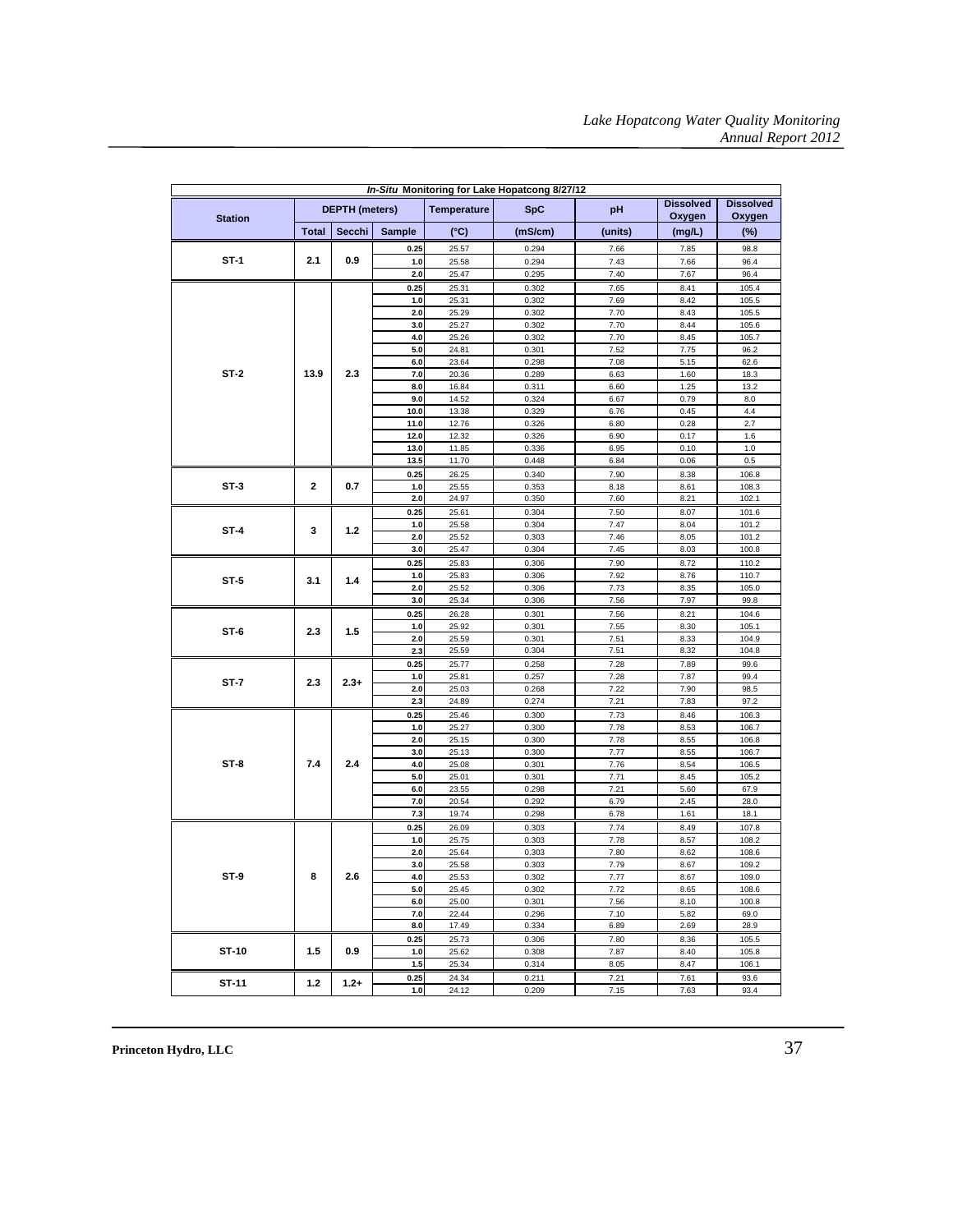| In-Situ Monitoring for Lake Hopatcong 9/25/12 |              |                       |                |                |                |              |                            |                            |  |  |  |
|-----------------------------------------------|--------------|-----------------------|----------------|----------------|----------------|--------------|----------------------------|----------------------------|--|--|--|
| <b>Station</b>                                |              | <b>DEPTH</b> (meters) |                | Temperature    | <b>SpC</b>     | pH           | <b>Dissolved</b><br>Oxygen | <b>Dissolved</b><br>Oxygen |  |  |  |
|                                               | <b>Total</b> | Secchi                | <b>Sample</b>  | $(^{\circ}C)$  | (mS/cm)        | (units)      | (mg/L)                     | $(\%)$                     |  |  |  |
|                                               |              |                       | 0.25           | 18.55          | 0.291          | 7.98         | 9.32                       | 102.4                      |  |  |  |
| $ST-1$                                        | 1.9          | 1.5                   | $1.0$          | 18.47          | 0.291          | 7.97         | 9.35                       | 102.5                      |  |  |  |
|                                               |              |                       | 1.5            | 18.18          | 0.288          | 7.96         | 9.39                       | 102.4                      |  |  |  |
|                                               |              |                       | 0.25           | 19.60          | 0.294          | 7.50         | 8.36                       | 93.8                       |  |  |  |
|                                               |              |                       | $1.0$          | 19.60          | 0.294          | 7.45         | 8.15                       | 91.4                       |  |  |  |
|                                               |              |                       | 2.0            | 19.60          | 0.294          | 7.43         | 8.05                       | 90.3                       |  |  |  |
|                                               |              |                       | 3.0            | 19.59          | 0.294          | 7.39         | 7.97                       | 89.4                       |  |  |  |
|                                               |              |                       | 4.0            | 19.59          | 0.294          | 7.37         | 7.93                       | 89.0                       |  |  |  |
| $ST-2$                                        |              |                       | 5.0            | 19.59          | 0.294          | 7.34         | 7.88                       | 88.4                       |  |  |  |
|                                               |              |                       | 6.0            | 19.58          | 0.294          | 7.32         | 7.85                       | 88.1                       |  |  |  |
|                                               | 14           | 2.5                   | 7.0            | 19.57          | 0.294          | 7.31         | 7.83                       | 87.9                       |  |  |  |
|                                               |              |                       | 8.0            | 19.56          | 0.294          | 7.30         | 7.82                       | 87.7                       |  |  |  |
|                                               |              |                       | 9.0            | 19.55          | 0.294          | 7.26         | 7.75<br>4.31               | 86.8                       |  |  |  |
|                                               |              |                       | 10.0<br>11.0   | 15.72<br>13.60 | 0.333<br>0.340 | 6.95<br>6.96 | 1.68                       | 44.6<br>16.6               |  |  |  |
|                                               |              |                       | 12.0           | 12.81          | 0.341          | 6.97         | 0.93                       | 9.1                        |  |  |  |
|                                               |              |                       | 13.0           | 12.36          | 0.339          | 6.95         | 0.59                       | 5.7                        |  |  |  |
|                                               |              |                       | 14.0           | 11.97          | 0.355          | 6.91         | 0.29                       | 2.8                        |  |  |  |
|                                               |              |                       | 0.25           | 19.22          | 0.317          | 7.49         | 8.94                       | 99.6                       |  |  |  |
| $ST-3$                                        | 2.1          | 1.1                   | 1.0            | 18.64          | 0.320          | 7.50         | 8.88                       | 97.7                       |  |  |  |
|                                               |              |                       | 2.0            | 18.29          | 0.321          | 7.45         | 8.70                       | 95.1                       |  |  |  |
|                                               |              |                       | 0.25           | 18.46          | 0.294          | 7.99         | 9.12                       | 100.0                      |  |  |  |
|                                               |              |                       | $1.0$          | 18.45          | 0.294          | 7.94         | 9.09                       | 99.7                       |  |  |  |
| $ST-4$                                        | 3.2          | 2                     | 2.0            | 18.43          | 0.294          | 7.90         | 9.07                       | 99.4                       |  |  |  |
|                                               |              |                       | 3.0            | 18.48          | 0.294          | 7.88         | 9.03                       | 99.0                       |  |  |  |
|                                               |              | 2                     | 0.25           | 18.29          | 0.291          | 7.58         | 8.85                       | 96.7                       |  |  |  |
| $ST-5$                                        |              |                       | 1.0            | 18.29          | 0.292          | 7.69         | 8.89                       | 97.2                       |  |  |  |
|                                               | 3.5          |                       | 2.0            | 18.29          | 0.292          | 7.78         | 8.92                       | 97.4                       |  |  |  |
|                                               |              |                       | 3.0            | 18.22          | 0.291          | 7.86         | 8.96                       | 97.7                       |  |  |  |
|                                               |              |                       | 3.5            | 18.23          | 0.292          | 7.82         | 8.95                       | 97.7                       |  |  |  |
|                                               | 2.5          | $2.5+$                | 0.25           | 19.12          | 0.292          | 8.07         | 9.41                       | 104.6                      |  |  |  |
| ST-6                                          |              |                       | 1.0            | 19.11          | 0.292          | 8.20         | 9.52                       | 105.8                      |  |  |  |
|                                               |              |                       | 2.0            | 18.51          | 0.292          | 8.38         | 9.66                       | 106.1                      |  |  |  |
|                                               |              |                       | 2.5            | 18.62          | 0.298          | 8.27         | 7.92                       | 87.1                       |  |  |  |
|                                               |              |                       | 0.25           | 17.48          | 0.278          | 7.31         | 9.05                       | 97.3                       |  |  |  |
| ST-7                                          | 1.5          | $1.5+$                | 1.0            | 17.24          | 0.277          | 7.30         | 8.79                       | 94.0                       |  |  |  |
|                                               |              |                       | $1.5$          | 17.11          | 0.274          | 7.28         | 8.57                       | 91.4                       |  |  |  |
|                                               |              |                       | 0.3            | 19.75          | 0.294          | 7.49         | 8.91                       | 100.2                      |  |  |  |
|                                               |              |                       | $1.0$<br>2.0   | 19.72          | 0.294<br>0.294 | 7.51<br>7.52 | 8.55<br>8.45               | 96.2                       |  |  |  |
|                                               |              |                       | 3.0            | 19.71<br>19.68 | 0.294          | 7.52         | 8.40                       | 95.0<br>94.4               |  |  |  |
| $ST-8$                                        | 7.25         | 2.3                   | 4.0            | 19.63          | 0.294          | 7.51         | 8.36                       | 93.9                       |  |  |  |
|                                               |              |                       | 5.0            | 19.61          | 0.294          | 7.51         | 8.36                       | 93.9                       |  |  |  |
|                                               |              |                       | 6.0            | 19.52          | 0.294          | 7.51         | 8.37                       | 93.8                       |  |  |  |
|                                               |              |                       | 7.0            | 19.09          | 0.296          | 7.41         | 8.13                       | 90.3                       |  |  |  |
|                                               |              |                       | 7.3            | 19.19          | 0.321          | 7.13         | 8.07                       | 89.8                       |  |  |  |
|                                               |              |                       | 0.25           | 19.90          | 0.295          | 7.55         | 7.92                       | 89.4                       |  |  |  |
|                                               |              |                       | $1.0$          | 19.86          | 0.295          | 7.48         | 7.74                       | 87.3                       |  |  |  |
|                                               |              |                       | 2.0            | 19.60          | 0.294          | 7.46         | 7.66                       | 86.0                       |  |  |  |
|                                               |              |                       | 3.0            | 19.54          | 0.294          | 7.41         | 7.54                       | 84.5                       |  |  |  |
| ST-9                                          | 8            | 2.2                   | 4.0            | 19.51          | 0.294          | 7.38         | 7.42                       | 83.1                       |  |  |  |
|                                               |              |                       | 5.0            | 19.45          | 0.294          | 7.37         | 7.38                       | 82.6                       |  |  |  |
|                                               |              |                       | 6.0            | 19.44          | 0.295          | 7.33         | 7.28                       | 81.5                       |  |  |  |
|                                               |              |                       | 7.0            | 19.39          | 0.295          | 7.31         | 7.21                       | 80.5                       |  |  |  |
|                                               |              |                       | 8.0            | 19.14          | 0.390          | 6.96         | 2.69                       | 30.0                       |  |  |  |
| ST-10                                         | 1.5          | $1.5+$                | 0.25           | 18.67          | 0.294          | 7.94         | 9.44                       | 104.0                      |  |  |  |
|                                               |              |                       | $1.0$<br>$1.5$ | 17.79<br>17.69 | 0.312<br>0.325 | 8.27<br>8.59 | 9.63<br>9.92               | 104.2<br>107.1             |  |  |  |
|                                               |              |                       |                |                |                |              |                            |                            |  |  |  |
| ST-11                                         | 1            | $1.0+$                | 0.25           | 16.46          | 0.185          | 7.14         | 8.93                       | 93.9                       |  |  |  |
|                                               |              |                       | 1.0            | 16.12          | 0.186          | 7.03         | 8.23                       | 86.0                       |  |  |  |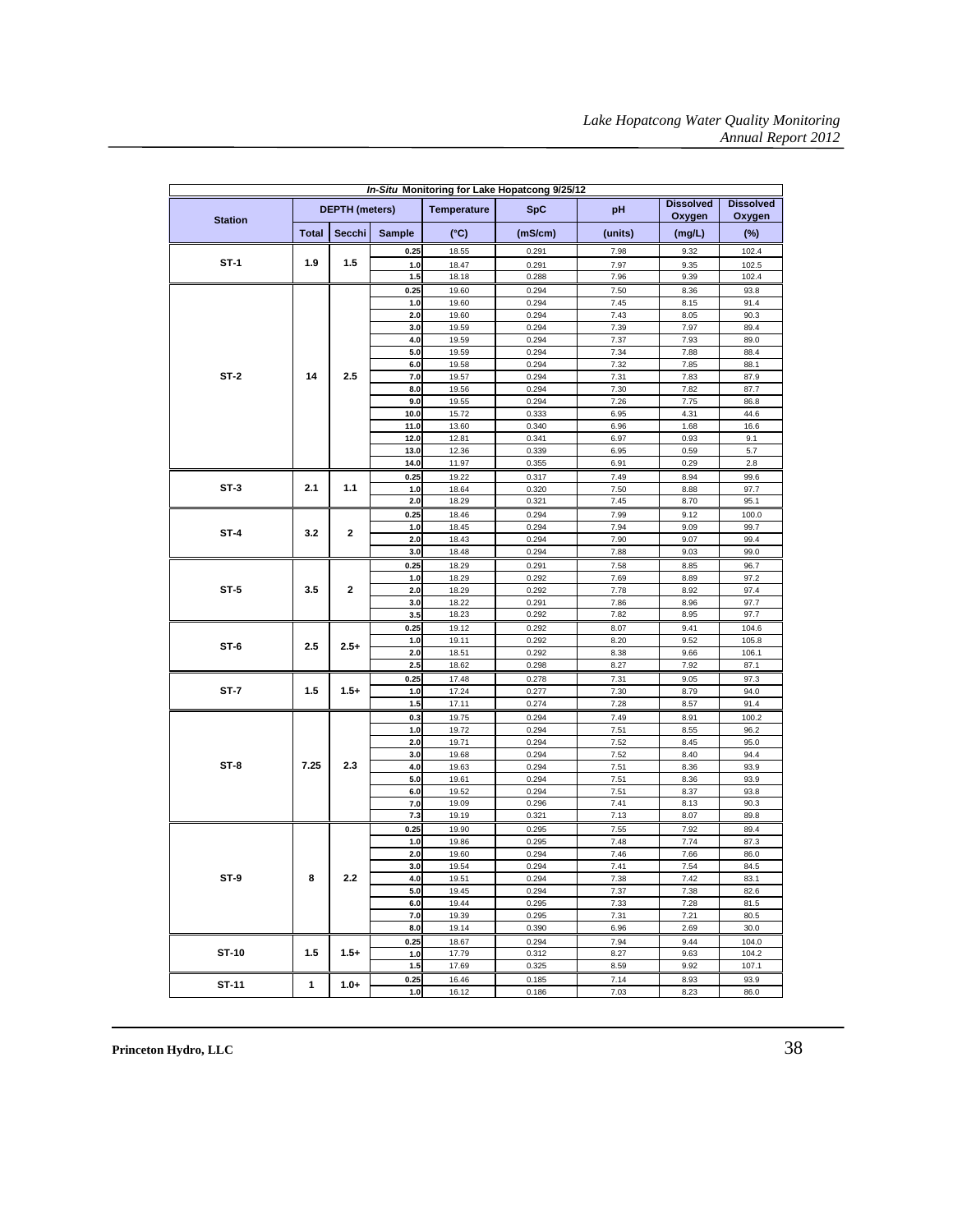| <i>In-Situ</i> Monitoring for Hopatcong 319 Stations 5/23/12 |                       |         |               |                    |         |         |                            |                              |  |  |  |  |
|--------------------------------------------------------------|-----------------------|---------|---------------|--------------------|---------|---------|----------------------------|------------------------------|--|--|--|--|
| <b>Station</b>                                               | <b>DEPTH</b> (meters) |         |               | <b>Temperature</b> | SpC     | pH      | <b>Dissolved</b><br>Oxygen | <b>Dissolved</b><br>Oxygen   |  |  |  |  |
|                                                              | <b>Total</b>          | Secchi  | <b>Sample</b> | $(^{\circ}C)$      | (mS/cm) | (units) | (mg/L)                     | $\left( \frac{9}{0} \right)$ |  |  |  |  |
| NPS <sub>1</sub>                                             | $1.2\,$               | $1.2+$  | 0.25          | 26.99              | 0.490   | 8.31    | 10.21                      | 127.2                        |  |  |  |  |
|                                                              |                       |         | 1.00          | 22.76              | 0.595   | 8.16    | 10.13                      | 118.7                        |  |  |  |  |
| NPS <sub>2</sub>                                             | 0.7                   | $0.7 +$ | 0.25          | 22.19              | 0.238   | 7.79    | 8.44                       | 96.9                         |  |  |  |  |
|                                                              |                       |         | 0.50          | 21.84              | 0.239   | 7.80    | 7.74                       | 89.0                         |  |  |  |  |
| NPS <sub>3</sub>                                             | 0.95                  | $0.95+$ | 0.25          | 22.46              | 0.267   | 7.75    | 8.20                       | 94.7                         |  |  |  |  |
|                                                              |                       |         | 0.50          | 22.03              | 0.270   | 7.74    | 8.19                       | 93.8                         |  |  |  |  |
| NPS <sub>4</sub>                                             |                       |         | 0.25          | 21.61              | 0.294   | 8.05    | 8.37                       | 95.0                         |  |  |  |  |
|                                                              | $1.2\,$               | $1.2+$  | 1.00          | 19.60              | 0.389   | 8.78    | 12.89                      | 140.7                        |  |  |  |  |
|                                                              |                       | $1.6+$  | 0.25          | 21.71              | 0.301   | 8.16    | 7.85                       | 89.4                         |  |  |  |  |
| NPS <sub>5</sub>                                             | 1.6                   |         | 1.00          | 20.67              | 0.299   | 8.17    | 7.97                       | 88.9                         |  |  |  |  |
|                                                              |                       |         | 1.50          | 20.45              | 0.298   | 8.14    | 7.61                       | 84.2                         |  |  |  |  |

| <i>In-Situ</i> Monitoring for Hopatcong 319 Stations 6/19/12 |                       |         |                    |               |         |                            |                            |       |
|--------------------------------------------------------------|-----------------------|---------|--------------------|---------------|---------|----------------------------|----------------------------|-------|
| <b>Station</b>                                               | <b>DEPTH</b> (meters) |         | <b>Temperature</b> | SpC           | pH      | <b>Dissolved</b><br>Oxygen | <b>Dissolved</b><br>Oxygen |       |
|                                                              | <b>Total</b>          | Secchi  | <b>Sample</b>      | $(^{\circ}C)$ | (mS/cm) | (units)                    | (mg/L)                     | (%)   |
|                                                              |                       |         | 0.25               | 22.09         | 0.589   | 7.40                       | 5.67                       | 66.9  |
| NPS <sub>1</sub>                                             | 2.5                   | 0.7     | 1.00               | 22.06         | 0.585   | 7.38                       | 5.37                       | 63.3  |
|                                                              |                       |         | 2.00               | 21.85         | 0.601   | 7.33                       | 5.18                       | 60.8  |
| NPS <sub>2</sub>                                             | $1.2\,$               | $1.2+$  | 0.25               | 22.12         | 0.231   | 8.02                       | 8.66                       | 102.2 |
|                                                              |                       |         | 1.00               | 22.15         | 0.232   | 8.22                       | 8.88                       | 104.8 |
| NPS <sub>3</sub>                                             |                       |         | 0.25               | 22.38         | 0.285   | 8.00                       | 9.19                       | 108.9 |
|                                                              | 0.7                   | $0.7 +$ | 0.50               | 22.30         | 0.284   | 8.36                       | 9.13                       | 108.0 |
|                                                              |                       |         | 0.25               | 22.05         | 0.312   | 7.43                       | 8.08                       | 95.2  |
| NPS <sub>4</sub>                                             | 1.4                   | $1.4+$  | 1.00 l             | 22.02         | 0.314   | 7.36                       | 7.77                       | 91.4  |
|                                                              |                       | $1.0+$  | 0.25               | 22.47         | 0.310   | 7.49                       | 7.59                       | 90.2  |
| NPS <sub>5</sub>                                             |                       |         | 1.50               | 22.44         | 0.310   | 7.46                       | 7.50                       | 89.0  |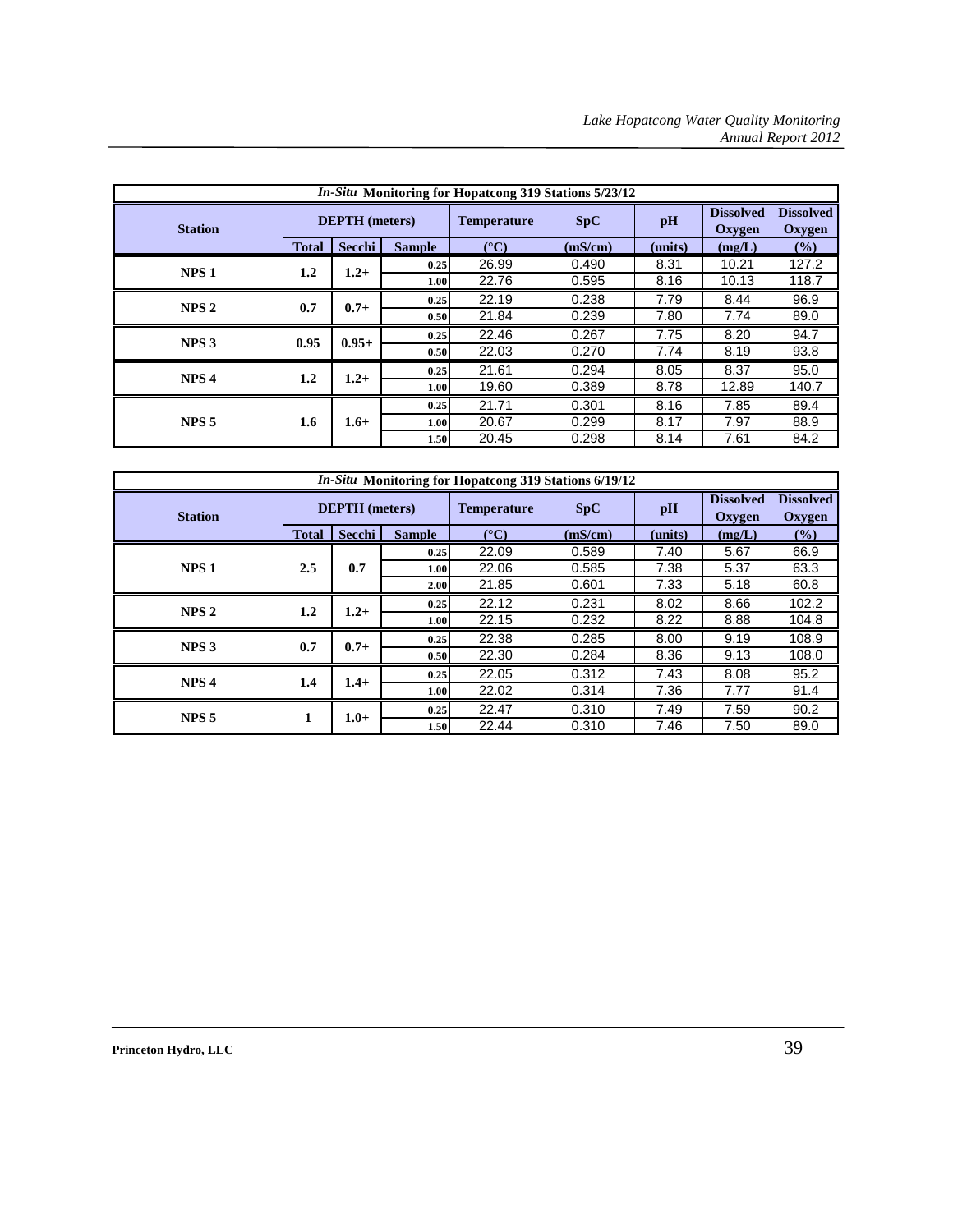| <i>In-Situ</i> Monitoring for Hopatcong 319 Stations 7/24/12 |              |                       |                   |                    |         |         |                            |                            |
|--------------------------------------------------------------|--------------|-----------------------|-------------------|--------------------|---------|---------|----------------------------|----------------------------|
| <b>Station</b>                                               |              | <b>DEPTH</b> (meters) |                   | <b>Temperature</b> | SpC     | pH      | <b>Dissolved</b><br>Oxygen | <b>Dissolved</b><br>Oxygen |
|                                                              | <b>Total</b> | Secchi                | <b>Sample</b>     | $({}^{\circ}C)$    | (mS/cm) | (units) | (mg/L)                     | $\frac{9}{6}$              |
|                                                              |              |                       | 0.25              | 27.36              | 0.412   | 8.49    | 9.28                       | 120.6                      |
| NPS <sub>1</sub>                                             | 1.5          | 0.65                  | 1.00              | 25.24              | 0.412   | 8.17    | 9.98                       | 124.8                      |
|                                                              |              |                       | 1.50              | 24.96              | 0.411   | 7.65    | 9.38                       | 116.7                      |
| NPS <sub>2</sub>                                             | 1            | $1.0+$                | 0.25              | 25.97              | 0.292   | 8.17    | 8.79                       | 111.4                      |
|                                                              |              |                       | 1.00              | 25.24              | 0.292   | 8.39    | 8.96                       | 112.1                      |
|                                                              | 0.95         | $0.95+$               | 0.25              | 27.31              | 0.275   | 8.45    | 9.07                       | 117.7                      |
| NPS <sub>3</sub>                                             |              |                       | 0.90 <sub>l</sub> | 25.53              | 0.281   | 7.69    | 9.47                       | 119.0                      |
|                                                              |              | 1.1                   | 0.25              | 25.90              | 0.315   | 7.66    | 8.05                       | 101.8                      |
| NPS <sub>4</sub>                                             | 1.6          |                       | 1.00              | 25.77              | 0.316   | 7.64    | 8.11                       | 102.4                      |
|                                                              |              |                       | 1.50              | 25.53              | 0.323   | 7.52    | 8.12                       | 102.1                      |
|                                                              |              |                       | 0.25              | 25.51              | 0.314   | 7.53    | 7.86                       | 98.8                       |
| NPS <sub>5</sub>                                             | 2.3          | 1.1                   | 1.00              | 25.25              | 0.312   | 7.54    | 7.92                       | 99.1                       |
|                                                              |              |                       | 2.00              | 24.92              | 0.314   | 7.45    | 7.92                       | 98.4                       |
|                                                              |              |                       | 2.25              | 24.90              | 0.314   | 7.28    | 7.40                       | 92.0                       |

| <i>In-Situ</i> Monitoring for Hopatcong 319 Stations 8/27/12 |                       |         |                    |               |         |                                   |                                   |               |
|--------------------------------------------------------------|-----------------------|---------|--------------------|---------------|---------|-----------------------------------|-----------------------------------|---------------|
| <b>Station</b>                                               | <b>DEPTH</b> (meters) |         | <b>Temperature</b> | SpC           | pH      | <b>Dissolved</b><br><b>Oxygen</b> | <b>Dissolved</b><br><b>Oxygen</b> |               |
|                                                              | <b>Total</b>          | Secchi  | <b>Sample</b>      | $(^{\circ}C)$ | (mS/cm) | (units)                           | (mg/L)                            | $\frac{6}{6}$ |
|                                                              |                       |         | 0.25               | 26.82         | 0.383   | 8.50                              | 9.42                              | 121.3         |
| NPS <sub>1</sub>                                             | $1.5\,$               | 0.5     | 1.00               | 25.55         | 0.372   | 7.88                              | 8.67                              | 109.0         |
|                                                              |                       |         | 1.50               | 25.52         | 0.372   | 7.69                              | 7.81                              | 98.2          |
|                                                              |                       |         | 0.25               | 25.78         | 0.148   | 7.50                              | 8.19                              | 103.5         |
| NPS <sub>2</sub>                                             | 1                     | $1+$    | 1.00               | 25.75         | 0.280   | 7.66                              | 8.28                              | 104.5         |
|                                                              | 0.9                   | $0.9 +$ | 0.25               | 25.84         | 0.282   | 8.27                              | 8.95                              | 113.2         |
| NPS <sub>3</sub>                                             |                       |         | 0.90               | 25.06         | 0.288   | 7.68                              | 7.20                              | 89.8          |
|                                                              |                       | 1.1     | 0.25               | 25.54         | 0.313   | 7.41                              | 7.79                              | 97.9          |
| NPS <sub>4</sub>                                             | 1.7                   |         | 1.00               | 25.50         | 0.310   | 7.37                              | 7.68                              | 96.5          |
|                                                              |                       |         | 1.50               | 25.23         | 0.334   | 7.24                              | 7.26                              | 90.8          |
|                                                              |                       |         | 0.25               | 25.45         | 0.306   | 7.67                              | 8.27                              | 103.8         |
| NPS <sub>5</sub>                                             | 2.5                   | 1.2     | 1.00               | 25.44         | 0.306   | 7.68                              | 8.28                              | 104.0         |
|                                                              |                       |         | 2.00               | 25.39         | 0.307   | 7.66                              | 8.29                              | 104.0         |
|                                                              |                       |         | 2.50               | 25.34         | 0.308   | 7.53                              | 7.65                              | 95.9          |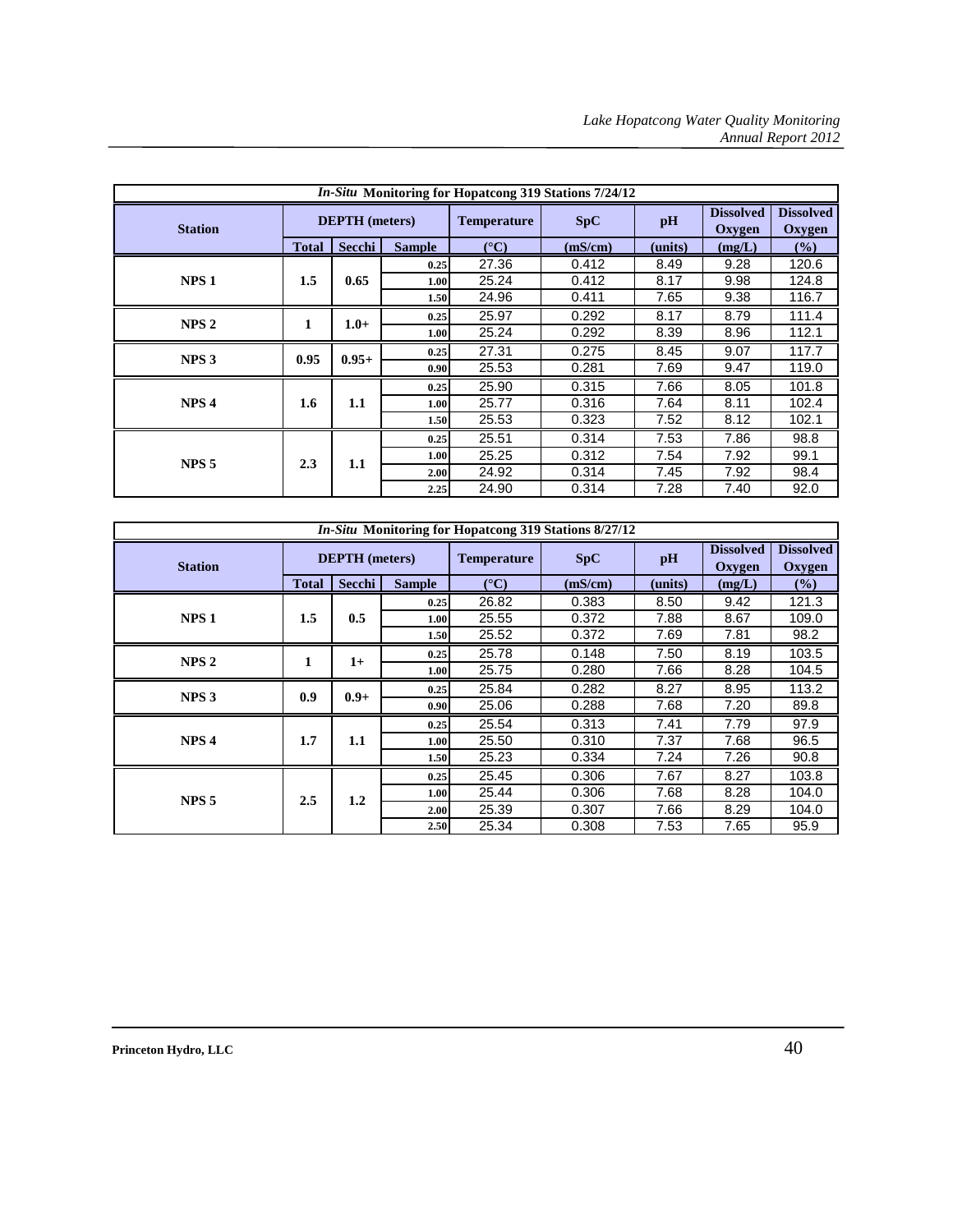| <i>In-Situ</i> Monitoring for Hopatcong 319 Stations 9/25/12 |              |                       |               |                    |         |         |                            |                            |      |
|--------------------------------------------------------------|--------------|-----------------------|---------------|--------------------|---------|---------|----------------------------|----------------------------|------|
| <b>Station</b>                                               |              | <b>DEPTH</b> (meters) |               | <b>Temperature</b> | SpC     | pH      | <b>Dissolved</b><br>Oxygen | <b>Dissolved</b><br>Oxygen |      |
|                                                              | <b>Total</b> | Secchi                | <b>Sample</b> | $({}^{\circ}C)$    | (mS/cm) | (units) | (mg/L)                     | $\frac{6}{2}$              |      |
|                                                              |              |                       | 0.25          | 17.99              | 0.354   | 7.77    | 9.38                       | 101.9                      |      |
| NPS <sub>1</sub>                                             | $1.5\,$      | 1                     | 1.00          | 17.91              | 0.351   | 7.78    | 9.35                       | 101.4                      |      |
|                                                              |              |                       | 1.50          | 17.78              | 0.350   | 7.54    | 9.31                       | 100.7                      |      |
| NPS <sub>2</sub>                                             | 1            |                       | $1.0+$        | 0.25               | 16.88   | 0.281   | 7.43                       | 8.80                       | 93.4 |
|                                                              |              |                       | 1.00          | 16.80              | 0.281   | 7.45    | 8.66                       | 91.7                       |      |
| NPS <sub>3</sub>                                             | 0.8          | $0.8 +$               | 0.25          | 16.93              | 0.279   | 7.45    | 9.33                       | 99.1                       |      |
|                                                              |              |                       | 0.80          | 16.60              | 0.279   | 7.51    | 9.21                       | 97.2                       |      |
|                                                              |              |                       | 0.25          | 17.72              | 0.296   | 8.10    | 9.32                       | 100.7                      |      |
| NPS <sub>4</sub>                                             | $1.5\,$      | $1.5+$                | 1.00          | 17.31              | 0.300   | 8.13    | 9.33                       | 100.0                      |      |
|                                                              |              |                       | 1.50          | 17.16              | 0.305   | 7.87    | 9.28                       | 99.1                       |      |
|                                                              |              | $1.5+$                | 0.25          | 17.91              | 0.291   | 8.15    | 9.20                       | 99.7                       |      |
| NPS <sub>5</sub>                                             | 15           |                       | 1.00          | 17.83              | 0.292   | 8.30    | 9.17                       | 99.3                       |      |
|                                                              |              |                       | 1.50          | 17.66              | 0.291   | 8.42    | 9.27                       | 100.0                      |      |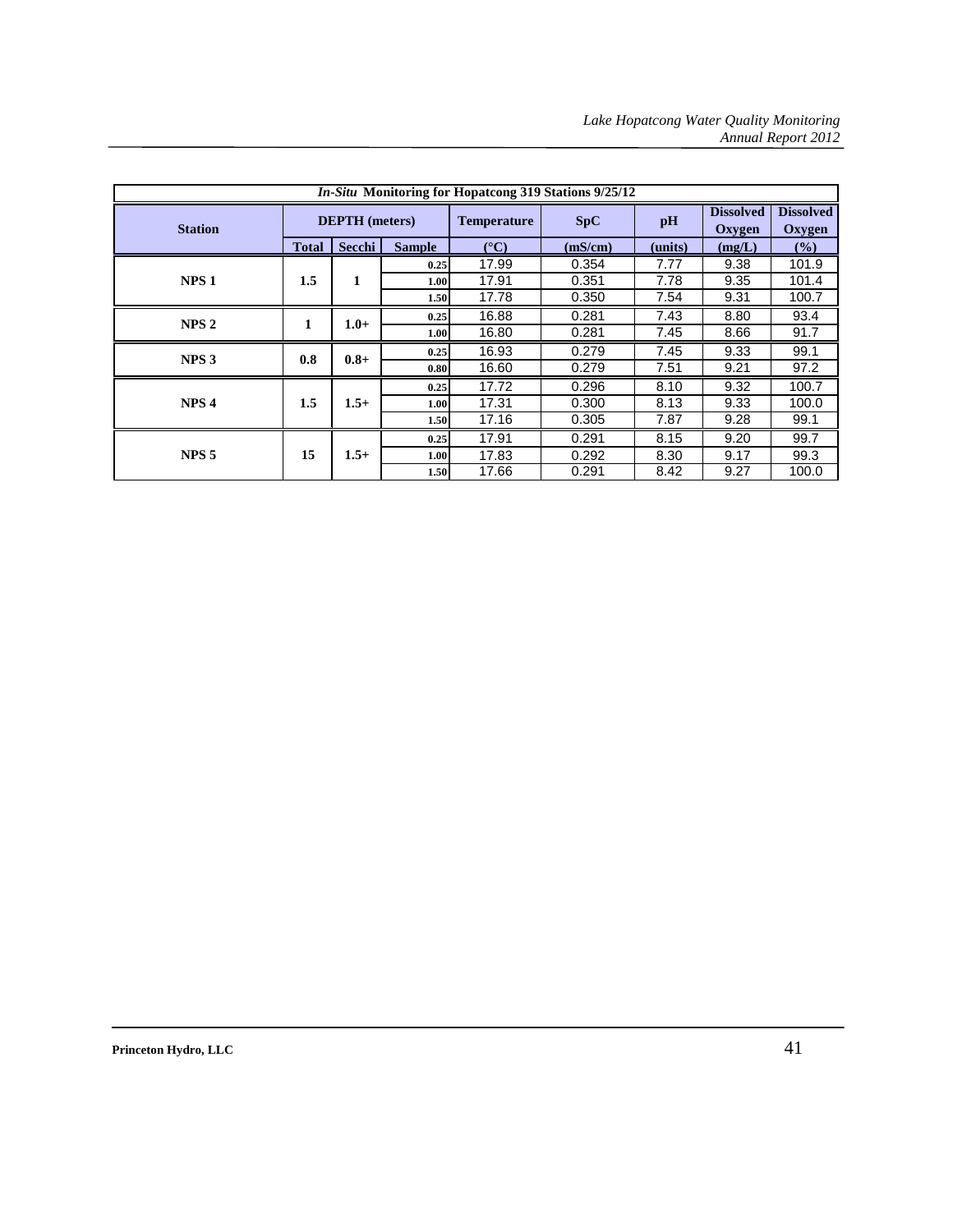## **APPENDIX C**

# **WATER QUALITY DATA**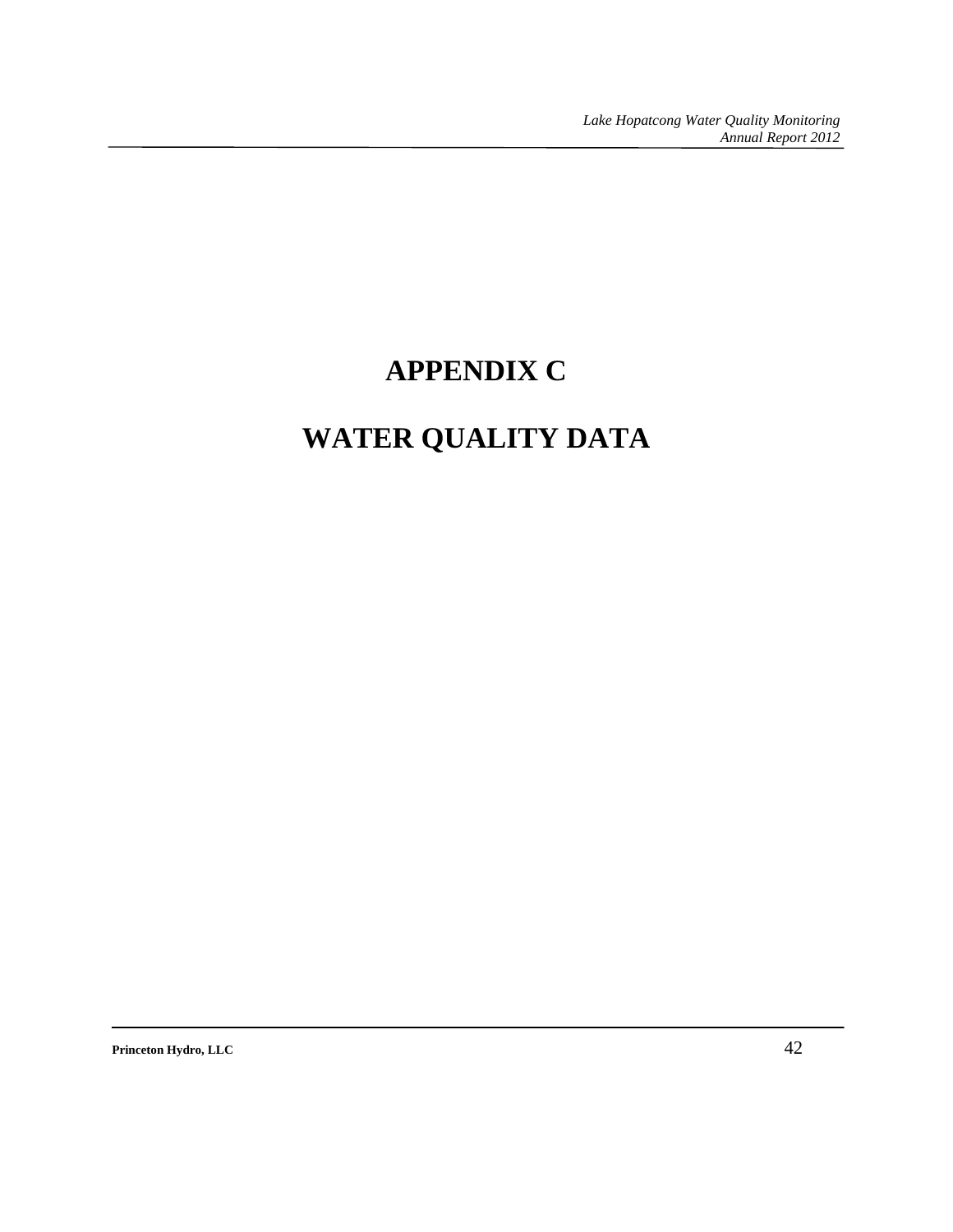| <b>HOPATCONG</b><br>23-May-2012 |                        |                |                |          |                 |
|---------------------------------|------------------------|----------------|----------------|----------|-----------------|
| <b>STATION</b>                  | Chlorophyll $(mg/m^3)$ | $NH3-N (mg/L)$ | $NO3-N$ (mg/L) | TP(mg/L) | $TSS \, (mg/L)$ |
| $ST-1$                          | 5.4                    | 0.02           | 0.04           | 0.02     | 3               |
| $ST-2$                          | 4.0                    | 0.02           | ND < 0.02      | 0.02     | ND < 3          |
| $ST-3$                          | 1.2                    | 0.03           | ND < 0.02      | 0.02     | ND < 3          |
| $ST-4$                          | 3.4                    | 0.02           | ND < 0.02      | 0.02     | ND < 3          |
| $ST-5$                          | 1.9                    | 0.02           | ND < 0.02      | 0.02     | ND < 3          |
| $ST-6$                          | 6.8                    | 0.01           | ND < 0.02      | 0.02     | ND < 3          |
| $ST-7$                          | 6.3                    | 0.01           | 0.07           | 0.03     | 4               |
| $ST-10$                         | 4.8                    | 0.02           | 0.03           | 0.02     | ND < 3          |
| $ST-11$                         | 58.2                   | 0.03           | 0.39           | 0.05     | 22              |
| ST-2 DEEP                       |                        | 0.42           | 0.06           | 0.10     | 3               |
| <b>MEAN</b>                     | 10.2                   | 0.02           | 0.06           | 0.02     | 4.2             |

#### **HOPATCONG**

| $19 - \frac{1}{1}$ un-12 |                        |                |                |          |           |
|--------------------------|------------------------|----------------|----------------|----------|-----------|
| <b>STATION</b>           | Chlorophyll $(mg/m^3)$ | $NH3-N (mg/L)$ | $NO3-N (mg/L)$ | TP(mg/L) | TSS(mg/L) |
| $ST-1$                   | 15.3                   | 0.02           | 0.04           | 0.03     | 6         |
| $ST-2$                   | 9.7                    | 0.02           | ND < 0.02      | 0.01     | 3         |
| $ST-3$                   | 11                     | 0.05           | 0.12           | 0.04     | 3         |
| $ST-4$                   | 8.3                    | 0.02           | 0.04           | 0.03     | 5         |
| $ST-5$                   | 8.9                    | 0.02           | 0.02           | 0.02     | 6         |
| $ST-6$                   | 8.9                    | 0.02           | 0.04           | 0.02     | ND < 3    |
| $ST-7$                   | 22.7                   | 0.02           | 0.10           | 0.04     | 4         |
| $ST-10$                  | 12.4                   | 0.02           | 0.06           | 0.02     | 5         |
| $ST-11$                  | 20.9                   | 0.04           | 0.12           | 0.04     | 6         |
| ST-2 DEEP                |                        | 0.26           | 0.04           | 0.02     | 3         |
| <b>MEAN</b>              | 13.1                   | 0.03           | 0.06           | 0.03     | 4.3       |

#### **HOPATCONG**

| $24 - Iul - 12$ |                        |                |                |          |           |
|-----------------|------------------------|----------------|----------------|----------|-----------|
| <b>STATION</b>  | Chlorophyll $(mg/m^3)$ | $NH3-N (mg/L)$ | $NO3-N (mg/L)$ | TP(mg/L) | TSS(mg/L) |
| $ST-1$          | 19.6                   | 0.03           | 0.03           | 0.03     | 10        |
| $ST-2$          | 12.2                   | 0.02           | 0.03           | 0.02     | ND < 3    |
| $ST-3$          | 67.7                   | ND < 0.01      | 0.05           | 0.06     | 9         |
| $ST-4$          | 20.5                   | 0.03           | 0.03           | 0.03     | ND < 3    |
| $ST-5$          | 20.3                   | 0.03           | 0.03           | 0.03     | 4         |
| $ST-6$          | 14.8                   | 0.03           | 0.02           | 0.03     | 3         |
| $ST-7$          | 4.3                    | 0.01           | 0.03           | 0.02     | ND < 3    |
| $ST-10$         | 25.4                   | ND < 0.01      | 0.03           | 0.04     | 7         |
| $ST-11$         | 6.9                    | 0.03           | 0.07           | 0.03     | ND < 3    |
| ST-2 DEEP       |                        | 0.60           | 0.04           | 0.14     | 4         |
| <b>MEAN</b>     | 21.3                   | 0.02           | 0.04           | 0.03     | 4.3       |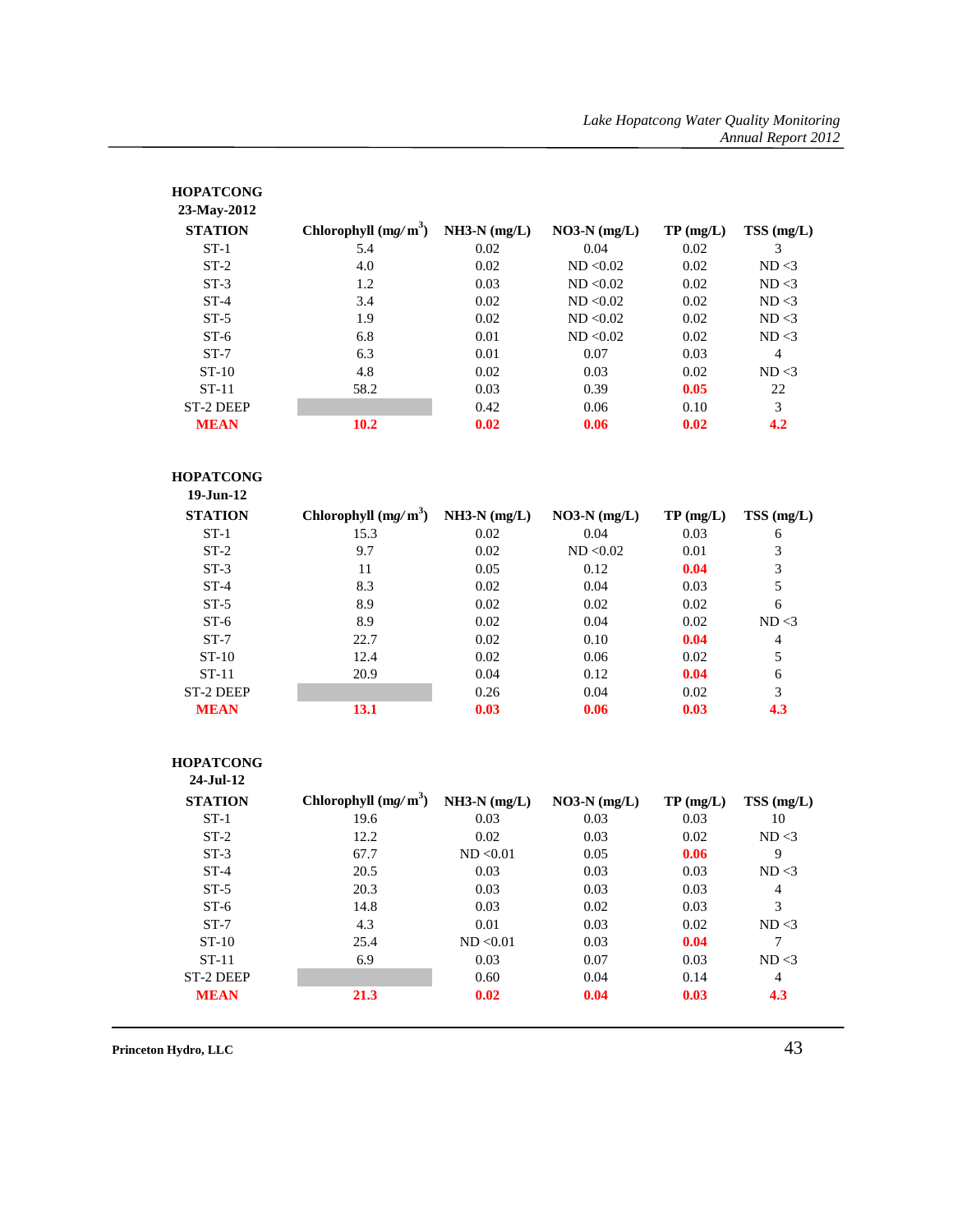| <b>HOPATCONG</b><br>$27$ -Aug-12 |                        |                |                |             |                |
|----------------------------------|------------------------|----------------|----------------|-------------|----------------|
| <b>STATION</b>                   | Chlorophyll $(mg/m^3)$ | $NH3-N (mg/L)$ | $NO3-N (mg/L)$ | $TP$ (mg/L) | $TSS$ (mg/L)   |
| $ST-1$                           | 20                     | ND < 0.01      | 0.04           | 0.03        | 8              |
| $ST-2$                           | 8.7                    | 0.01           | ND < 0.02      | 0.01        | 2              |
| $ST-3$                           | 37                     | 0.02           | 0.04           | 0.05        | 6              |
| $ST-4$                           | 16                     | 0.04           | 0.03           | 0.02        | 3              |
| $ST-5$                           | 20                     | ND < 0.01      | 0.03           | 0.03        | 5              |
| $ST-6$                           | 7.9                    | ND < 0.01      | ND < 0.02      | 0.02        | 4              |
| $ST-7$                           | 3.1                    | 0.01           | 0.03           | 0.02        | $\overline{2}$ |
| $ST-10$                          | 23                     | 0.01           | 0.08           | 0.04        | 10             |
| $ST-11$                          | 4.7                    | ND < 0.01      | 0.04           | 0.02        | $\overline{2}$ |
| <b>ST-2 DEEP</b>                 |                        | 1.70           | 0.10           | 0.35        | 10             |
| <b>MEAN</b>                      | 15.6                   | 0.30           | 0.05           | 0.03        | 5.2            |

| <b>HOPATCONG</b><br>$25-Sep-12$ |                        |                |                |          |                |
|---------------------------------|------------------------|----------------|----------------|----------|----------------|
| <b>STATION</b>                  | Chlorophyll $(mg/m^3)$ | $NH3-N (mg/L)$ | $NO3-N$ (mg/L) | TP(mg/L) | $TSS$ (mg/L)   |
| $ST-1$                          | 10                     | 0.03           | ND < 0.02      | 0.04     | 2              |
| $ST-2$                          | 11                     | 0.03           | ND < 0.02      | 0.03     | $\overline{2}$ |
| $ST-3$                          | 33                     | 0.03           | 0.03           | 0.05     | 5              |
| $ST-4$                          | 7.7                    | 0.03           | ND < 0.02      | 0.02     | 2              |
| $ST-5$                          | 8.6                    | 0.03           | ND < 0.02      | 0.03     | $\overline{c}$ |
| $ST-6$                          | 5.9                    | 0.06           | 0.02           | 0.04     | ND < 2         |
| $ST-7$                          | 1.9                    | 0.09           | ND < 0.02      | 0.01     | ND < 2         |
| $ST-10$                         | 13                     | 0.03           | 0.02           | 0.02     | 3              |
| $ST-11$                         | 3.2                    | 0.03           | 0.04           | 0.02     | ND < 2         |
| <b>ST-2 DEEP</b>                |                        | 1.50           | 0.08           | 0.26     | 9              |
| <b>MEAN</b>                     | 10.5                   | 0.19           | 0.04           | 0.03     | 3.6            |